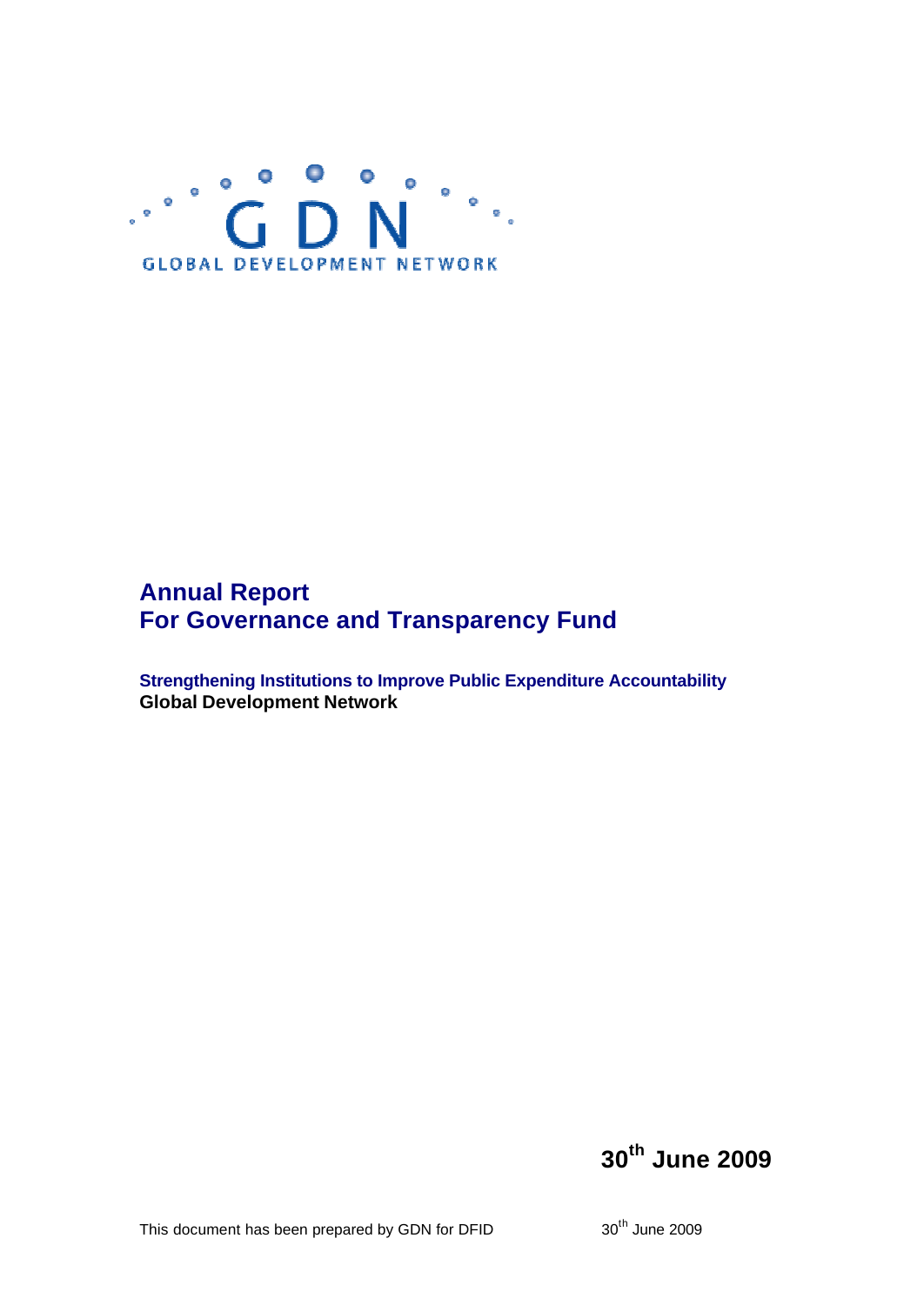**Table of Contents**

| $\mathbf 1$ . |                                                                     |  |
|---------------|---------------------------------------------------------------------|--|
| 2.            |                                                                     |  |
| 3.            |                                                                     |  |
| 4.            |                                                                     |  |
| 5.            |                                                                     |  |
| 6.            |                                                                     |  |
| 7.            |                                                                     |  |
| 8.            |                                                                     |  |
| 9.            | Emerging Impact on Governance and Transparency  14                  |  |
|               |                                                                     |  |
|               | 11. Progress Towards Sustainability (Year 2 Onwards) 15             |  |
|               |                                                                     |  |
|               |                                                                     |  |
|               |                                                                     |  |
|               |                                                                     |  |
|               | Annex 3 - Annual Financial Report Error! Bookmark not defined.      |  |
|               | Annex 4 - Materials Produced During the Reporting Period  28        |  |
|               |                                                                     |  |
|               |                                                                     |  |
|               |                                                                     |  |
|               |                                                                     |  |
|               |                                                                     |  |
|               | Annex 7 - List of Countries Where Activities Will Take Place  42    |  |
|               |                                                                     |  |
|               | Annex 9 - Country Context Statements from 11 Additional Partners 44 |  |
|               | Annex 10 - Full Programme Budget (attached as excel spreadsheet)    |  |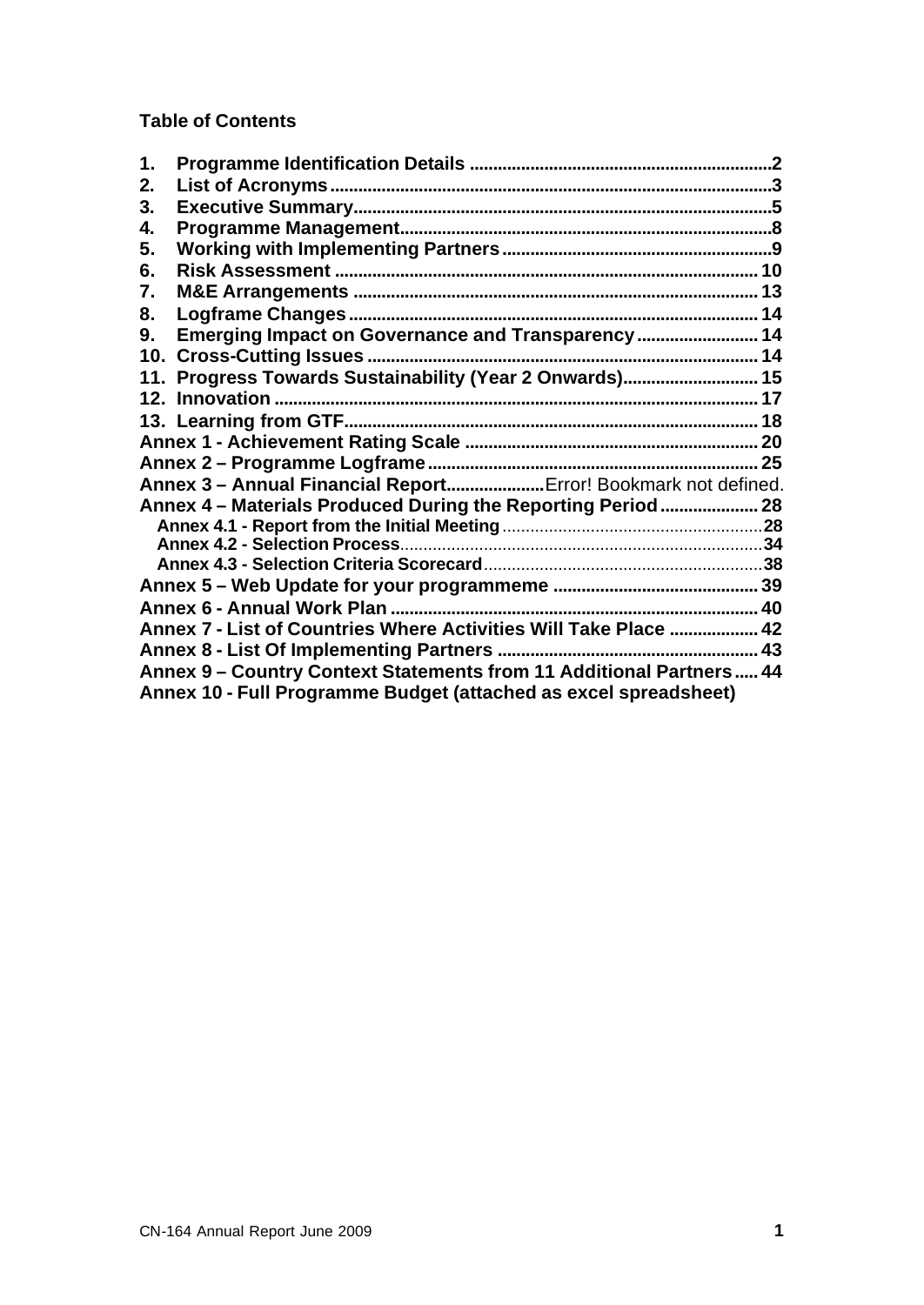# **1. Programme Identification Details**

#### **Table 1**

| <b>GTF Number</b>                            |                                                                                                                                                                                                                                                                                                                                                                                                                                                                                                                                                                                                                                                                                                                                                   |
|----------------------------------------------|---------------------------------------------------------------------------------------------------------------------------------------------------------------------------------------------------------------------------------------------------------------------------------------------------------------------------------------------------------------------------------------------------------------------------------------------------------------------------------------------------------------------------------------------------------------------------------------------------------------------------------------------------------------------------------------------------------------------------------------------------|
|                                              | <b>CN-164</b>                                                                                                                                                                                                                                                                                                                                                                                                                                                                                                                                                                                                                                                                                                                                     |
| <b>Short Title of Programme</b>              | Strengthening Institutions to Improve Public                                                                                                                                                                                                                                                                                                                                                                                                                                                                                                                                                                                                                                                                                                      |
|                                              | <b>Expenditure Accountability</b>                                                                                                                                                                                                                                                                                                                                                                                                                                                                                                                                                                                                                                                                                                                 |
| <b>Name of Lead Institution</b>              | <b>Global Development Network</b>                                                                                                                                                                                                                                                                                                                                                                                                                                                                                                                                                                                                                                                                                                                 |
| <b>Start Date:</b>                           | 16.10.2008                                                                                                                                                                                                                                                                                                                                                                                                                                                                                                                                                                                                                                                                                                                                        |
| <b>End Date:</b>                             | 30.06.2013                                                                                                                                                                                                                                                                                                                                                                                                                                                                                                                                                                                                                                                                                                                                        |
| <b>Amount of DFID Funding:</b>               | GBP 4,993,829                                                                                                                                                                                                                                                                                                                                                                                                                                                                                                                                                                                                                                                                                                                                     |
| <b>Brief Summary of</b><br><b>Programme:</b> | The project aims to improve development<br>outcomes by increasing the effectiveness<br>with which governments allocate and use<br>their resources. It will strengthen analytical<br>underpinnings of the policy debates around<br>public expenditure priorities and their impact,<br>thus improving the governance of public<br>service delivery. The initial project presence<br>in India, Ghana, Kenya and Peru will be<br>expanded to a total of 15 institutions <sup>1</sup> from<br>developing countries.                                                                                                                                                                                                                                    |
|                                              | Through this approach, the project intends to<br>achieve four key outcomes:<br>Expanded institutional and individual<br>capacity for public expenditure<br>monitoring and analysis, development<br>of policy alternatives, and constructive<br>engagement in a peer learning<br>environment<br>Increased use of evidence-based policy<br>reforms in social services and<br>infrastructure<br>Internationally comparable information on<br>public expenditures, incidence (who<br>benefits), effectiveness, and policy<br>alternatives that will begin to build<br>benchmarks for the quality of public<br>spending<br>Creation of a strong network of<br>institutions to share training materials,<br>templates for analysis and<br>communication |
| <b>List all countries where</b>              | Annex 7                                                                                                                                                                                                                                                                                                                                                                                                                                                                                                                                                                                                                                                                                                                                           |
| activities have taken or will                |                                                                                                                                                                                                                                                                                                                                                                                                                                                                                                                                                                                                                                                                                                                                                   |
| take place                                   |                                                                                                                                                                                                                                                                                                                                                                                                                                                                                                                                                                                                                                                                                                                                                   |
| <b>List all implementing</b>                 | Annex 8                                                                                                                                                                                                                                                                                                                                                                                                                                                                                                                                                                                                                                                                                                                                           |

 **1** The project proposal as submitted to DFID included a total of 20 institutions but due to the currency fluctuation – depreciation of the GBP – and in consultation with Maggie di Maio, the number of partner institutions has been reduced to 15 to keep the range of project activities untouched.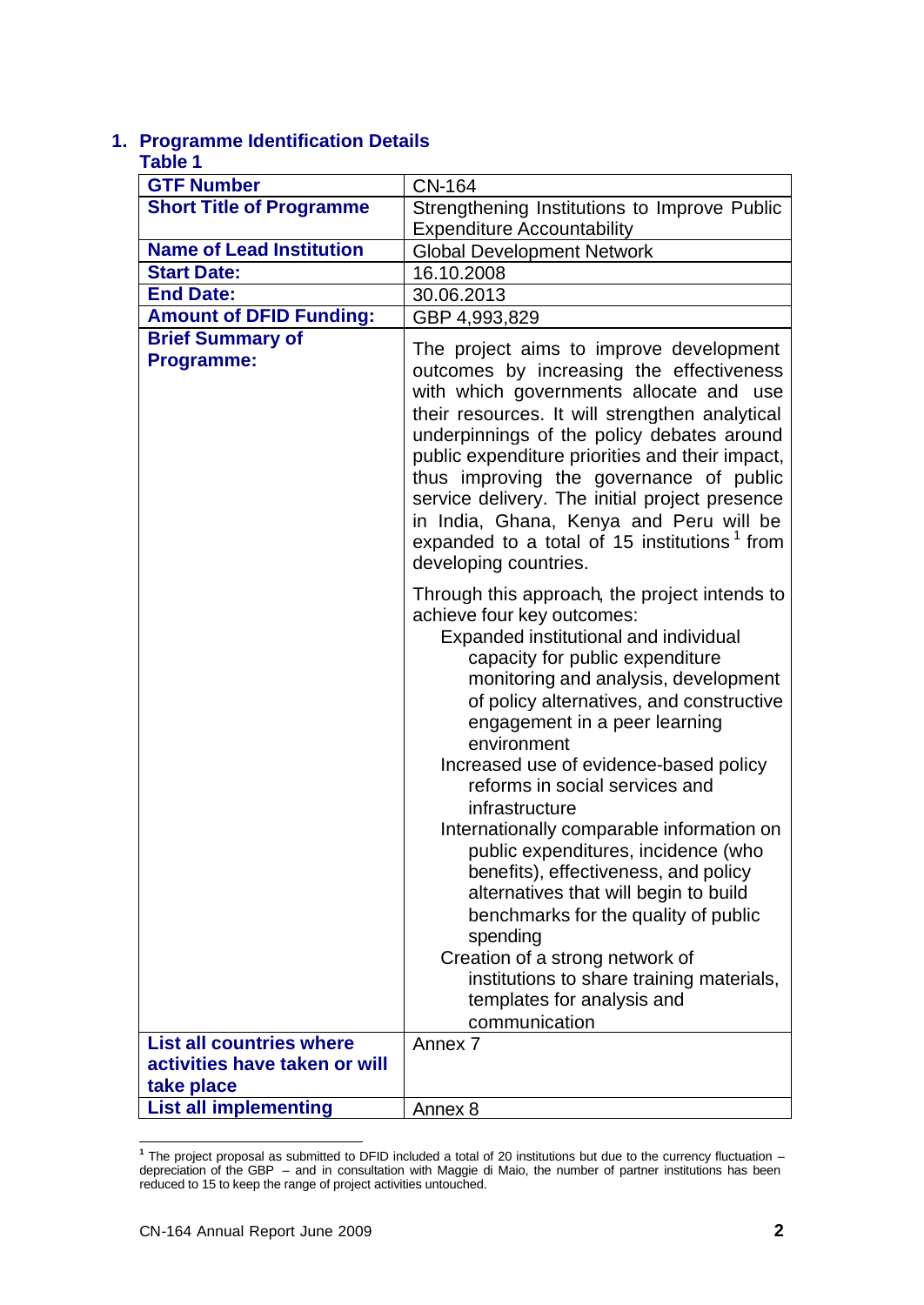| partners in each country                                                                |                                                                                                                                                                                                                                     |
|-----------------------------------------------------------------------------------------|-------------------------------------------------------------------------------------------------------------------------------------------------------------------------------------------------------------------------------------|
| <b>Target groups-wider</b><br><b>beneficiaries</b>                                      | Immediate beneficiaries are the selected<br>research institutions whose research and<br>communication capacity will be built for<br>providing rigorous evidence based policy<br>options for Public Expenditure Management<br>(PEM). |
| <b>Lead Contact</b>                                                                     | Ramona Angelescu Naqvi<br><b>Global Development Network</b><br><b>ISID Complex, Vasant Kunj Institutional Area</b><br><b>New Delhi 110 070</b><br>+91-11-26139494 / 26136885<br>Email: rangelescu@gdnet.org                         |
| <b>Person who prepared this</b><br>report<br>(if different from Lead<br><b>Contact)</b> | Ramona Angelescu Naqvi<br><b>Global Development Network</b><br>ISID Complex, Vasant Kunj Institutional Area<br><b>New Delhi 110 070</b><br>+91-11-26139494 / 26136885<br>Email: rangelescu@gdnet.org                                |

# **2. List of Acronyms**

| <b>ANPP</b>      | All Nigeria People's Party                                 |
|------------------|------------------------------------------------------------|
| AST              | <b>Advanced Social Technologies</b>                        |
| BI               | <b>Benefit Incidence</b>                                   |
| C <sub>4</sub> C | <b>Coalitions for Change</b>                               |
| <b>CBPS</b>      | <b>Centre for Budget and Policy Studies</b>                |
| <b>CCM</b>       | Chama Cha Mapinduzi                                        |
| <b>CEDS</b>      | Center for Economics and Development Studies, Faculty of   |
| CEU              | <b>Central European University</b>                         |
| <b>CFP</b>       | Call for Proposals                                         |
| <b>CIPPEC</b>    | Center for the Implementation of Public Policies Promoting |
|                  | <b>Equity and Growth</b>                                   |
| <b>CIUP</b>      | Research Center of the University of the Pacific           |
| <b>CRC</b>       | <b>Center for Research and Communication</b>               |
| <b>CSEA</b>      | Center for the Study of the Economies of Africa            |
| <b>DCD</b>       | <b>District Development Committee</b>                      |
| <b>DFID</b>      | Department for International Development, UK               |
| <b>EGAP</b>      | Graduate School of Public Administration and Public Policy |
| <b>EPRC</b>      | <b>Economic Policy Research Centre</b>                     |
| <b>ESRF</b>      | <b>Economic and Social Research Foundation</b>             |
| <b>FIPIA</b>     | <b>Federal Institute for Public Information Access</b>     |
| <b>FUNDESA</b>   | Fundación para el Desarrollo de Guatemala                  |
| FY.              | <b>Financial Year</b>                                      |
| <b>GBP</b>       | <b>Great British Pound</b>                                 |
| <b>GDN</b>       | <b>Global Development Network</b>                          |
| <b>GDP</b>       | <b>Gross Domestic Product</b>                              |
| <b>GTF</b>       | Governance and Transparency Fund                           |
| <b>IBP</b>       | <b>International Budget Project</b>                        |
|                  |                                                            |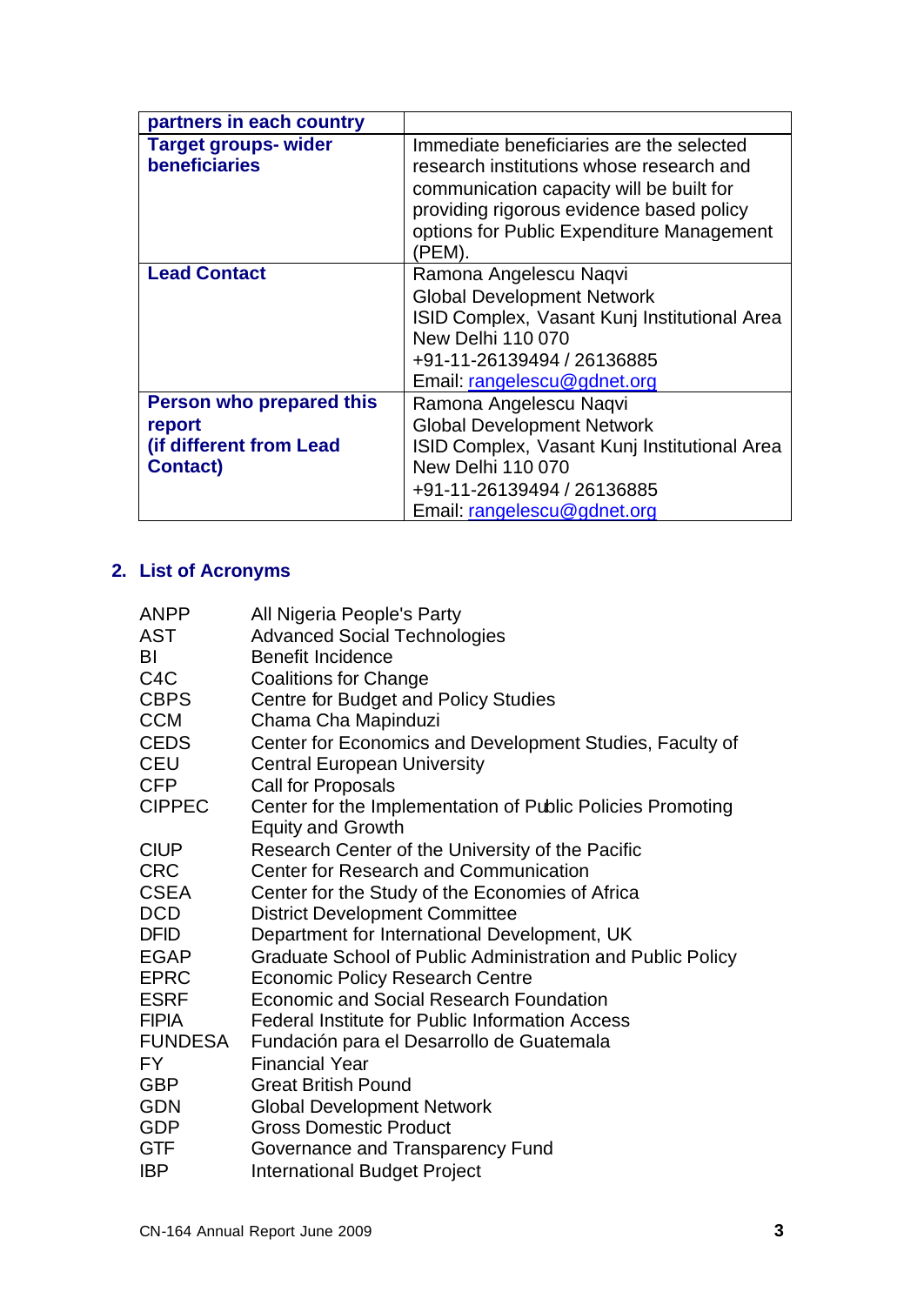| <b>ICW</b>    | <b>Indonesian Corruption Watch</b>                    |
|---------------|-------------------------------------------------------|
| <b>IDRC</b>   | <b>International Development Research Centre</b>      |
| IEA           | Institute of Economic Affairs                         |
| <b>ISODEC</b> | Integrated Social Development Centre                  |
| M&E           | <b>Monitoring &amp; Evaluation</b>                    |
| MTEF          | <b>Medium Term Expenditure Framework</b>              |
| NBR           | <b>National Board of Revenue</b>                      |
| <b>NGOs</b>   | Non Governmental Organisations                        |
| NIEITI        | Nigeria Extractive Industries Transparency Initiative |
| <b>NORC</b>   | <b>National Opinion Research Centre</b>               |
| NSGRP         | National Strategy for Growth and Reduction of Poverty |
| PBA           | <b>Program Budget Analysis</b>                        |
| <b>PCS</b>    | <b>Policy Community Survey</b>                        |
| PEM           | <b>Public Expenditure Management</b>                  |
| PRAD          | <b>Policy Research and Development Nepal</b>          |
| PRSP          | <b>Poverty Reduction Strategy Paper</b>               |
| PSE           | <b>Paris School of Economics</b>                      |
| R4D           | <b>Results for Development</b>                        |
| <b>RNPs</b>   | <b>Regional Network Partners</b>                      |
| RTI           | <b>Right to Information</b>                           |
| TI            | <b>Transparency International</b>                     |
| US            | Unnayan Shamannay                                     |
| VCD           | <b>Village Development Committee</b>                  |
|               |                                                       |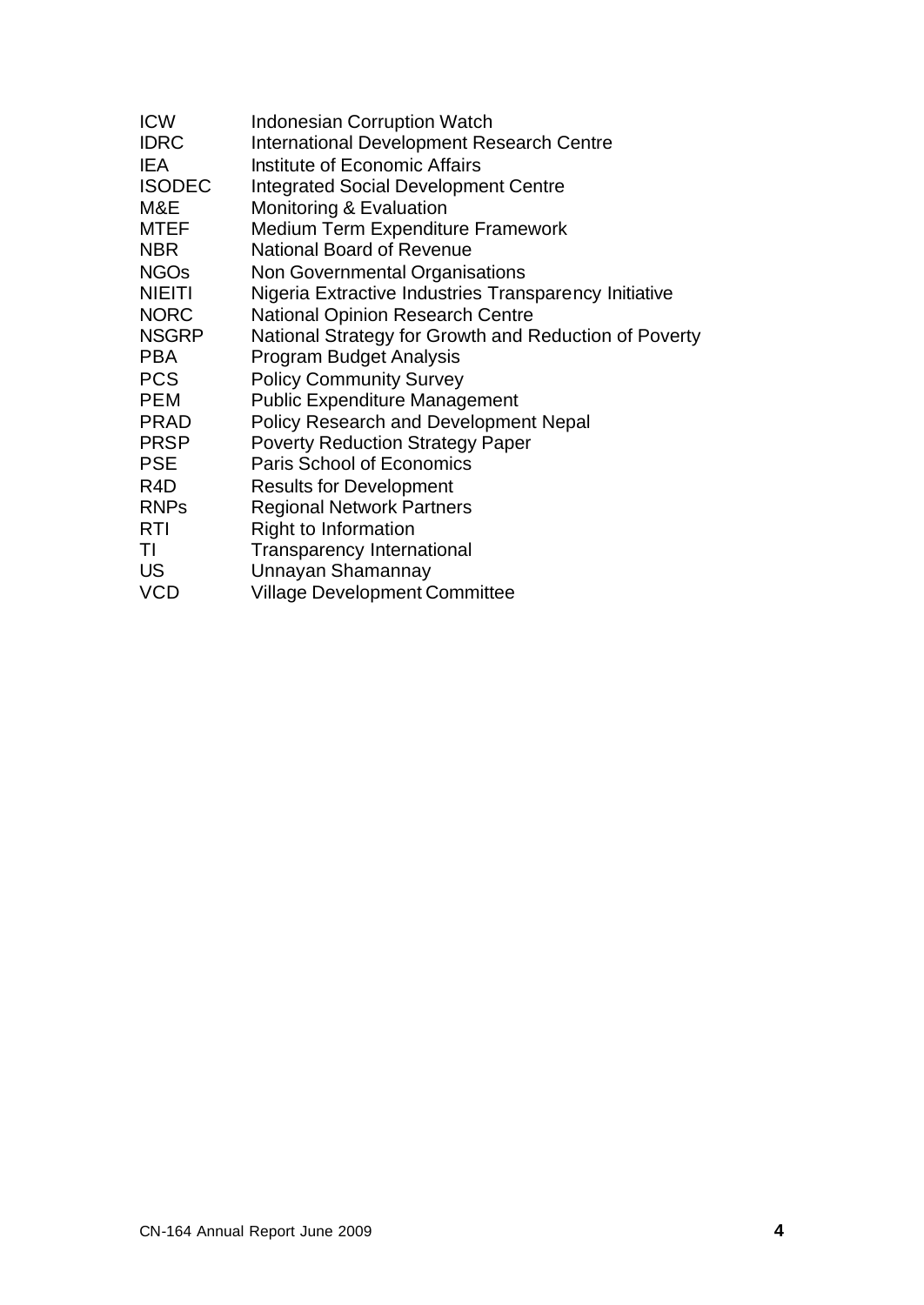### **3. Executive Summary**

#### **3.1 Project Goal and Purpose**

The project will establish a group of skilled and sustainable institutions in 15 countries in developing and transition economies to conduct effective, unbiased analysis and communication on public resource issues. The project will also cater to the lack of benchmarking data and good practice public sector standards by allowing for the collection of data in key areas of PEM (programme budget analysis, cost-effectiveness analysis and benefit incidence analysis), to provide a global perspective and data for comparative analysis and benchmarking of domestic policies and institutions.

The support offered by the project will provide opportunities and mechanisms for strengthening the capacity of country based institutions to hold governments accountable for public expenditure decisions that have significant impacts on development and equity. These institutions would benefit from effective, customized training in rigorous PEM analysis techniques that can continue to be developed in the country and amongst a larger network of institutions after the completion of the project.

Running through June 2013, the project will involve rigorous analysis of public expenditures at the district, state and national level as well as concerted dissemination and outreach efforts involving policymakers, media and other relevant stakeholders. The first global workshop with all 15 partners will be held in Washington D.C in May 2009, marking the commencement of the research phase, providing substantive training sessions for the first two programme activities – programme budgeting and benefit incidence studies, encouraging opportunities for peer learning and networking to build a cadre of public expenditure analysts.

Global Development Network's (GDN's) technical partner in this project is Results for Development (R4D), a spin-off of the Brookings Institution in Washington D.C. R4D's engagement with research on transparency and accountability will bring relevant expertise to the achievement of the project goals

#### **3.2. Implementing Partners**

In late March 2009, GDN announced the selection of partner institutions that will design policy alternatives for effective allocation of resources for national development. Five Regional Committees played a role the short listing process, scanning approximately 100 applications received from 36 countries. DFID local country offices and GDN's Regional Network Partners were consulted for the final selection process. The implementing partners participating in this project are: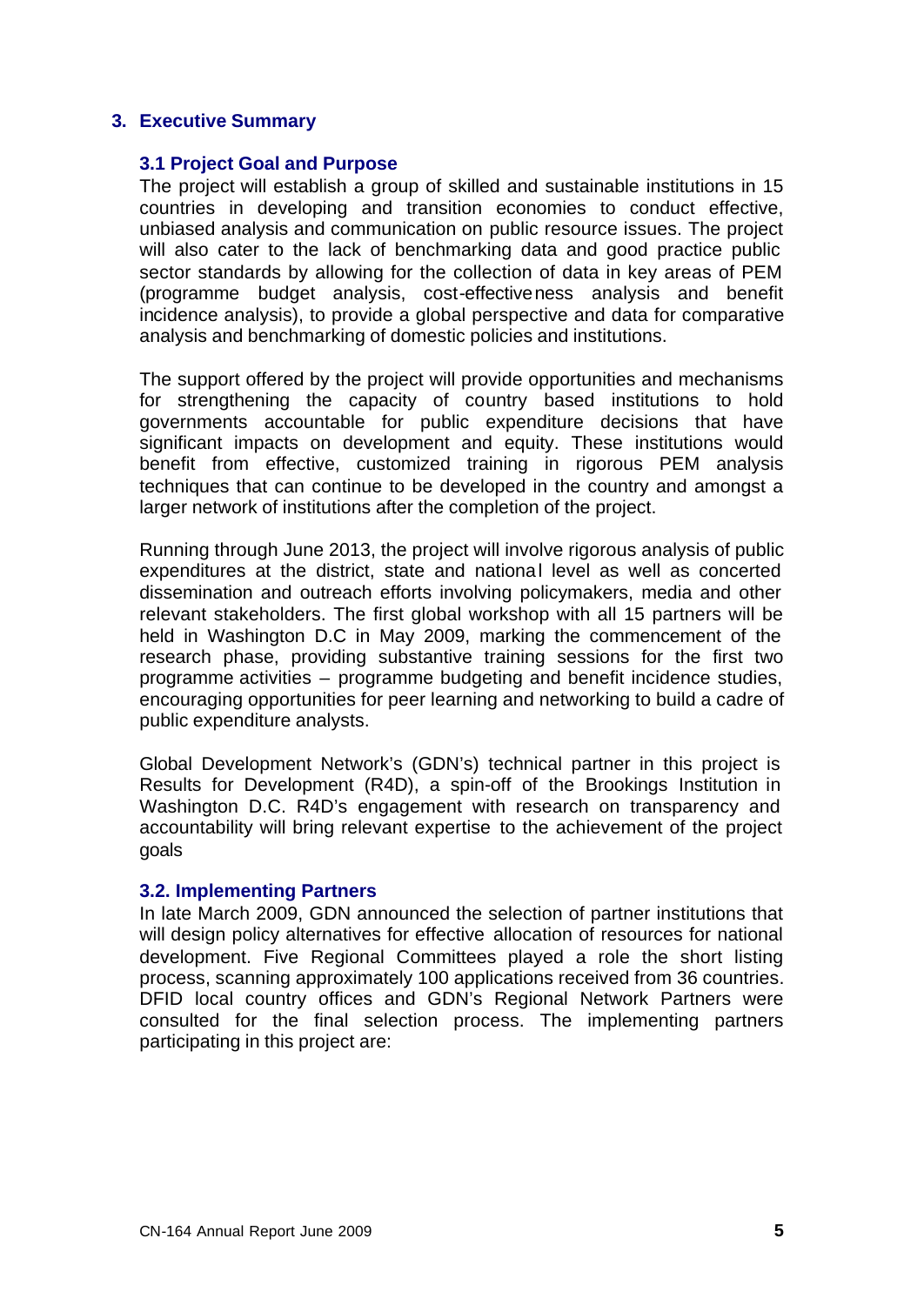| <b>Table 2</b> |                |                                                         |  |  |  |  |  |
|----------------|----------------|---------------------------------------------------------|--|--|--|--|--|
| S. No          | <b>Country</b> | <b>Institution</b>                                      |  |  |  |  |  |
| 1.             | Argentina      | Implementation of Public Policies<br>Center for the     |  |  |  |  |  |
|                |                | Promoting Equity and Growth (CIPPEC)                    |  |  |  |  |  |
| 2.             | Armenia        | <b>Advanced Social Technologies (AST)</b>               |  |  |  |  |  |
| 3.             | Bangladesh     | Unnayan Shamannay (US)                                  |  |  |  |  |  |
| 4.             | Ghana          | Integrated Social Development Center (ISODEC)           |  |  |  |  |  |
| 5.             | Guatemala      | Fundación para el Desarrollo de Guatemala (FUNDESA)     |  |  |  |  |  |
| 6.             | India          | Center for Budget and Policy Studies (CBPS)             |  |  |  |  |  |
| 7.             | Indonesia      | Center for Economics and Development Studies, Faculty   |  |  |  |  |  |
|                |                | of Economics, Padjadjaran University (CEDS)             |  |  |  |  |  |
| 8.             | Kenya          | Institute of Economic Affairs (IEA)                     |  |  |  |  |  |
| 9.             | Mexico         | Graduate School of Public Administration and Public     |  |  |  |  |  |
|                |                | Policy, Tecnológico de Monterrey University (EGAP)      |  |  |  |  |  |
| 10.            | Nepal          | Policy Research and Development Nepal (PRAD)            |  |  |  |  |  |
| 11.            | Nigeria        | Center for the Study of the Economies of Africa (CSEA)  |  |  |  |  |  |
| 12.            | Peru           | Research Center of the University of the Pacific (CIUP) |  |  |  |  |  |
| 13.            | Philippines    | Center for Research and Communication (CRC)             |  |  |  |  |  |
| 14.            | Tanzania       | Economic and Social Research Foundation (ESRF)          |  |  |  |  |  |
| 15.            | Uganda         | Economic Policy Research Center (EPRC)                  |  |  |  |  |  |

The coverage across the developing world, mixing countries with different income levels, geographic size, institutional capabilities, and governance systems to encourage learning across the participating organisations. The countries from which the partners have been selected are ranked politically free or partially free by the Freedom House index. The partners constitute of think tanks and academic and policy research institutions operating independently that are either relatively new or well established with technical capacity to undertake rigorous analysis of public expenditure priorities.

# **3.3 Risk Assessment**

In working in 15 countries, the newly posed risks identified are high turnover of staff and working in politically unstable countries (such as Nepal)

Turnover in institutions is a problem the partners have faced. In meeting such a risk, partners will be encouraged to plan ahead of time and work with core staff in addition to two members of country teams attending workshops to ensure continuity in learning.

In countries with an unstable political climate, such as Nepal, there will be limited impact on engagement with policy makers on effective resource utilization. However, this project would have contributed building in-country capacity on informing policy options related to PEM, proving to be an asset when the situation is stable.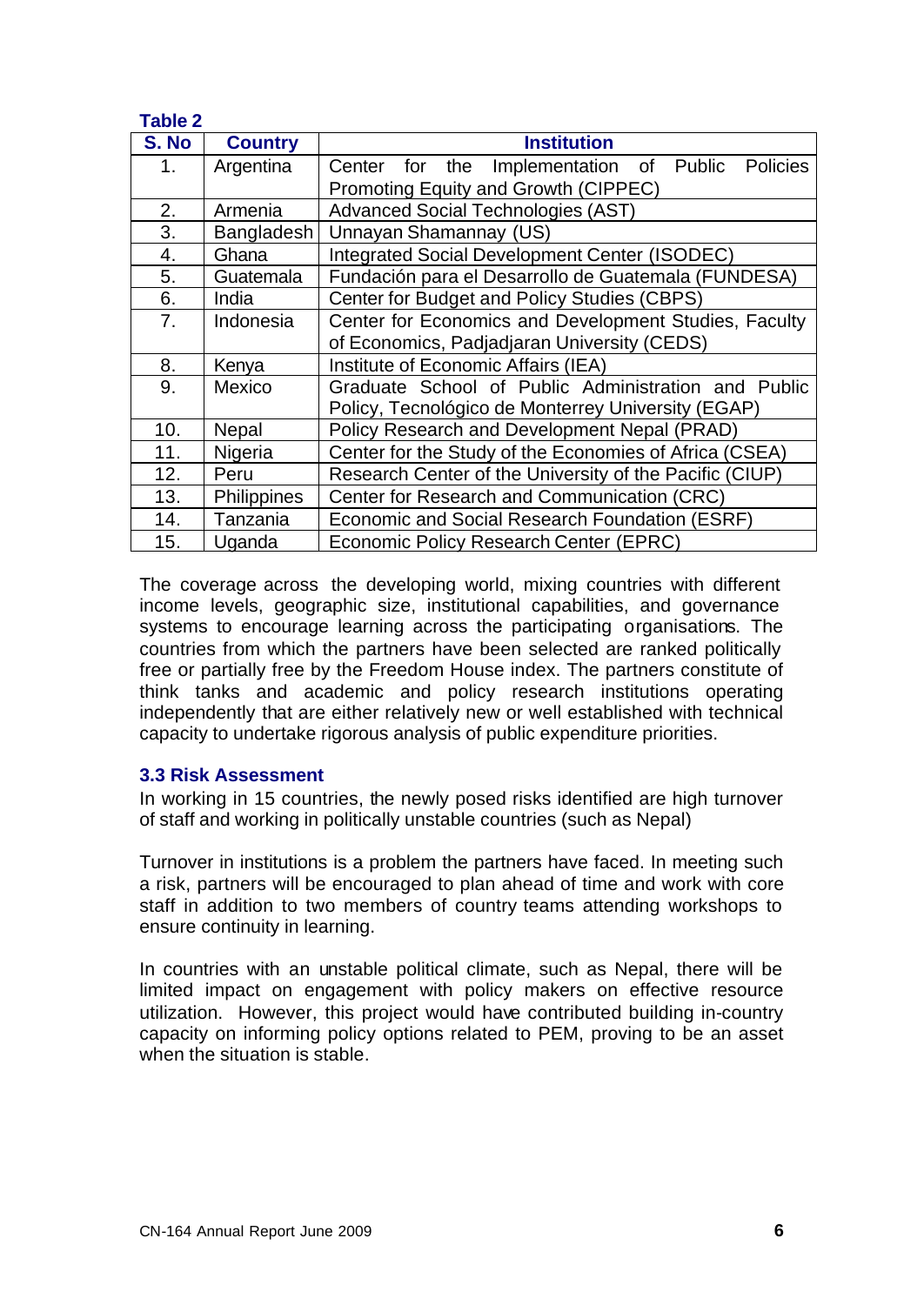# **3.4 Progress Update**

#### **3.4.1 Research and Communication**

An initial meeting of two days was held in New Delhi in December 2008 to regarding their understand the partner objectives for joining the project; their specific project goals; what they hope to achieve through the project; and the possibility of a conducive project environment in the respective countries, regarding political situation, partnerships with governments, media and civil society. GDN and R4D introduced their shared goals for the project, and identified their respective responsibilities for the five-year project.

Over the project period, partners will conduct analysis and communication of policy options in:

- Programme Budgets and Expenditure Analysis in the Social and Infrastructure Sectors: develop and implement a programme budget framework and develop advocacy around it for the next budget cycle
- Incidence of Benefits from Social and Infrastructure Sector Programmes: calculate who benefits from public expenditures and develop advocacy around that for the next budget cycle
- Evaluate the cost effectiveness of three specific programmes in education, health, and infrastructure. Undertake simulations showing how cost effectiveness could be improved and develop advocacy around the results
- Develop a major policy option proposal, show how it would change spending priorities, suggest the impact in terms of the distribution of benefits and cost effectiveness, and show through simulations how the policy alternatives programme could be implemented to minimize transition costs while gaining most of the benefits

The project focuses on sectors that are significant to human development, including healthcare, education, and water.

#### **3.4.2 Innovation**

In almost all countries, the project will be the first to undertake rigourous public expenditure priority analysis in key development sectors of health, education and water. It will innovate through the following aspects:

- Establish regional hubs in developing and transition economies of think tanks and research institutions interested in PEM
- Provide learning experience for donors and grantees, particularly in the areas of institutional management and development and the policy and institutional environment
- Encourage partners to better leverage other 'accountability mechanisms' such as the news-media, courts, legislators, and civil society organisations
- Developing internationally comparable information on public expenditures, incidence (who benefits), effectiveness, and policy reforms in the social sectors and infrastructure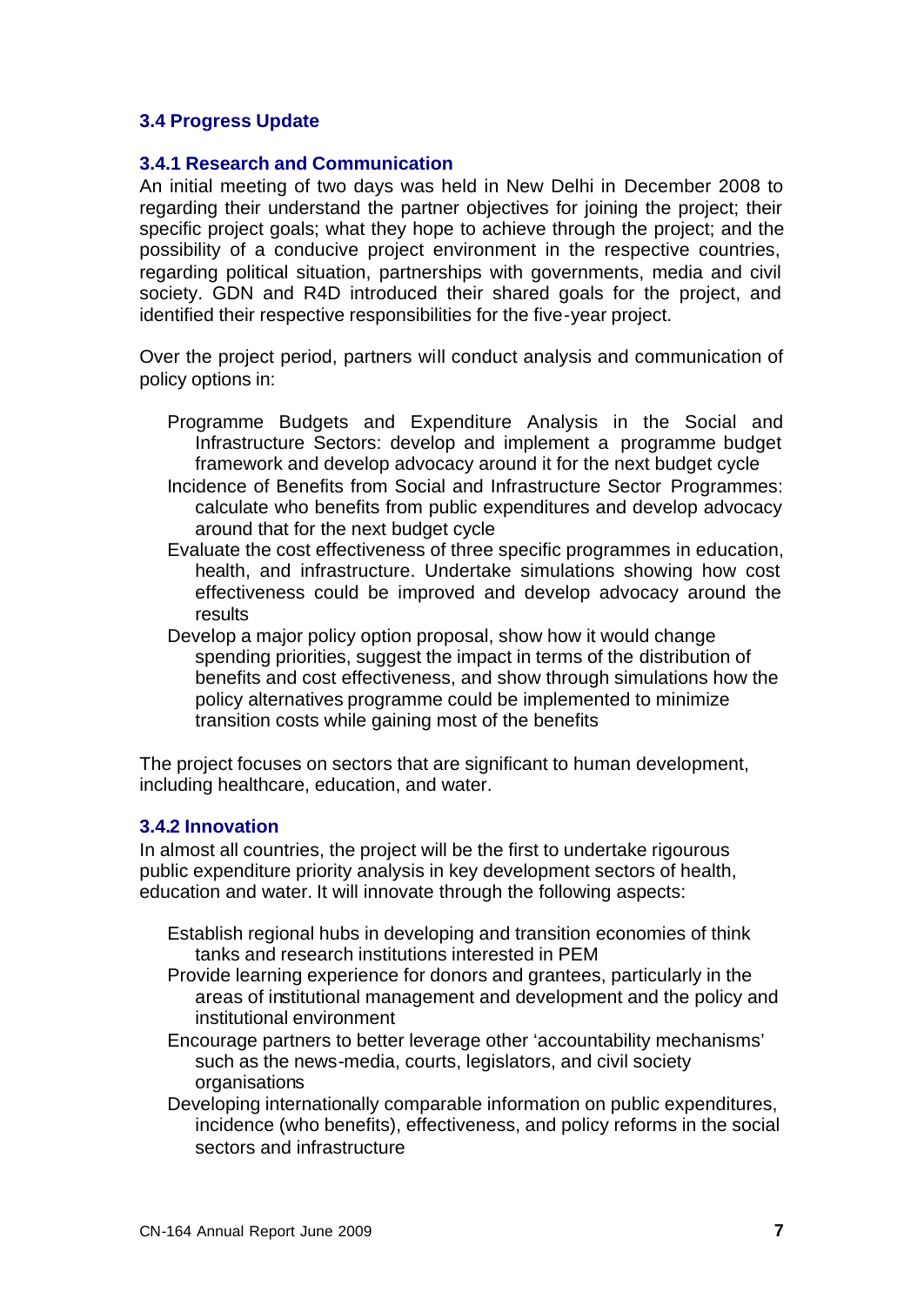Shift from confrontation to informed constructive engagement through actual collaboration with government officials and policy makers.

Conduct periodic assessments of impact in each country as a way to adjust the project along the way and provide data for an end-project evaluation.

# **3.4.3 Learning**

The project selected 11 additional partners during March – April 2009 and is, at this stage, in its initial phase of implementation. GDN feels that at this stage, the reporting on emerging impact on governance and transparency is not possible and will be shared after a year of implementation in the next Annual Report in June 2010. The report shares the context statements of the 11 additional partners in Annex 9.

Glimpses of lessons during the project period till 31<sup>st</sup> March 2009 are indicated below:

- Initial Partners support in Selection Process of Subsequent Partners: The initial partners played a crucial role in the Regional Selection Committees for the short listing of subsequent project partners. Their role ensured credibility and confidence in the selection process which was a thorough procedure involving scoring of organizations for regional short lists which were then sent to DFID local country offices for concerns.
- Learning from Partners: In the two day initial meeting in December 2008, the initial country partners interacted with each other during the sessions, showing a keen interest to learn from their experiences, their organizational management and goal envisioning.
- Handling Potential Staff Turnover: Instead of one, GDN now invites two project team members from each country partners to ensure continuity in learning and integration into the institutional capacity as well as the involvement of more core staff versus part-time staff and/or consultants. GDN also has an intranet site for access of project and technical resource documents for all project member teams in the 15 countries.

#### **4. Programme Management**

GDN has a new President, Dr. Gerardo della Paolera, commencing office on 17<sup>th</sup> August 2009. Dr. Paolera is presently President Emeritus and Professor of Economics at the American University in Paris, a Visiting Professor at the Central European University (CEU) in Budapest and also a Visiting Fellow at the Paris School of Economics (PSE). He holds a PhD in Economics from the University of Chicago, with a specialization in economic history.

The remaining personnel responsible for the day-to-day operations, financial management and monitoring and evaluation (M&E) functions remain the same as indicated earlier.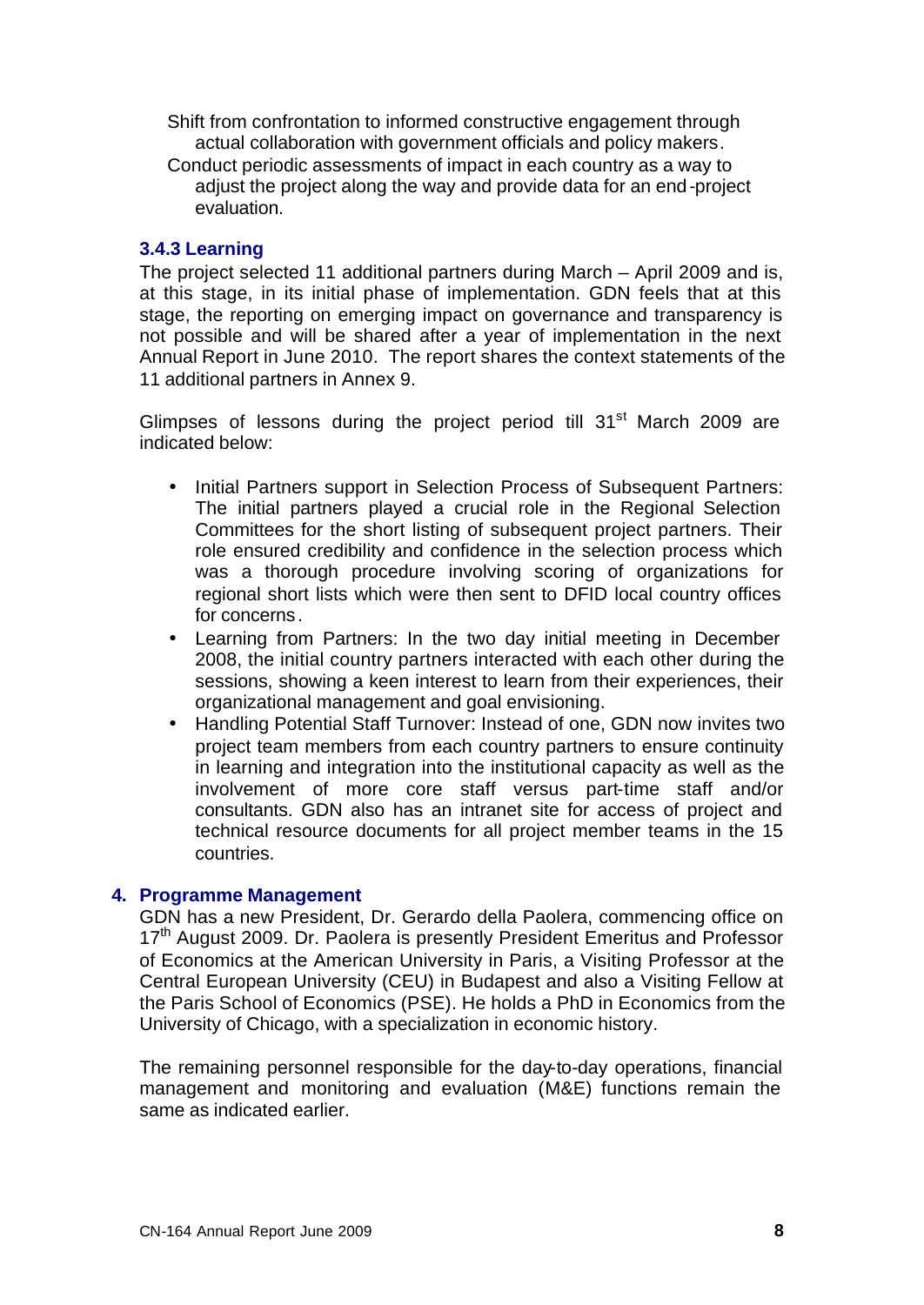# **5. Working with Implementing Partners**

The project has a total of 15 country partners<sup>2</sup> located in 15 developing and transition countries. The project started with five initial partners, CIUP, Peru; Nucleo de Opiniao e Politicas Publicas Universidade Federal de Pernambuco Centro de Filosofia e Ciencias Humanas (NEPPU), Brazil; CBPS, India; IEA, Kenya and ISODEC, Ghana; who were part of the initial project proposal. A departure from the original project proposal submitted to DFID is that the local partner in Brazil, NEPPU has had to withdraw its participation. As indicated by NEPPU, the institution underwent recent substantial changes in core research staff, moving out to pursue higher studies, thus making them unable to meet the human resource requirements for undertaking the project.

The initial project proposal as submitted to DFID included a total of 20 institutions. However, due to the currency fluctuation – depreciation of the GBP – and in consultation with Maggie di Maio, the number of partner institutions has been reduced to 15 to keep the range of project activities untouched.

In January 2009 a Call for Proposals was launched and approximately 100 applications were received from 36 countries. A thorough criteria based selection process comprising of regional committees selected the short list of institutions in each region. Eleven additional partners were selected on the basis of their scores in the selection process and most importantly, on the feedback received on them by both GDN's Regional Network Partners (RNPs) and DFID local country offices and the British High Commissions.

GDN is the lead project management unit of the project and will monitor the implementation on a monthly basis through monthly project activity reports and teleconferences with country partners. Changes in work plans due to unforeseen circumstances will be communicated by all country partners to GDN. This will assist in tracking progress of the partners and reporting back to DFID. GDN's technical partner in this project is Results for Development (R4D), a spin-off of the Brookings Institution in Washington D.C. GDN's monitoring and evaluation partner is the National Opinion Research Center (NORC).

The countries from which the partners have been selected are ranked politically free or partially free by the Freedom House index. The partners constitute of think tanks and academic and policy research institutions operating independently that are either relatively new or well established with technical capacity to undertake rigorous analysis of public expenditure priorities. The range in different types of institutions will encourage peer learning across the partners. They have experienced analytical staff that have many years of experience in quantitative and qualitative policy research. For example, the Armenian team has more than 10 years of experience and specific knowledge on the three relevant sectors. Our partner from Argentina have developed over 80 research projects among which almost 40 have

 **2** Listed in Annex 8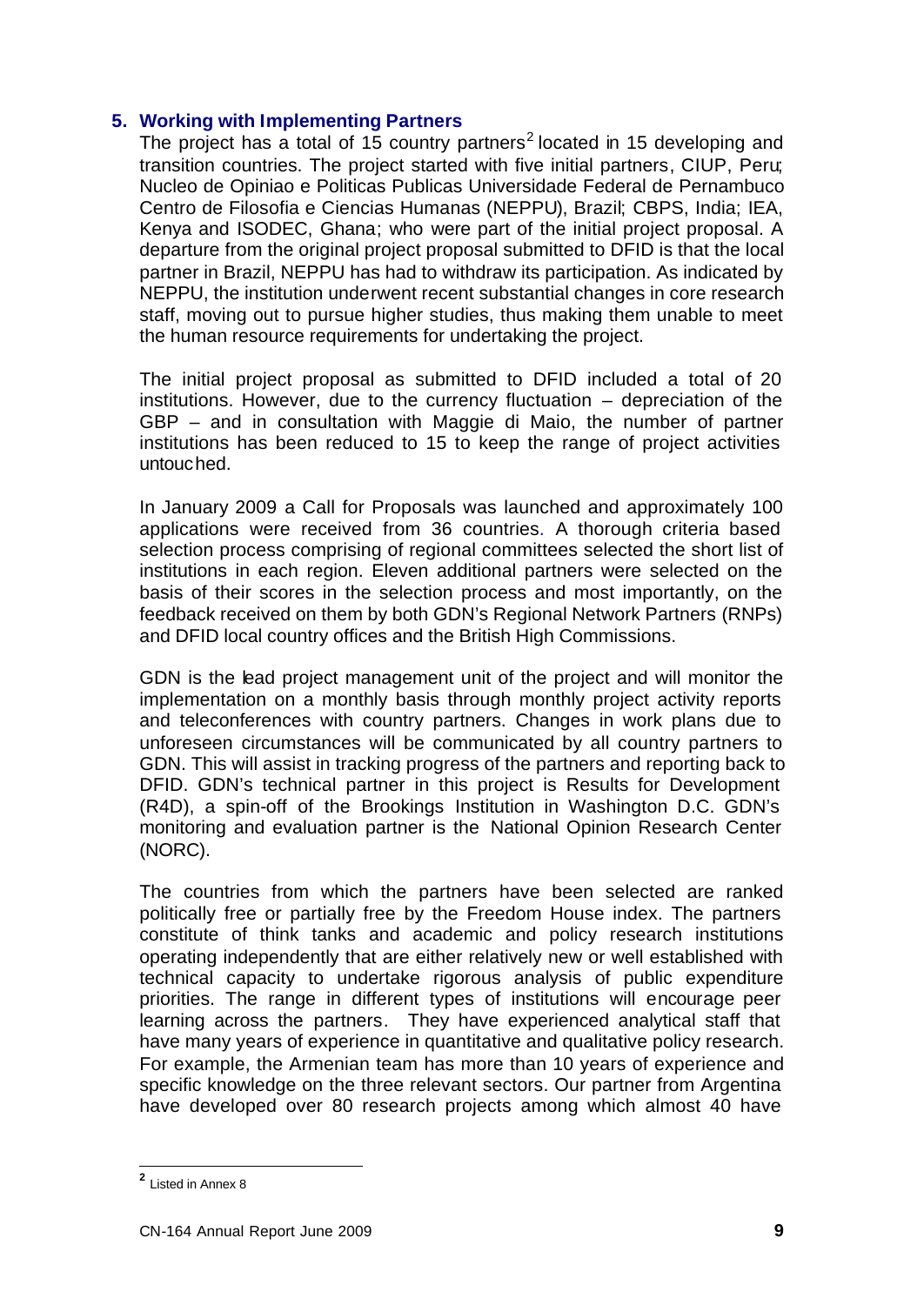entailed conducting quantitative policy research in the fields of health, education, trade, public budgets and fiscal policy.

Majority of the partner institutions have been asked by governments to inform their policy decisions. While partners will build new links, they also have existing direct contacts with key policy makers and government agencies for being able to disseminate project results. For example, one of the East Asian partners have been invited to give inputs into policy formulation at government agency meetings at the national planning, state planning and ministry of finance level. Some partners have staff who has previously worked in various government departments. Some are also currently serving as experts on various government panels such as labour regulation, education, health, fiscal policies, etc. Nevertheless, the partners and their staff work independently of any political affiliations.

The analytical experience of project teams is also demonstrated by the vast range of publications that are made available each year. For example, our partners from Bangladesh publish quarterly reports focusing on key issues such as food security, inflation for the marginalized, alternatives to current government economic policies etc. as well as updates on major macroeconomic indicators. The Guatemalan partners publish regular reports, and economic and development bulletins.

# **6. Risk Assessment**

The risk assessment as mentioned in the project proposal to DFID has new dimensions to project implementation. High turnover of staff and working in politically unstable countries have been identified as potential risks. GDN anticipates that in its regular project monitoring of country partners, it will be able to identify unforeseen or new risks that might occur once the project is being implemented. Such risks will be reported back to DFID.

# **Table 3**

| <b>Risk</b>                 | <b>Rating</b>                                        | <b>Mitigation Plan</b>        |
|-----------------------------|------------------------------------------------------|-------------------------------|
| Public expenditure analysis | Likelihood - High                                    | By pairing financial support  |
| requires specialized        | Impact – High                                        | with implementation-oriented  |
| skills, and research        |                                                      | technical support, local      |
| institutions may require    | This risk is symptomatic of                          | partners will be able to      |
|                             | support to rapidly develop the need for the proposed | develop skills to become      |
| these skills, particularly  | Project. The fundamental                             | more effective research       |
| the ability to do timely    | purpose of the Project is to                         | institutions and think tanks. |
| analysis.                   | lower the likelihood that                            |                               |
|                             | research institutions have                           |                               |
|                             | not developed the skills                             |                               |
|                             | necessary to monitor and                             |                               |
|                             | influence the budget                                 |                               |
|                             | process.                                             |                               |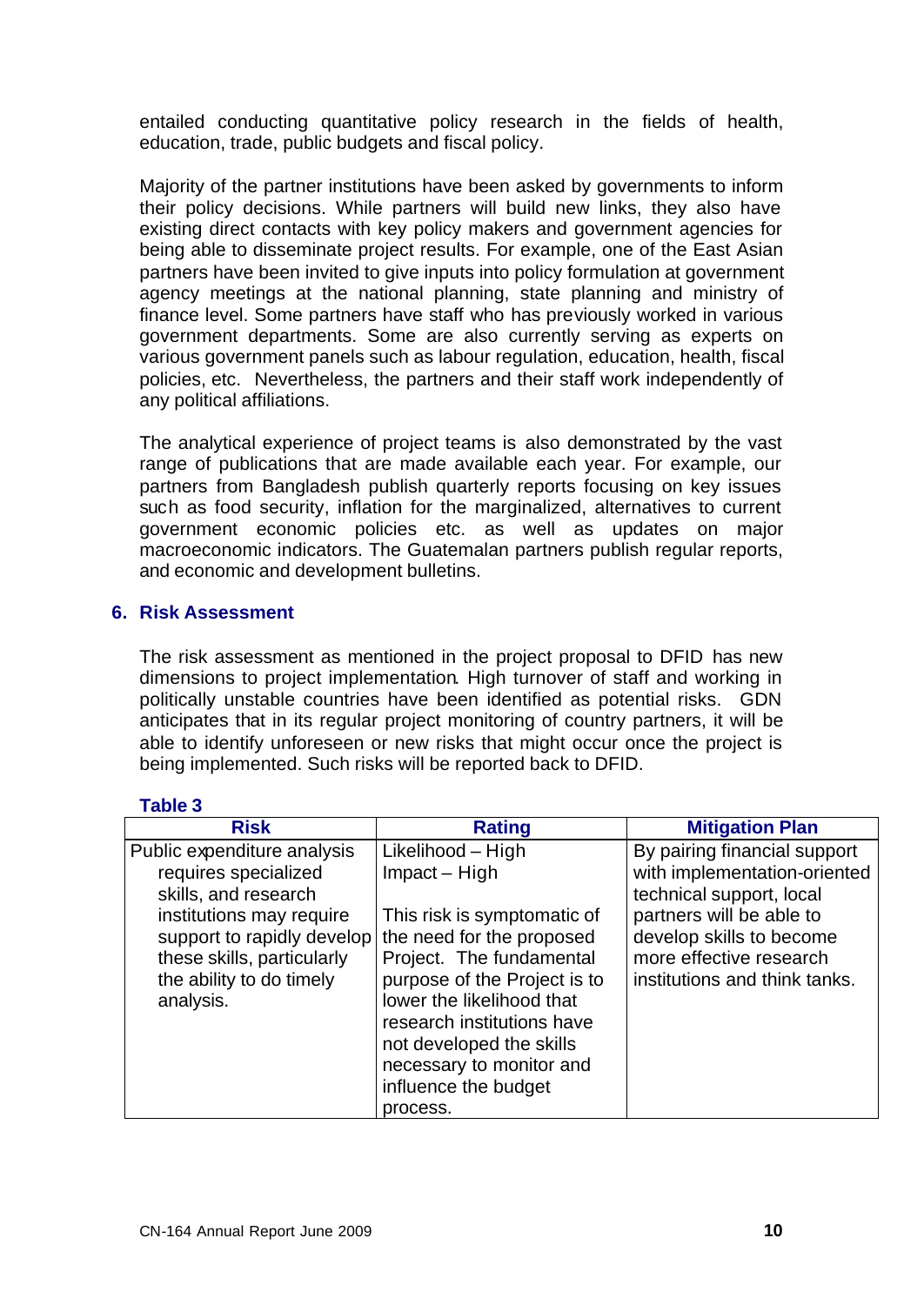| <b>Risk</b>                                                                                                                                  | <b>Rating</b>                                                                                                                                                                                                                                                     | <b>Mitigation Plan</b>                                                                                                                                                                                                                                                                                                                                                                                                                                                      |
|----------------------------------------------------------------------------------------------------------------------------------------------|-------------------------------------------------------------------------------------------------------------------------------------------------------------------------------------------------------------------------------------------------------------------|-----------------------------------------------------------------------------------------------------------------------------------------------------------------------------------------------------------------------------------------------------------------------------------------------------------------------------------------------------------------------------------------------------------------------------------------------------------------------------|
| Good, high quality<br>information may be<br>difficult to access in low-<br>and middle-income<br>countries.<br>In some countries, partisan    | Likelihood - Medium<br>Impact - Medium<br>While access to information<br>is still an obstacle in many<br>developing countries, other<br>international actors (such as<br>the IBP and TI) are making<br>important progress in this<br>area.<br>Likelihood - Medium | The lead organisation will<br>provide guidance to local<br>partners on accessing<br>information, but will largely<br>rely on existing partnerships<br>with IBP and TI in situations<br>where more openness is<br>needed. We recognise that<br>a minimum level of<br>transparency is necessary<br>for local partners to have any<br>impact, and environment for<br>budgeting is part of the<br>selection criteria for partner<br>institutions.<br>One of the main objectives |
| divides may limit some<br>public officials'<br>willingness to interact<br>with or listen to local<br>partners supported by the<br>programme. | Impact - Low<br>Although this is a potential<br>problem in some areas, local<br>partners can still develop<br>their capabilities to analyze<br>and disseminate for<br>improved public expenditure<br>practices.                                                   | of the programme is<br>developing rigorous policy<br>analysis skills of the selected<br>local partners, resulting in a<br>set of members and local<br>partners with increased<br>credibility when engaging<br>with public officials.                                                                                                                                                                                                                                        |
| The work of local partners in<br>some regions could be<br>opposed by the<br>governments of those<br>areas.                                   | Likelihood - High<br>Impact - Medium<br>In some countries, there is<br>active government<br>opposition to stronger local<br>partners, particularly where<br>partnerships exist between<br>international and domestic<br>local partners.                           | Resistance to think tanks<br>and research institutions<br>strengthening is diminishing<br>in general, and the recent<br>trend of democratization<br>(particularly in Sub-Saharan<br>Africa) has led to a more<br>tolerant and often<br>encouraging environment for<br>strong involvement. Further,<br>we do not currently expect to<br>work in a country with a<br>government actively<br>opposed to such<br>interventions.                                                 |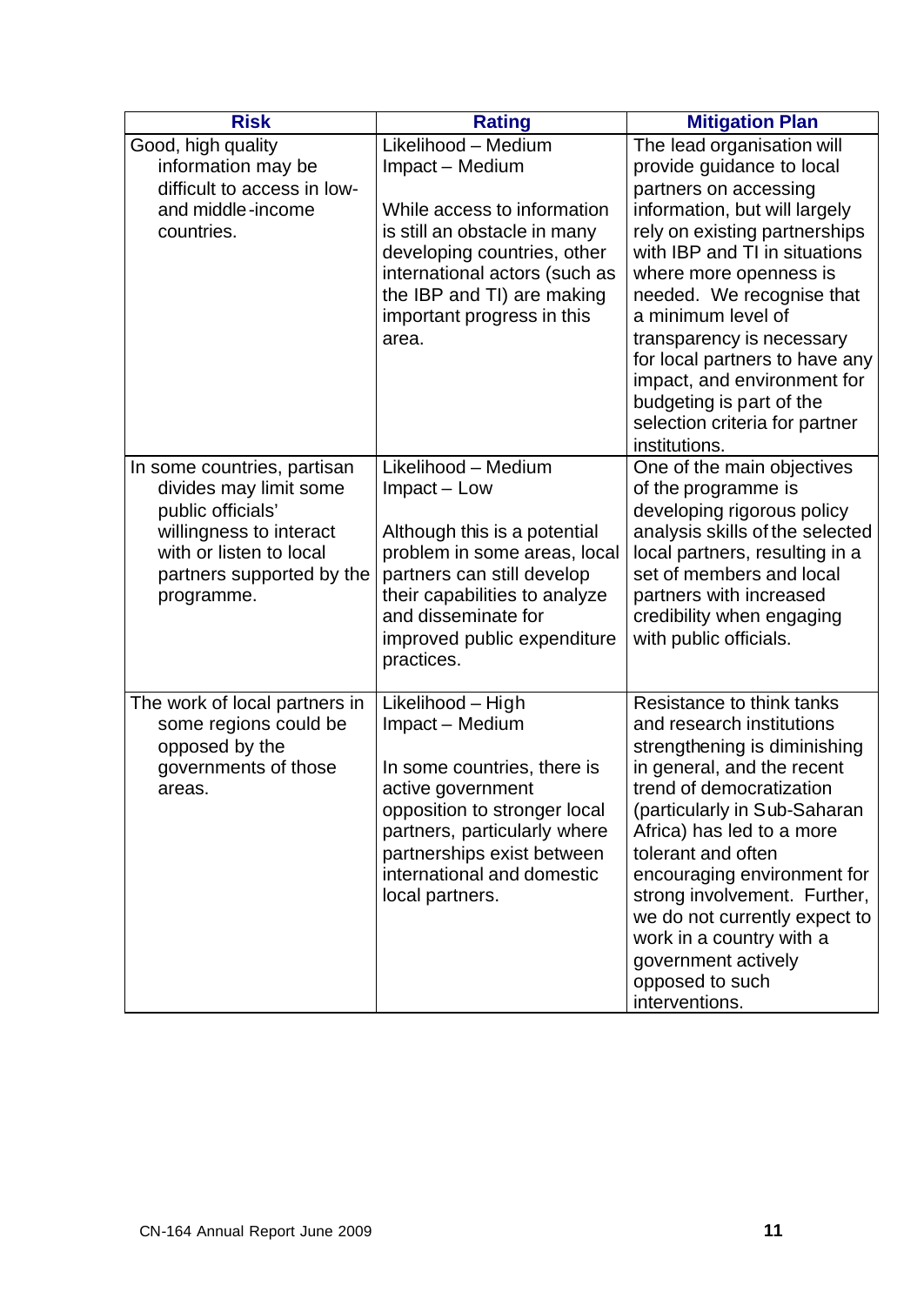| <b>Risk</b><br><b>Rating</b>                                                                                                     |                                                                                                                                                                                                                                                                                     | <b>Mitigation Plan</b>                                                                                                                                                                                                                                                                                                                                                                                                                                                                                                                                  |
|----------------------------------------------------------------------------------------------------------------------------------|-------------------------------------------------------------------------------------------------------------------------------------------------------------------------------------------------------------------------------------------------------------------------------------|---------------------------------------------------------------------------------------------------------------------------------------------------------------------------------------------------------------------------------------------------------------------------------------------------------------------------------------------------------------------------------------------------------------------------------------------------------------------------------------------------------------------------------------------------------|
| Local partners have a<br>relatively high turnover of<br>staff.                                                                   | Likelihood - High<br>Impact - Medium<br>problem<br><b>This</b><br>that  <br>is<br>a<br>faced<br>have<br>and<br>partners<br>limit<br>potentially<br>the<br>can<br>institutionalization<br>of <sub>l</sub><br>research capacity.                                                      | High turnover remains a<br>problem. Instead of one, two<br>members of project teams<br>will be invited to the trainings<br>to ensure continuity and<br>integration of technical<br>capacity in the partners. An<br>intranet site provides all<br>project related information to<br>all project members. Some<br>country partners in African<br>are part of the Think Tank<br>Initiative which has core staff<br>in place. Partners will be<br>encouraged to prepare for<br>such exigencies by working<br>with core staff and planning<br>ahead of time. |
| Few local partners are<br>located in politically<br>unstable countries.                                                          | Likelihood - High<br>Impact - High<br>In some countries like Nepal<br>and Bangladesh, a politically<br>unstable landscape can<br>restrict the extent of<br>constructive engagement<br>with the policy community for<br>improved accountability                                      | In instances of limited impact<br>on engagement with policy<br>makers for policy<br>alternatives for effective<br>resource utilization due to<br>political instability, the<br>project will have built the<br>capacity of a research<br>institution in such countries<br>for developing evidence<br>based policy options for<br>dissemination once the<br>political climate is stable.                                                                                                                                                                  |
| Policy reform efforts related<br>the water sector are<br>controversial and can be<br>challenging to engage in<br>some countries. | Likelihood - High<br>Impact - Medium<br>Historically, poor governance<br>arrangements, resistance to<br>change, and the general<br>difficulty in assigning private<br>property rights to the<br>services provided have<br>typically burdened the<br>management<br>of water systems. | Attempts will be made to<br>bring in experiences to the<br>table to learn from good<br>practices and best practices<br>in similar contexts on water<br>management and<br>governance issues.                                                                                                                                                                                                                                                                                                                                                             |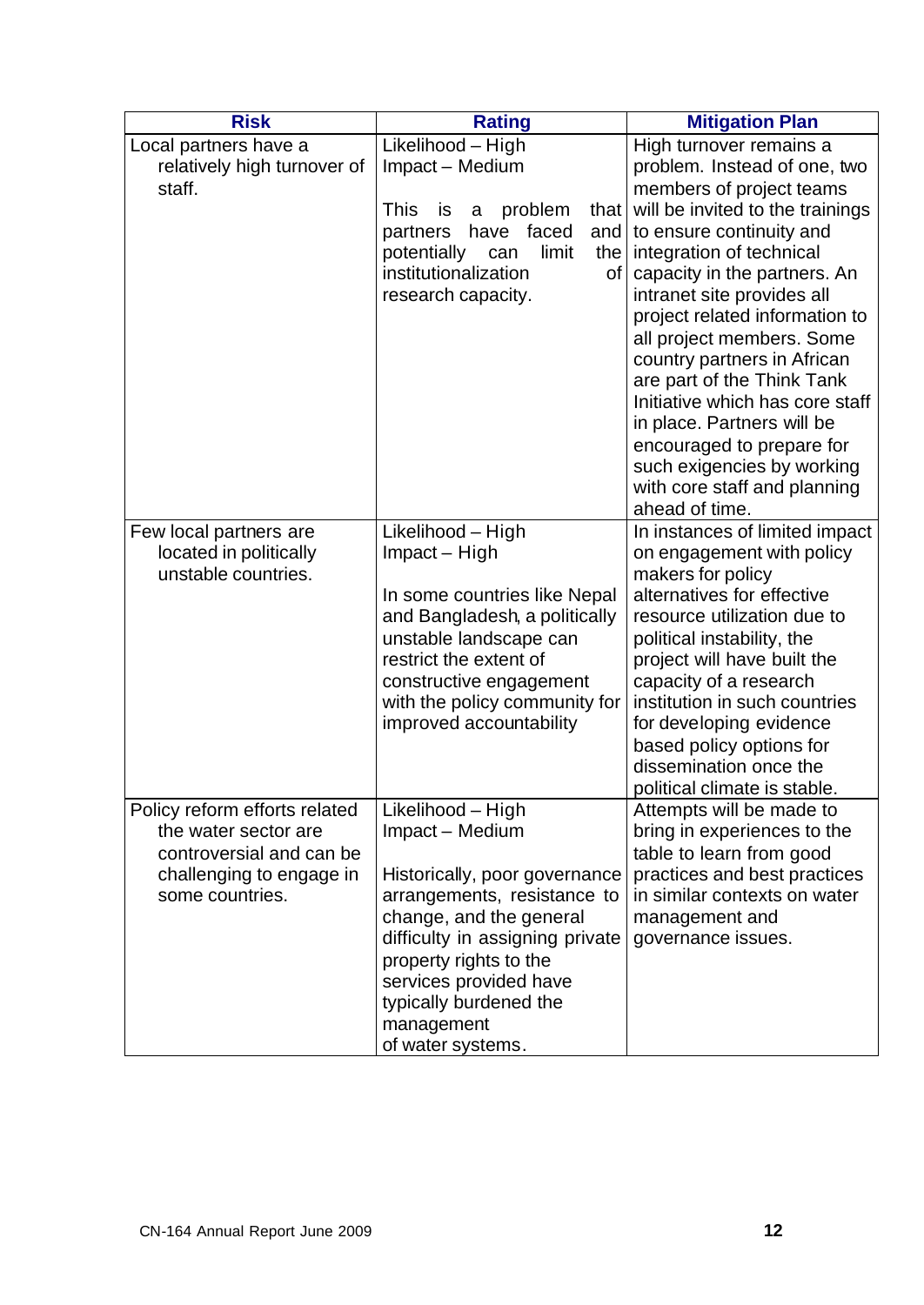#### **7. M&E Arrangements**

The overall monitoring and evaluation activities will evaluate the institutional development of local partners and, through opinion research, to understand their perceived impact on the policy environment. Measuring institutional capability, perceptions of impact, and objective measures of government budget openness – will provide quantitative evidence to evaluate the programme.

The integrated M&E plan<sup>3</sup>, functioning as a crucial dimension of the project will monitor the outcomes of the project and act as an important management tool for the project management team and country partners in the implementation over the project period. The M&E tools are intended to build the capacity of the country partners in monitoring the current project and in adapting the tools to extending the monitoring to similar analysis.

As part of the M&E plan, through the supplementary interview process, a representative from each country partner institutions undergoes a one-hour semi-structured interview with NORC. During this interview, examples of the organisation's success will be captured in influencing policy and policy makers. Questions relate to specific cases of involvement in the policy process. NORC has conducted the baseline interviews and will repeat the process in the follow-up interviews to capture additional stories of change<sup>4</sup> that will complement the quantitative outcome analysis.

GDN is implementing the project in a partnership mode with country partners. The M&E plan has been discussed with the country partners during the initial workshop held in New Delhi, India in December 2008 and recently during the planning meeting in May 2009. During the in-person interview process mentioned above, through asking targeted questions about quality control and communications practices, GDN and NORC serve to mentor country partner institutions in best practices. In the recently completed baseline interview process, there was a case in which a country partner respondent told NORC that the interview caused him/her to think about making a number of changes in their practices. The interview process has allowed for a dialogue to take place and an exchange of ideas that is not possible in paper or online surveys.

In addition, NORC will supply each country partner institution with the data and analysis from the Policy Community Survey  $(PCS)^5$ , allowing them to understand what their reputation and strengths and weaknesses are in the eyes of their key stakeholders. This data will empower the partners by gaining an understanding of their current position in the policy environment and devise ways in which to capitalize on it or change it in order to have greater impact. GDN intends to capture stories of change during the project period that will serve as learning and documentation of outcome mapping.

 **3** Detailed in Section 6 of the Inception Report

**<sup>4</sup>** In response to the comments to the Inception Report

**<sup>5</sup>** The Policy Community Survey will find out where key decision makers, opinion leaders, and stakeholders get the information to inform policy discussions or policy formation and obtain views on the performance of country partner institution.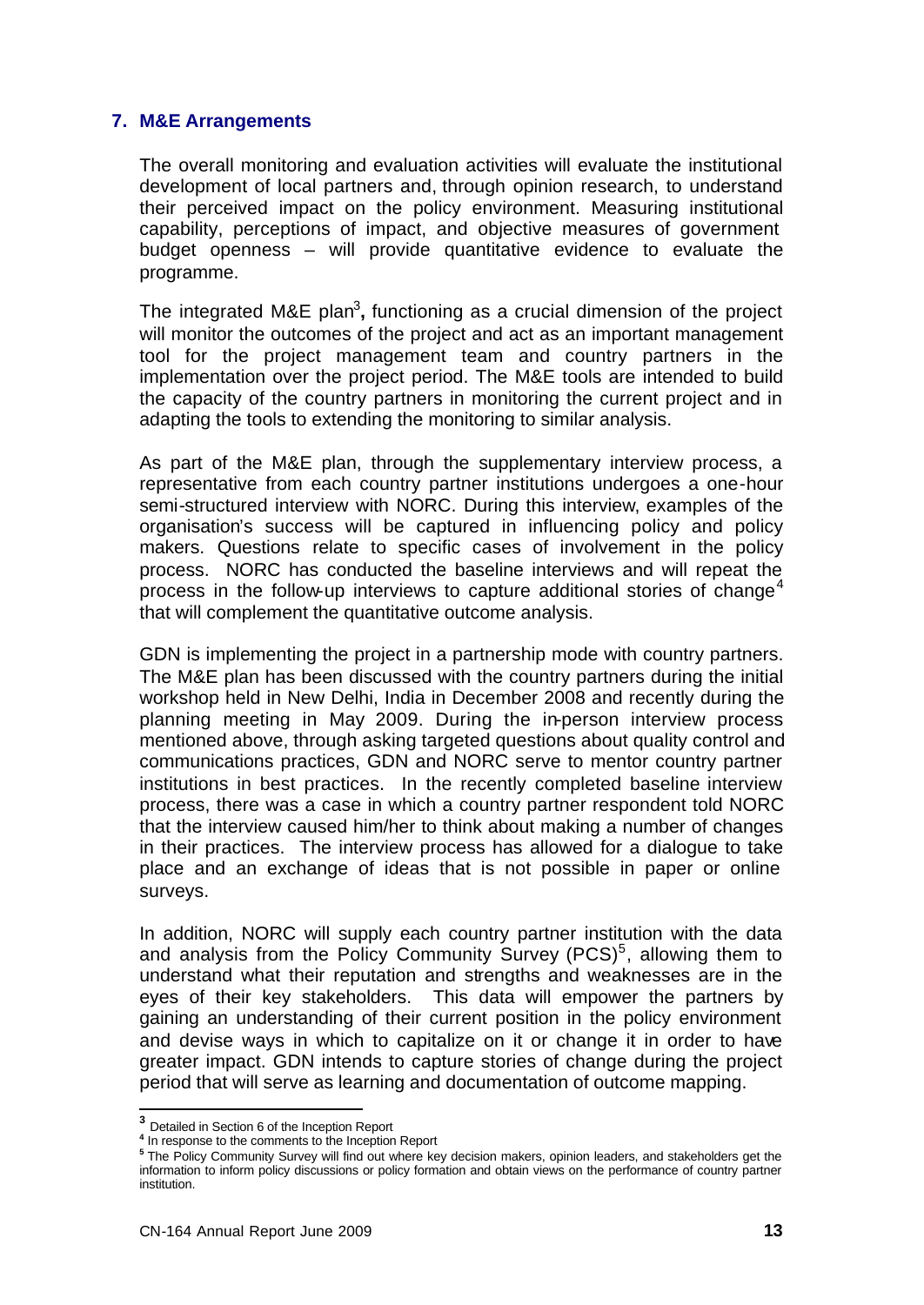*It appears from the inception report that the NORC designed questionnaires will be applied across all countries and contexts however this may need to be triangulated with other third party information for completeness<sup>6</sup> .*

NORC will be gathering data on a range of governance and transparency indicators such as the Open Budget Index, Freedom of the Press, and the Worldwide Governance Indicators for each of the countries. This data will be used to understand the operating environment for each partner organisation, interpret the changes observed over time, and to control for differences in openness between countries when interpreting results.

This information will be supplemented by the context statements submitted by GDN for each country for a qualitative description of the environment.

#### **8. Logframe Changes**

GDN will routinely monitor the work undertaken by the 15 country partners against the goals of the project. The project logical framework has been discussed with the 15 country partners and has been revised to reflect the changes that will be likely to be brought about against the baseline. The data collection for the baseline information commenced in May 2009 and will be ongoing<sup>7</sup> till September 2009. The results of the baseline survey will be complete and available for sharing with DFID in October 2009. GDN will send DFID the baseline report in October 2009.

The revised logframe (in Annex 2) includes clearer indicators of change and a list of activities summarized against each numbered output.

#### **9. Emerging Impact on Governance and Transparency**

The project selected 11 additional partners during March – April 2009 and is, at this stage, in its initial phase of implementation. GDN feels that at this stage, the reporting on emerging impact on governance and transparency is not possible and will be shared after a year of implementation in the next Annual Report in June 2010. The report shares the context statements of the 11 additional partners in Annex 9.

#### **10.Cross-Cutting Issues**

By working towards the goal of strengthening the capacity of think tanks to monitor and analyze PEM, the project is also developing the skills of country partners to provide policy options for increased and improved public services for the poorest citizens. Further, the project focuses on sectors that are significant to human development, including healthcare, education, and water.

 **6** In response to the comments to the Inception Report

**<sup>7</sup>** Baseline information collection started in May 2009 once the selection of the additional 11 partners was complete. NORC completed the collection of a part of the baseline information through the supplementary interview conducted in May 2009 at the planning meeting. As part of the baseline information, it is also currently collecting information on baseline of institutions (through online survey, external expert review of reports) and baseline of policymakers (through the policy community survey). The baseline report will be available in October 2009.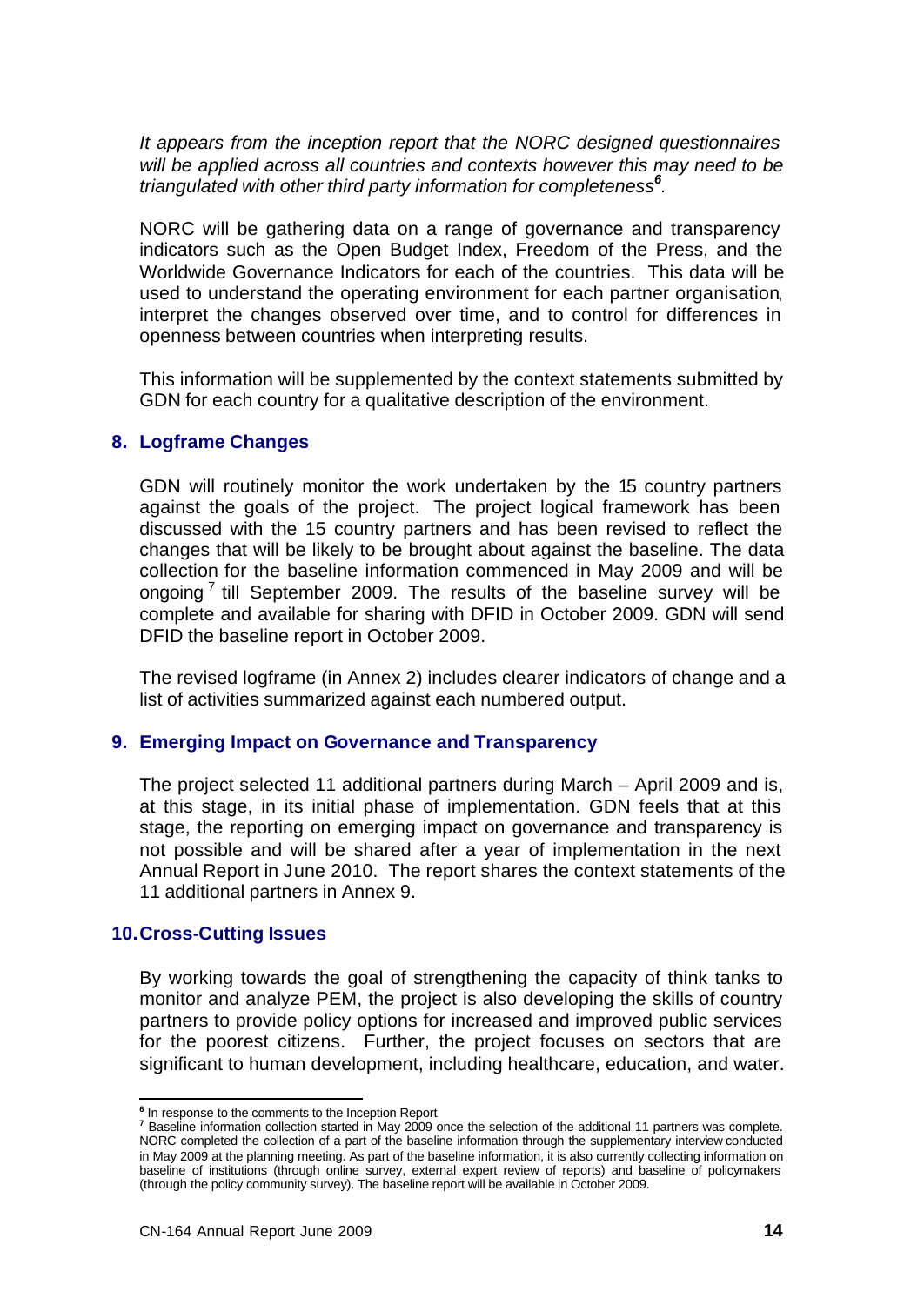Women and children gain disproportionately when health and education spending policies are improved. During the course of the work, some analysis and advocacy will focus directly on improving expenditure priorities and effectiveness for the most vulnerable groups, including the disadvantaged sections, marginalized groups, girl children, women and vulnerable households.

Local partners have developed targeted programmes to support public services and spending directed towards specific underprivileged groups and under-funded causes. A sample of these is highlighted below. Country partners, in conducting benefit incidence analysis have demonstrated interest to promote gender equality and the needs of other marginalized groups (poorest of the poor) in the budget process.

- AST (Armenia) are interested in studying the maternity care programme in the health sector and the high school system formulation and development in the education sector and the social and economic aspects of the water fee policy
- CIUP (Peru) intends to look at basic education, child malnutrition issues and the coverage and quality of water services
- ESRF (Tanzania) intends to study the secondary education development programme and the community health fund
- PRAD (Nepal) is keen to analyze the devolution of education, basic health and drinking water services; the scholarship programme for girl children and the maternity health incentive scheme
- CRC (Philippines) have shown interest to look at the issues of inadequate access to health facilities and personnel by the poor and the case of consolidating individual small water districts.

# **11.Progress Towards Sustainability (Year 2 Onwards)**

Most of the partners have linkages with policymakers and have conducted studies related to the conceptualization, implementation, monitoring and evaluation of public policies. Partners have been tapped by government institutions and the private sectors as well. GDN intends to provide technical assistance to country partners to undertake PEM and to develop networks that can expand their base and connect with relevant organisations and institutions working in informing public expenditure policy areas through constructive engagement. In mainstreaming the PEM analysis into their organisational activities, some partners have indicated that they would expand the analysis to relevant sectors to other government interventions like the small and medium enterprise development, agriculture, irrigation, roads and micro-finance.

There are currently no external events during the reporting period that may have an effect on the sustainability of outputs. Some partners foresee a concern in accessing national datasets for doing the analysis but with appropriate approaches and collaboration with government and related agencies, datasets can be acquired.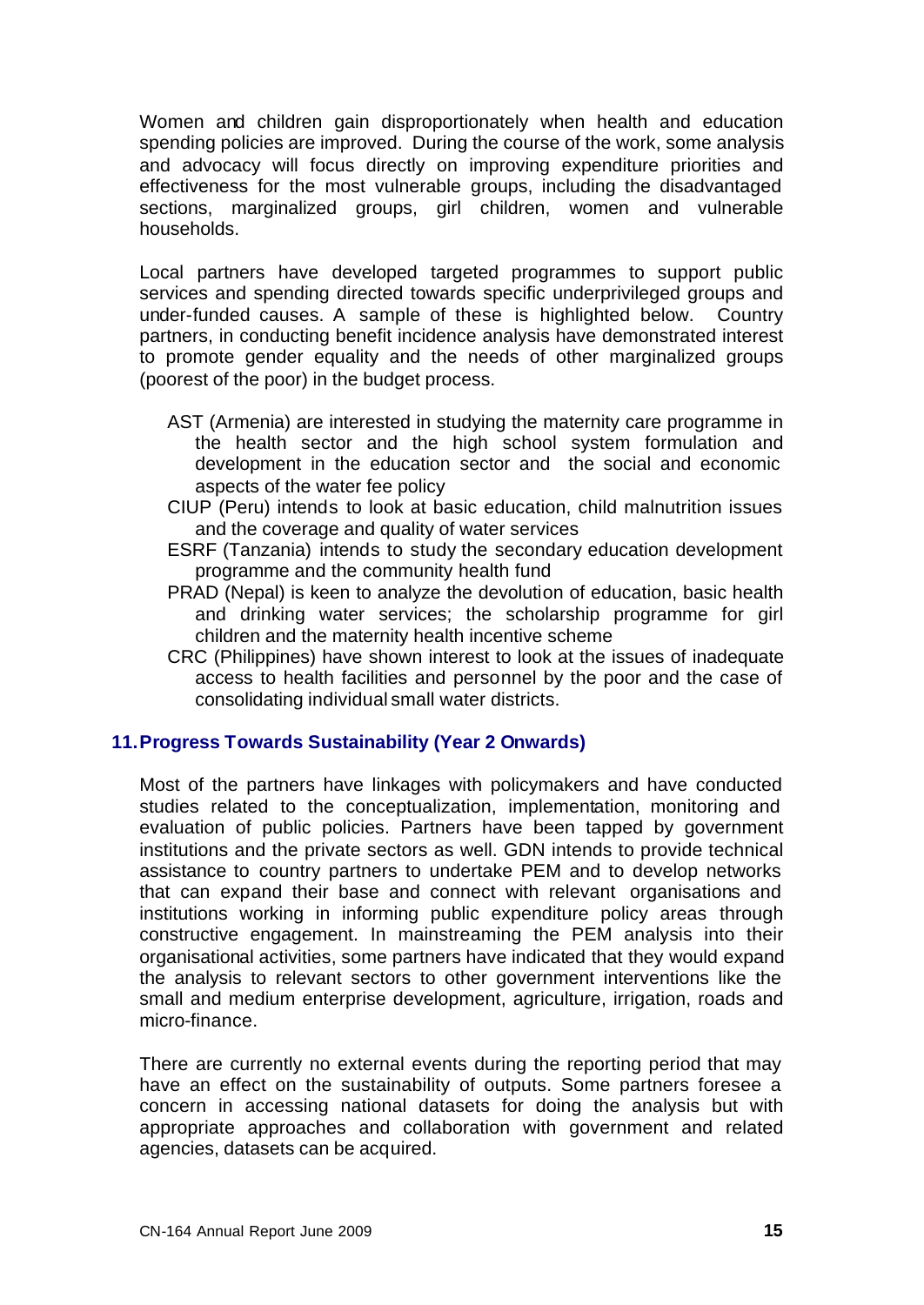The programme commenced implementation in May – June 2009 and it is too early to comment on the nature of collaboration and influence on public opinion at this stage. During the project period, after each analysis phase, there are dedicated communication phases for disseminating results (policy options) of the programme budget, cost-effectiveness and benefit incidence analysis to the policymakers and policy shapers. The project will also cater to the lack of benchmarking data and good practice public sector standards by allowing for the collection of data in key areas of PEM (programme budget analysis, cost-effectiveness analysis and benefit incidence analysis), to provide a global perspective and data for comparative analysis and benchmarking of domestic policies and institutions. Such analysis and data can be used by like-minded institutions and policy groups.

# **11. 1 Capacity of Relevant Institutions**

This project will establish a group of skilled and sustainable institutions conducting effective, unbiased analysis and communication on public resource issues. These organisations would benefit not only from financial support but also from effective, customized training in rigorous PEM analysis techniques that can continue to be developed in the country and amongst a larger network of think tanks and research institutions after the completion of the project.

The country partners have history in engaging with the policy makers through policy research, policy forums, and reform efforts and have demonstrated interest in providing feasible policy options related to public expenditure priorities. For example, one of the Latin American partners is interested to induce reform the Comptrollers General Office through deficiencies presented in indexes like the Perception of Corruption and the Public Integrity.

In highlighting the political and economic space of the partners, a note on the country specific contexts of the 11 additional partners is given in Annex 9.

Through this project GDN envisages providing opportunities and mechanisms for strengthening the capacity of research institutions and think tanks to provide governments with policy options on public expenditure decisions that have significant impacts on socio-economic development. The project will also develop internationally comparable information on public expenditures, incidence (who benefits), cost effectiveness, and policy reforms in the social sectors and infrastructure that can be used by other organisations.

Since the 15 partners are located in different country contexts with different political climates, the overall success of the project is dependent on several factors and actors (addressed in the risk management section). As the lead project management unit, GDN will monitor variations in project activities, keeping in mind the local country and institutional context and report all variations to DFID.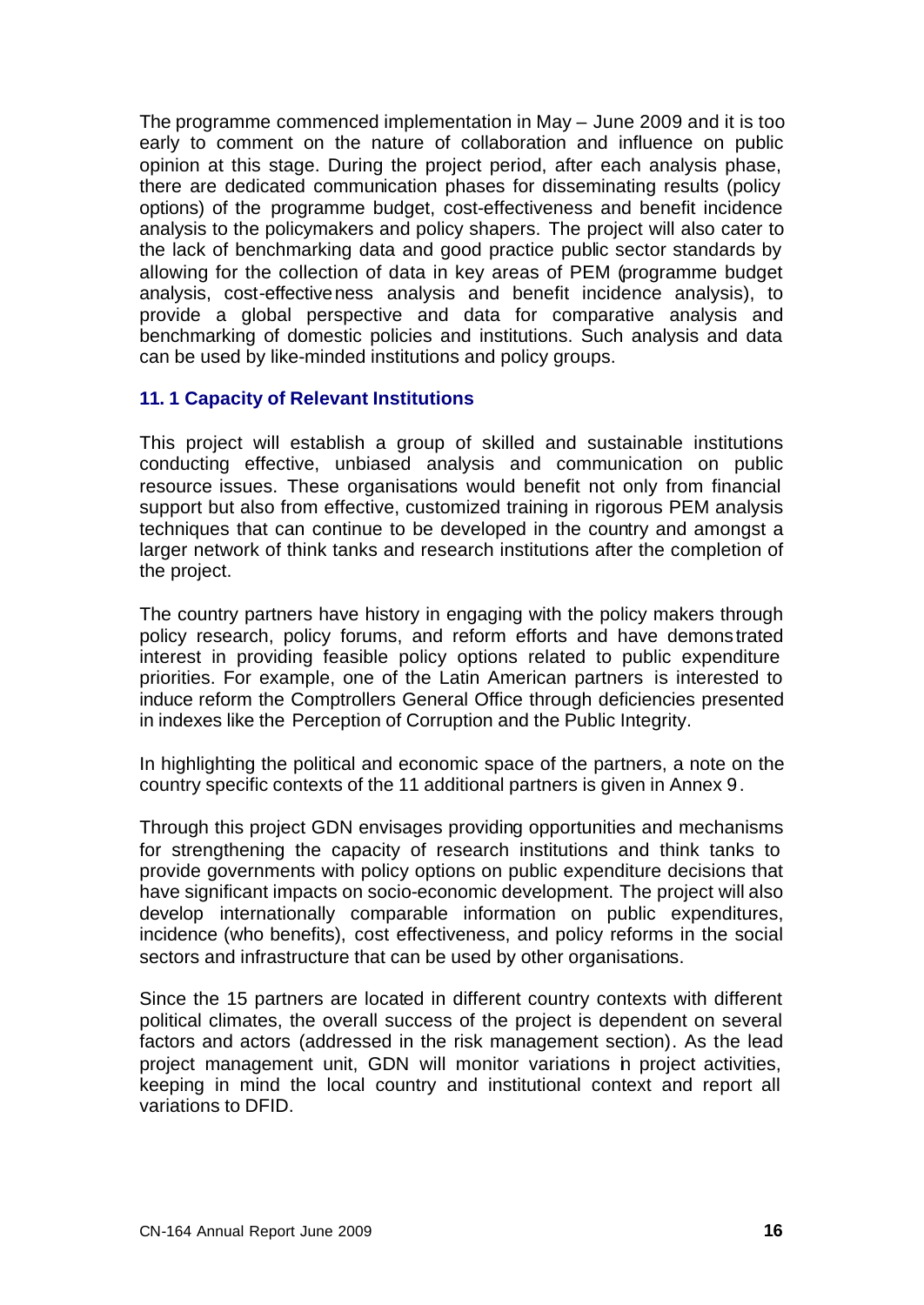#### **12.Innovation**

#### **12. 1 Our project experience**

The project includes several innovative features:

- Regional hubs of think tanks and research institutions interested in PEM will be developed. The hubs will provide a useful platform for sharing data, lessons learnt and good practices, delivering trainings, and monitoring performance.
- Establish a group of skilled and sustainable think tanks and research institutions conducting effective, unbiased analysis and communication on public resource issues in three key sectors – education, health and water.
- By linking grant support to well-conceived diagnostic work, the project will be an excellent learning experience for donors and grantees, particularly in the areas of institutional management and development and the policy and institutional environment within which they operate.
- Because of the multifaceted nature of governance, coordination matters at multiple levels, producing persuasive analysis is not sufficient. Country partners have been encouraged to better leverage other 'accountability mechanisms' such as the news-media, courts, legislators, and civil society organisations. GDN will additionally disseminate all relevant project information to the major international institutions about the local partner efforts thereby facilitating another layer of policy support (e.g., complementary policy and institutional reforms).
- Developing internationally comparable information on public expenditures, incidence (who benefits), effectiveness, and policy reforms in the social sectors and infrastructure that will begin to build international benchmarks for the quality of public spending.
- Shifting from confrontation to informed, constructive engagement has already helped some civil society organisations to increase their influence. Actual collaboration with government officials, while not always possible or suitable, can be an excellent means of changing the behavior of government. If officials play a role in the generation of the analytical work, fully understand the thinking behind it, and acknowledge its reliability, they will be more likely to respond than if a report is simply provided to them by an outside organisation.
- Conducting periodic assessments of impact in each country as a way to adjust the project along the way and provide data for an end-project evaluation. The integrated M&E plan for the project is playing a crucial role in monitoring the project. Annual feedback will be provided to partners and the project management team which will enable the annual work programs to be informed for the subsequent years.

# **12.2 The geographic region of operation and conditions of operation**

The project has implementing local partners located in 15 countries in developing countries and transition economies in East Asia, South Asia, Africa, Latin America and the Caribbean. In almost all countries, the project will be the first to undertake rigourous public expenditure priority analysis in key development sectors of health, education and water. So far, most analysis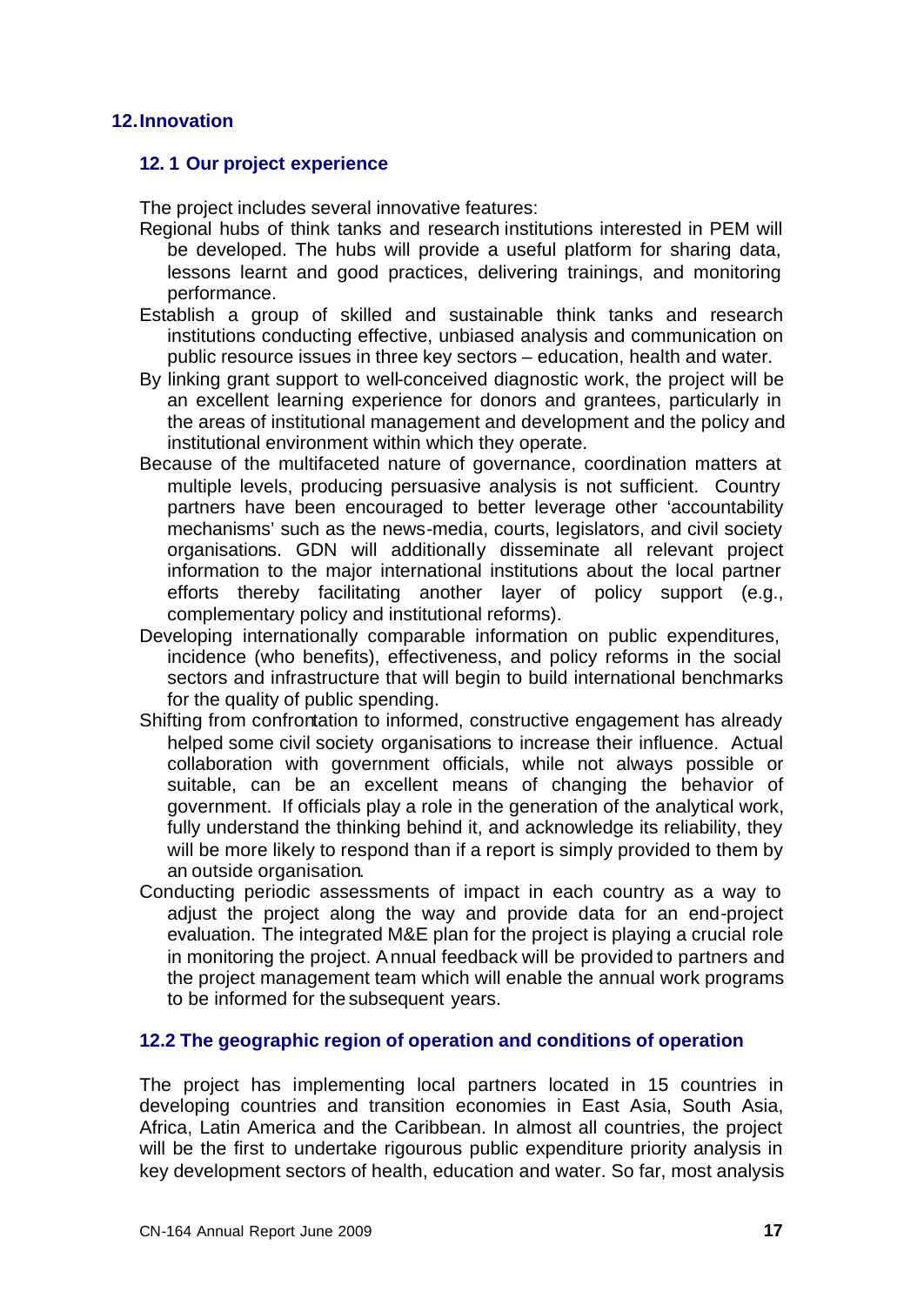has been restricted to public expenditure tracking that provides limited policy alternatives unlike the PEM analysis such as the project will conduct through programme budget analysis, cost-effectiveness analysis and benefit incidence analysis. Informed policy options based on rigorous PEM analysis will give think tanks and institutions the ability to spur improved governance. We are citing a few examples of the innovations in the countries where the project is being implemented:

After initial steps that the government of Armenia has made in increasing budget transparency by introducing elements of programme budgeting, the country has lacked expertise and practice in budget analysis by individual sectors and PFM sector as a whole, a gap that the project will fill. In the case of Mexico, the country partner intends to get actively involved in the discussions of how the Mexican public finance systems could be enhanced going forward, ensuring that through their presence they will assure that current and future policymakers, government officials and decision makers have an accurate understanding of the strengths, weaknesses, opportunities and risks of Mexican public expenditure priorities. In Nepal, the project will complement past studies on quantitative policy projects supporting Government of Nepal's initiation in improving public expenditure management at the central and local level.

The high technical capacity of country partners in Latin America will provide a great opportunity for South-South learning. The context statements<sup>8</sup> of the country partners will provide the basis for the socio-political and institutional context in which the project will be implemented.

# **13.Learning from GTF**

The project has commenced very recently and GDN feels that at this stage, the reporting on learning from the GTF on the above mentioned aspects will be best shared after a year of implementation in the next Annual Report in June 2010. Glimpses of lessons during the project period till 31<sup>st</sup> March 2009 are indicated below:

# ß **Lessons about the overall project or programme design**

The project, as submitted to DFID, had five initial partners mentioned in the proposal. The initial partners played a crucial role in the Regional Selection Committees<sup>9</sup> for the short listing of subsequent project partners. Their role ensured credibility and confidence in the selection process which was a thorough procedure involving scoring of organizations for regional short lists. Following that, the regional short lists were sent to DFID local country offices and the GDN Regional Network Partners for their feedback on any concerns. The process indicated that it is essential to involve established partners and DFID local country offices in the credible selection process of country partners.

 **8** Please refer to Annex 10

**<sup>9</sup>** Please refer to Annex 4.2 for the Selection Process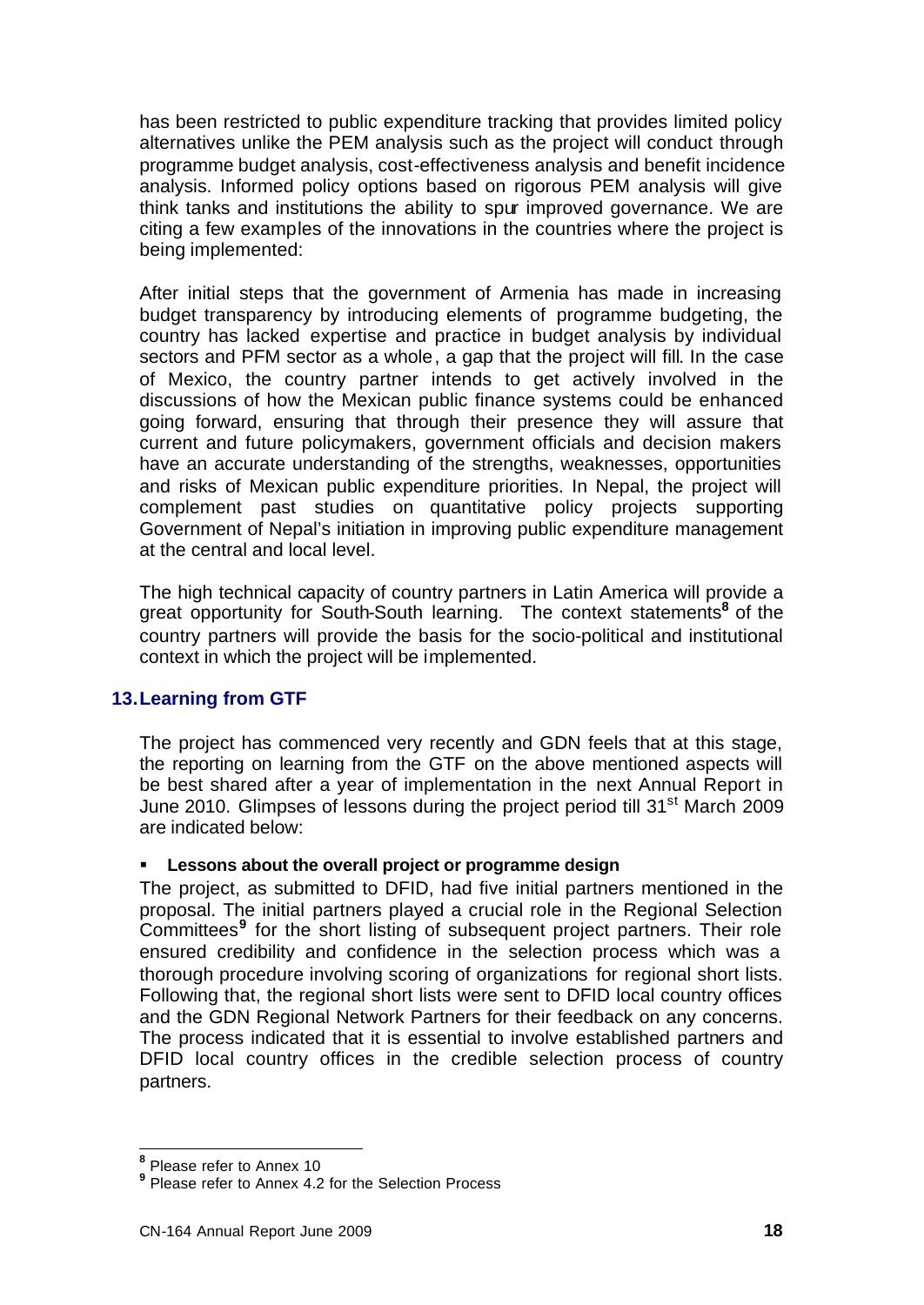# **EXECT:** Lessons about working with partner organisations

A two day initial meeting held in December 2008 with initial project partners involved presentations from four country partners on specific goals for the project; their hopes for achievements and the discussion of enabling environments – political situations, partnerships with governments, media and civil society. The country partners interacted with each other during the sessions, showing a keen interest to learn from their experiences, their organizational management and goal envisioning. The meeting was an opportunity where the initial partners were given technical training on program budget analysis, cost effectiveness analysis, benefit incidence analysis and policy options.

#### ß **Lessons about risk assessment and management**

The loss of NEPPU, the country partner in Brazil due to staff turnover prompted GDN to realign the risk the country partners might face in due course of the project period. GDN developed an intranet site to ensure access of technical and project documents to all country project team members. Instead of one, GDN now invites two project team members from each country partners to ensure continuity in learning and integration into the institutional capacity as well as the involvement of more core staff versus parttime staff and/or consultants.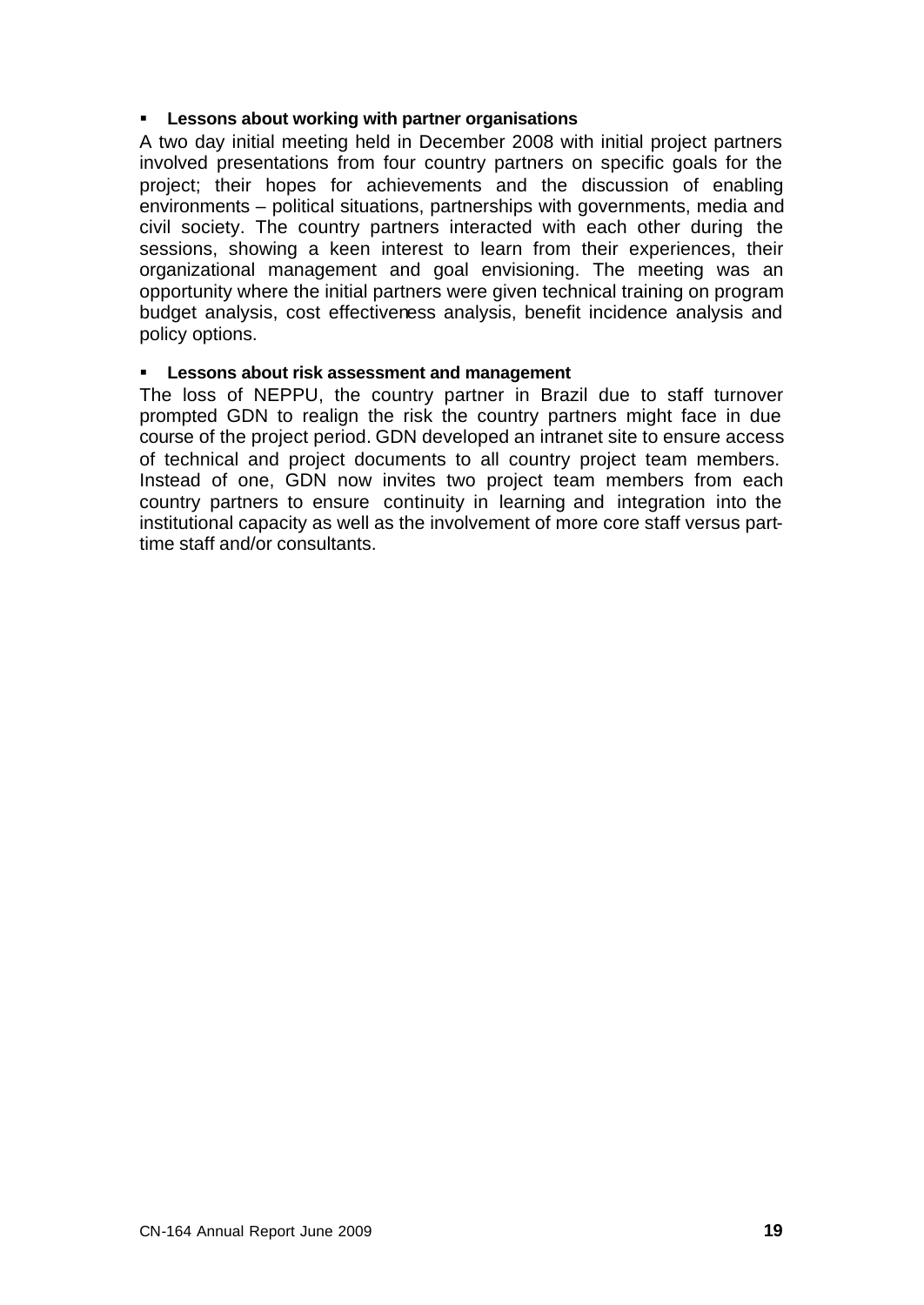# **Annex 1 - Achievement Rating Scale**

- 1 = fully achieved, very few or no shortcomings
- 2 = largely achieved, despite a few short-comings
- 3 = only partially achieved, benefits and shortcomings finely balanced
- 4 = very limited achievement, extensive shortcomings
- $5 = not achieved$

# **Table 4**

| <b>Objective Statement</b>                                                                                                                                                                                                                                                                                                                                                                         | <b>Achievement</b><br><b>Rating for year</b><br>being<br>assessed | Logframe<br><b>Indicators</b>                                                                                                                                                                                                                                     | <b>Baseline for</b><br><b>Indicators</b>                 | <b>Progress</b><br>against the<br><b>Indicators</b>                                 | <b>Comments on changes</b><br>over the last year,<br>including unintended<br><b>impacts</b>                                                                                                                                                                                                                                                                                                                                                                                                                                         |
|----------------------------------------------------------------------------------------------------------------------------------------------------------------------------------------------------------------------------------------------------------------------------------------------------------------------------------------------------------------------------------------------------|-------------------------------------------------------------------|-------------------------------------------------------------------------------------------------------------------------------------------------------------------------------------------------------------------------------------------------------------------|----------------------------------------------------------|-------------------------------------------------------------------------------------|-------------------------------------------------------------------------------------------------------------------------------------------------------------------------------------------------------------------------------------------------------------------------------------------------------------------------------------------------------------------------------------------------------------------------------------------------------------------------------------------------------------------------------------|
| <b>Purpose</b><br>Strengthening the<br>capabilities of partner<br>institutions to engage in<br>high quality, timely and<br>credible monitoring,<br>analysis and<br>engagement with<br>policymakers,<br>particularly with regard<br>to effectiveness and<br>equity of budgeting and<br>PEM in sectors of high<br>development<br>significance (e.g.<br>education, healthcare,<br>and infrastructure) | 4                                                                 | Improvement in<br>quality score for<br>analytical reports<br>prepared by<br>partner institutions<br>over the<br>programme<br>duration<br>Improvement in<br>general<br>perception of<br>partner work on<br>part of<br>stakeholders from<br>the policy<br>community | To be<br>completed once<br>baseline data is<br>collected | Progress cannot<br>be reported<br>since<br>implementation<br>started in May<br>2009 | GDN has completed the<br>selection of all 15 partners<br>to implement the project<br>which has been launched<br>after 31 <sup>st</sup> March 2009. A<br>series of technical training<br>workshops related to PEM<br>analysis have been<br>scheduled for building the<br>capacity of the partners to<br>conduct analysis on<br>programme budget, cost<br>effectiveness and benefit<br>incidence analysis and<br>charting policy options. After<br>each research phase,<br>partners will disseminate<br>their findings extensively to |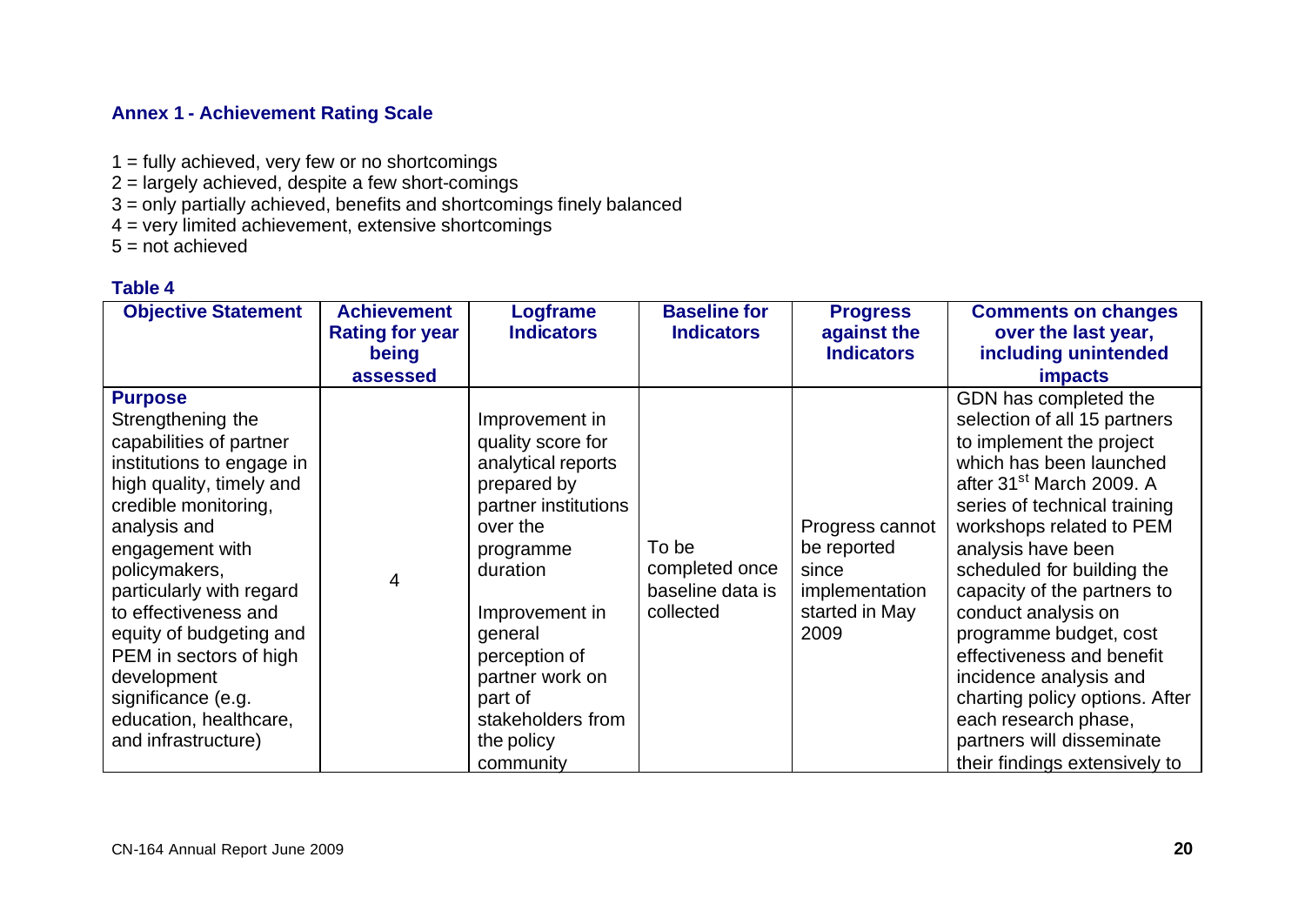|                                                                                                                                                                                                                 |   | (including<br>policymakers,<br>other NGOs,<br>journalists,<br>educators, etc.)<br>Improvement in<br>usage and<br>perception of<br>quality of partner<br>publications on<br>part of<br>stakeholders<br>Improvement in<br>perception of<br>partner<br>communications<br>practices and<br>products on the<br>part of<br>stakeholders |                                                          |                                                                                    | the policy community                                                                                                                                                                                                                             |
|-----------------------------------------------------------------------------------------------------------------------------------------------------------------------------------------------------------------|---|-----------------------------------------------------------------------------------------------------------------------------------------------------------------------------------------------------------------------------------------------------------------------------------------------------------------------------------|----------------------------------------------------------|------------------------------------------------------------------------------------|--------------------------------------------------------------------------------------------------------------------------------------------------------------------------------------------------------------------------------------------------|
| <b>Outputs</b><br><b>CABAPILITY: Leaders</b><br>and governments<br>increase use of<br>evidence-based policy<br>reforms, making them<br>better able to perform<br>functions such as<br>delivering social service | 5 | Improvements in<br>perceptions of use<br>of policy-relevant<br>research in policy<br>making.<br>Changes in<br>budget policies or<br>expenditure                                                                                                                                                                                   | To be<br>completed once<br>baseline data is<br>collected | Progress has<br>been limited<br>since<br>implementation<br>started in May<br>2009. | GDN completed the<br>selection of the 11<br>subsequent partners during<br>the reporting period. A<br>series of technical training<br>workshops related to PEM<br>analysis have been<br>scheduled for building the<br>capacity of the partners to |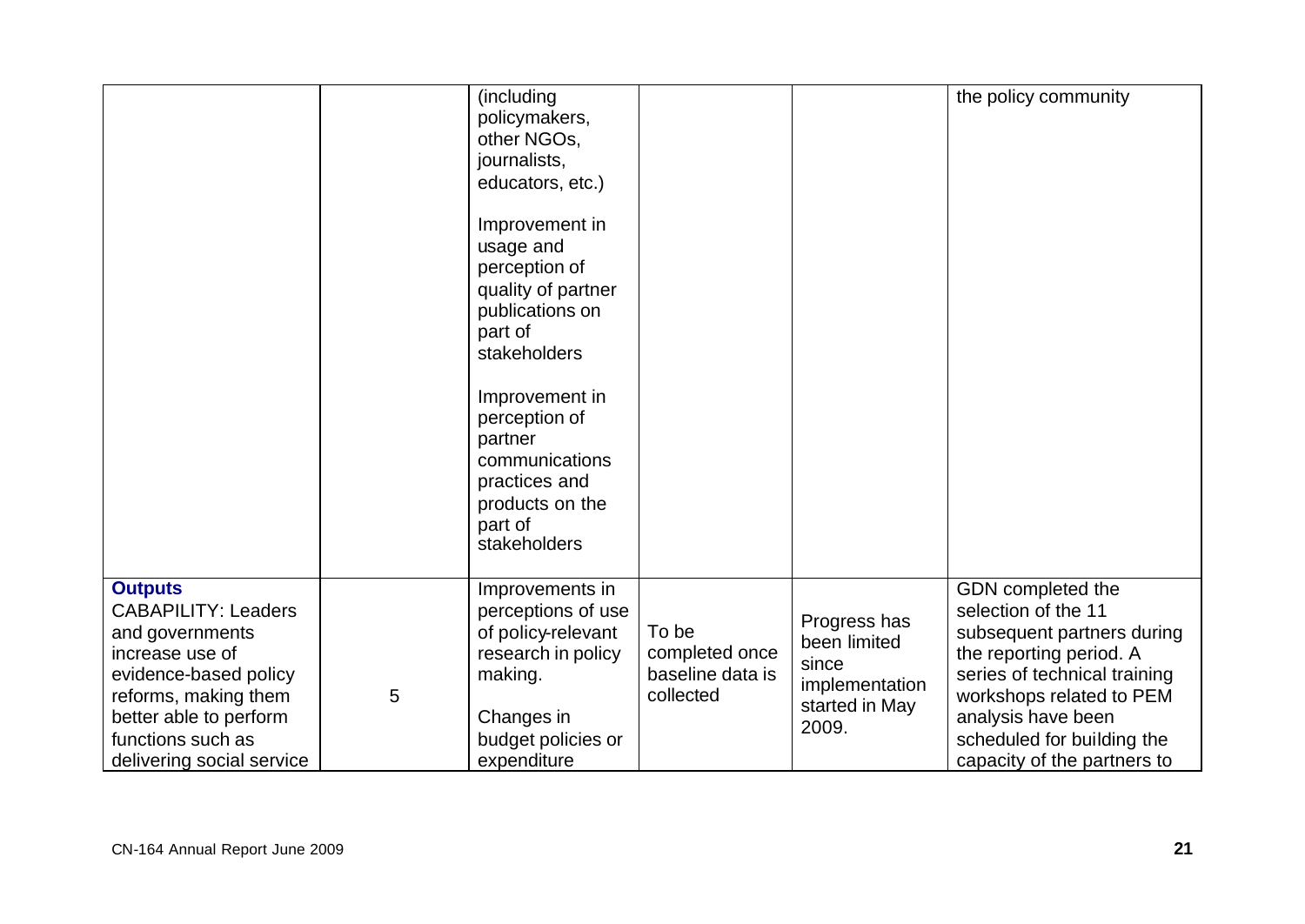|                                                                                                                                                                                          |   | management and<br>improvements in<br>transparency<br>and/or<br>accountability in<br>budget policies or<br>PEM.                                |  | conduct rigorous analysis on<br>programme budget, cost<br>effectiveness and benefit<br>incidence analysis and<br>charting policy options in the<br>sectors of health, education<br>and infrastructure. After<br>each research phase,<br>partners will disseminate<br>their findings extensively to<br>the policy community. |
|------------------------------------------------------------------------------------------------------------------------------------------------------------------------------------------|---|-----------------------------------------------------------------------------------------------------------------------------------------------|--|-----------------------------------------------------------------------------------------------------------------------------------------------------------------------------------------------------------------------------------------------------------------------------------------------------------------------------|
| <b>ACCOUNTABILITY:</b><br>Increased ability of<br>partner institutions to<br>engage constructively<br>with policymakers to<br>improve efficiency and<br>equity of public<br>resource use | 3 | Improved<br>communications<br>practices with<br>higher quality<br>products that are<br>more tailored to<br>the policy<br>community's<br>needs |  |                                                                                                                                                                                                                                                                                                                             |
|                                                                                                                                                                                          |   | Improvements<br>(defined by goals<br>of individual<br>partners) in<br>efficiency and<br>equity of<br>government<br>programmes<br>following    |  |                                                                                                                                                                                                                                                                                                                             |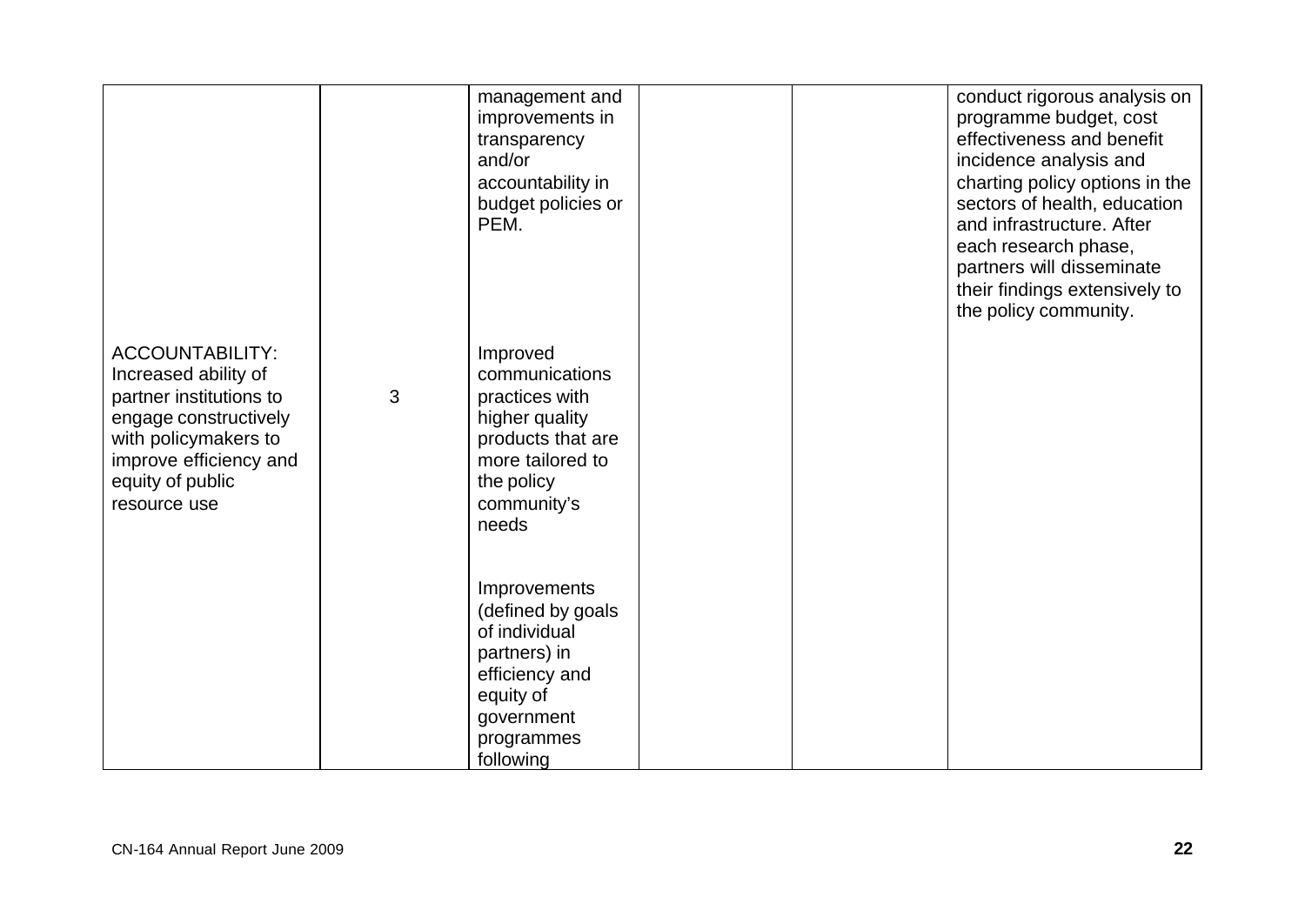|                                                                                                                                                                                                                                                                                                                                                                                                                               | implementation of<br>suggested policy<br>options<br>Increase in use of<br>think tanks or<br>policy research<br>NGO <sub>s</sub> as a<br>source of<br>information for<br>policy making |                                                                                                    |                                                                                                                                                                                                                                                                                                                                                                                                                                                                                                                 |
|-------------------------------------------------------------------------------------------------------------------------------------------------------------------------------------------------------------------------------------------------------------------------------------------------------------------------------------------------------------------------------------------------------------------------------|---------------------------------------------------------------------------------------------------------------------------------------------------------------------------------------|----------------------------------------------------------------------------------------------------|-----------------------------------------------------------------------------------------------------------------------------------------------------------------------------------------------------------------------------------------------------------------------------------------------------------------------------------------------------------------------------------------------------------------------------------------------------------------------------------------------------------------|
| <b>Activities</b><br>Capability Output -<br>Selection of local<br>partners for financial<br>and technical support.<br><b>Accountability Output -</b><br>Monitoring performance<br>and assessing progress<br>of local partners.<br><b>Accountability Output -</b><br>Providing technical<br>assistance to partners<br>in PEM monitoring and<br>evaluation activities<br><b>Accountability Output -</b><br>Organizing workshops |                                                                                                                                                                                       | <b>GDN</b> has<br>successfully<br>completed the<br>selection of local<br>country partners<br>(15). | GDN will routinely monitor<br>the progress of the partners.<br>Each year, it will hold a<br>technical workshop to train<br>partners on programme<br>budget, cost effectiveness<br>and benefit incidence<br>analysis. Following each<br>research analysis phase,<br>partners will communicate<br>their findings on the policy<br>options to the policymaker<br>community. Each year<br>starting 2010, regional<br>workshops will be held to<br>develop networks and build<br>learning among project<br>partners. |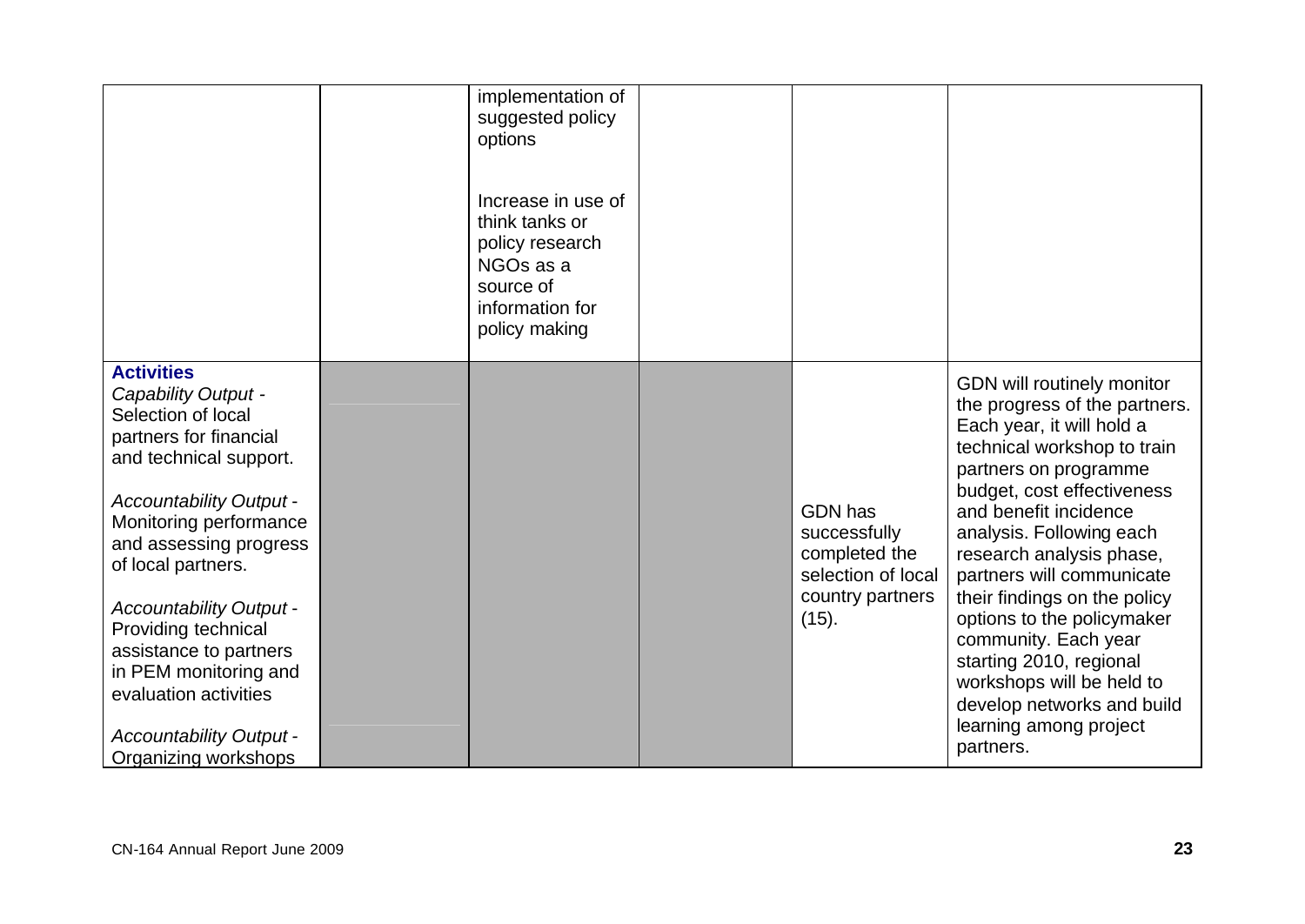| for training and<br>developing networks<br>among partners                                                                                                                      |  |  |  |
|--------------------------------------------------------------------------------------------------------------------------------------------------------------------------------|--|--|--|
| Accountability &<br>Capability Output -<br>Compiling and<br>disseminating<br>international information<br>on quality of public<br>spending to partners<br>and key stakeholders |  |  |  |
| <b>Accountability Output-</b><br>Maintain qualitative and<br>quantitative information<br>to track progress of<br>partners                                                      |  |  |  |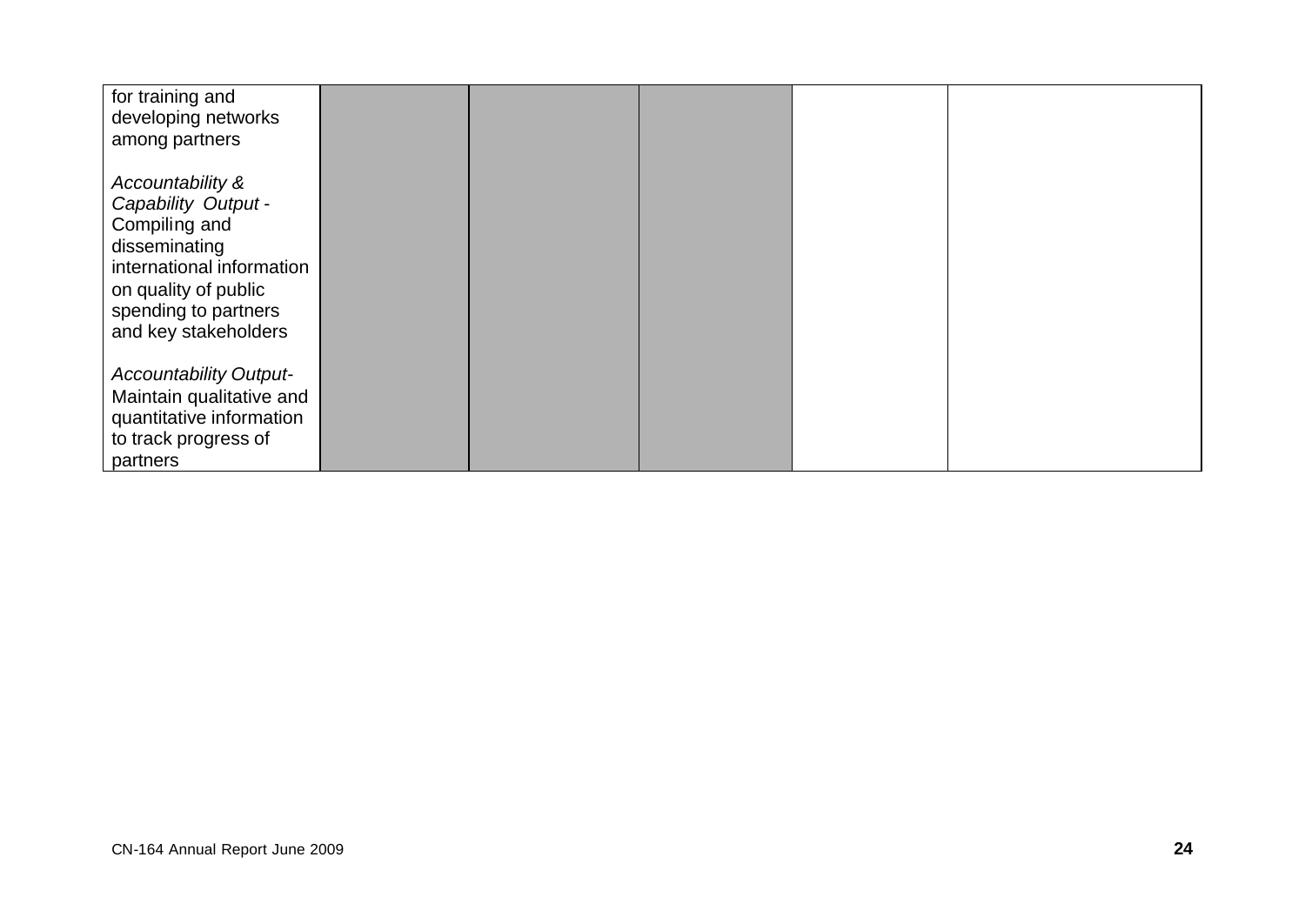# **Annex 2 – Programme Logframe**

| Table 5                                                                                                                                                                                                                                                                                                                                                                                 |                                                                                                                                                                                                                                                                                                                                                                    |                                                                                                                                                                                                                                      |  |  |
|-----------------------------------------------------------------------------------------------------------------------------------------------------------------------------------------------------------------------------------------------------------------------------------------------------------------------------------------------------------------------------------------|--------------------------------------------------------------------------------------------------------------------------------------------------------------------------------------------------------------------------------------------------------------------------------------------------------------------------------------------------------------------|--------------------------------------------------------------------------------------------------------------------------------------------------------------------------------------------------------------------------------------|--|--|
| <b>Project Summary</b>                                                                                                                                                                                                                                                                                                                                                                  | <b>Measurable Indicators</b>                                                                                                                                                                                                                                                                                                                                       | <b>Means of Verification</b>                                                                                                                                                                                                         |  |  |
| <b>GOAL:</b><br>1. Governments are more<br>capable, accountable, and<br>responsive to meet the needs<br>of poor people through the use<br>of more effective public<br>resource use, including more<br>efficient public expenditure<br>management and budget<br>policies                                                                                                                 | Improvements in public spending<br>1.1.<br>efficiency and equity indicators<br>determined individually by each partner<br>based on analytical findings of the<br>programme activities (programme<br>budgeting, cost effectiveness analysis,<br>benefit incidence analysis) <sup>10</sup>                                                                           | Baseline collected in initial analysis for<br>1.1.<br>each activity by partner institutions.<br>Goals developed (in consultation with<br>government and GDN) and appraisal by<br>partners at end of project on progress.             |  |  |
| <b>PURPOSE:</b><br>2. Strengthening the capabilities of<br>partner institutions to engage in<br>high quality, timely and credible<br>monitoring, analysis and<br>engagement with policymakers,<br>particularly with regard to<br>effectiveness and equity of<br>budgeting and PEM in sectors of<br>high development significance<br>(e.g. education, healthcare, and<br>infrastructure) | 2.1 Improvement in quality score for analytical<br>reports prepared by partner institutions<br>over the programme duration<br>2.2 Improvement in general perception of<br>partner work on part of stakeholders from<br>the policy community (including<br>policymakers, other NGOs, journalists,<br>educators, etc.)<br>2.3 Improvement in usage and perception of | 2.1 Independent external review of partner-<br>produced analytical reports <sup>11</sup><br>2.2 Policy community survey administered by<br>independent external evaluator <sup>12</sup><br>2.3 Policy community survey and survey of |  |  |

**<sup>10</sup>** Such indicators might include percentage of primary school expenditure reaching the low est income quintile, percentage of funds going towards vaccinations, etc.

l

**<sup>11</sup>** The scoring criteria can be found in the attached Report Readers Scoring Packet.

**<sup>12</sup>** See attached Policy Community Survey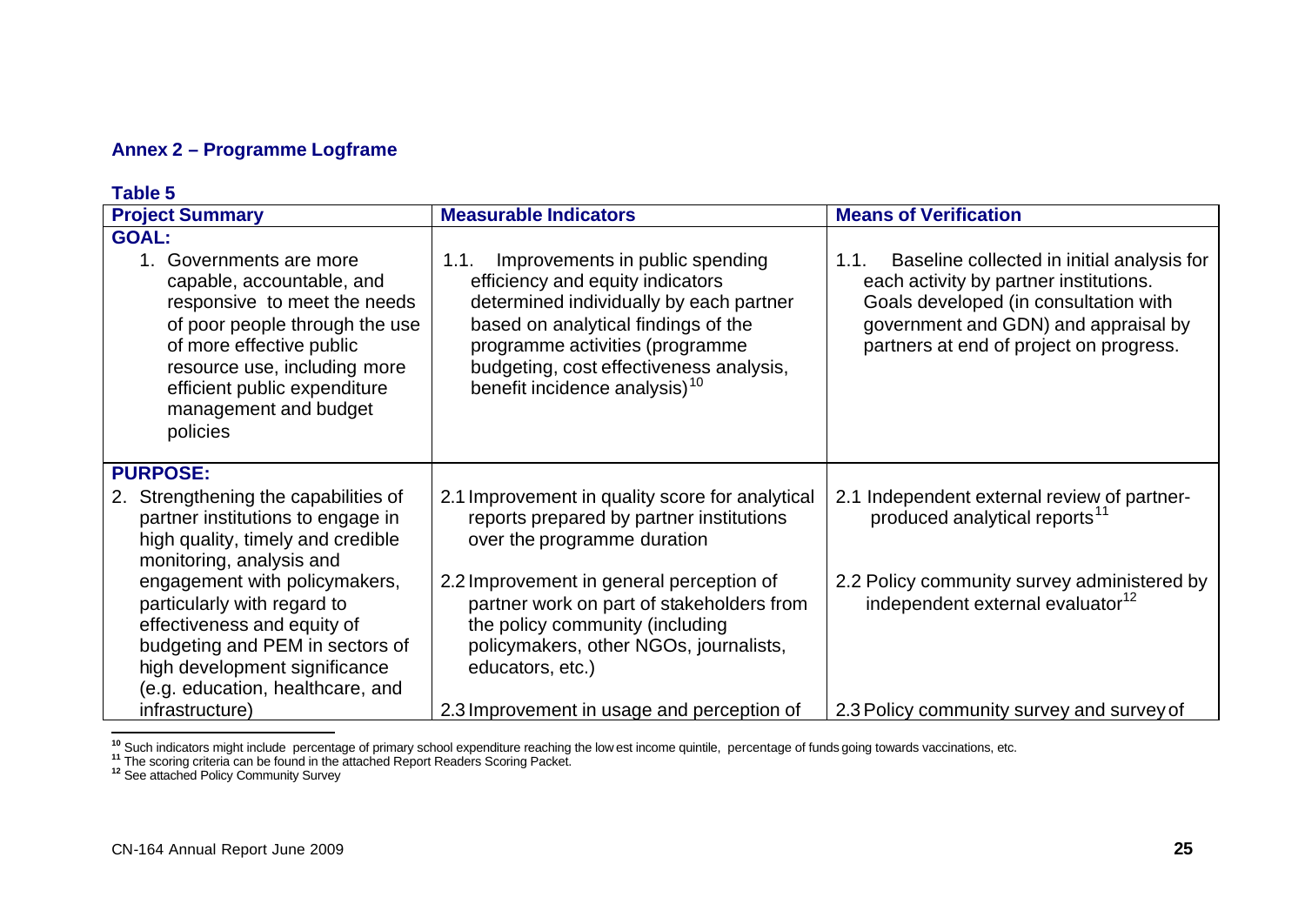|                                                                                                                                        | quality of partner publications on part of<br>stakeholders                                                                                                                    | institutions <sup>13</sup> administered by independent<br>external evaluator                                |
|----------------------------------------------------------------------------------------------------------------------------------------|-------------------------------------------------------------------------------------------------------------------------------------------------------------------------------|-------------------------------------------------------------------------------------------------------------|
|                                                                                                                                        | 2.4 Improvement in perception of partner<br>communications practices and products<br>on the part of stakeholders                                                              | 2.4 Policy community survey administered by<br>independent external evaluator                               |
| <b>OUTPUTS:</b>                                                                                                                        |                                                                                                                                                                               |                                                                                                             |
| 3. CABAPILITY: Leaders and<br>governments increase use of<br>evidence-based policy reforms,                                            | 3.1 Improvements in perceptions of use of<br>policy-relevant research in policy making.                                                                                       | 3.1 Policy community survey administered by<br>independent external evaluator                               |
| making them better able to<br>perform functions such as<br>delivering social service                                                   | 3.2 Changes in budget policies or expenditure<br>management and improvements in<br>transparency and/or accountability in<br>budget policies or PEM.                           | 3.2 Policy community survey administered by<br>independent external evaluator                               |
| 4. ACCOUNTABILITY: Increased<br>ability of partner institutions to<br>engage constructively with<br>policymakers to improve efficiency | 4.1 Improved communications practices with<br>higher quality products that are more<br>tailored to the policy community's needs                                               | 4.1 Policy community survey and survey of<br>institutions administered by independent<br>external evaluator |
| and equity of public resource use                                                                                                      | 4.2 Improvements (defined by goals of<br>individual partners) in efficiency and<br>equity of government programmes<br>following implementation of suggested<br>policy options | 4.2 Results of initial and end-point follow-up<br>implementation of partner analytical<br>activities        |
|                                                                                                                                        | 4.3 Increase in use of think tanks or policy<br>research NGOs as a source of<br>information for policy making                                                                 | 4.3 Policy community survey administered by<br>independent external evaluator                               |

**<sup>13</sup>** See attached Survey of Institutions and Supplemental Institution Interview

 $\overline{\phantom{a}}$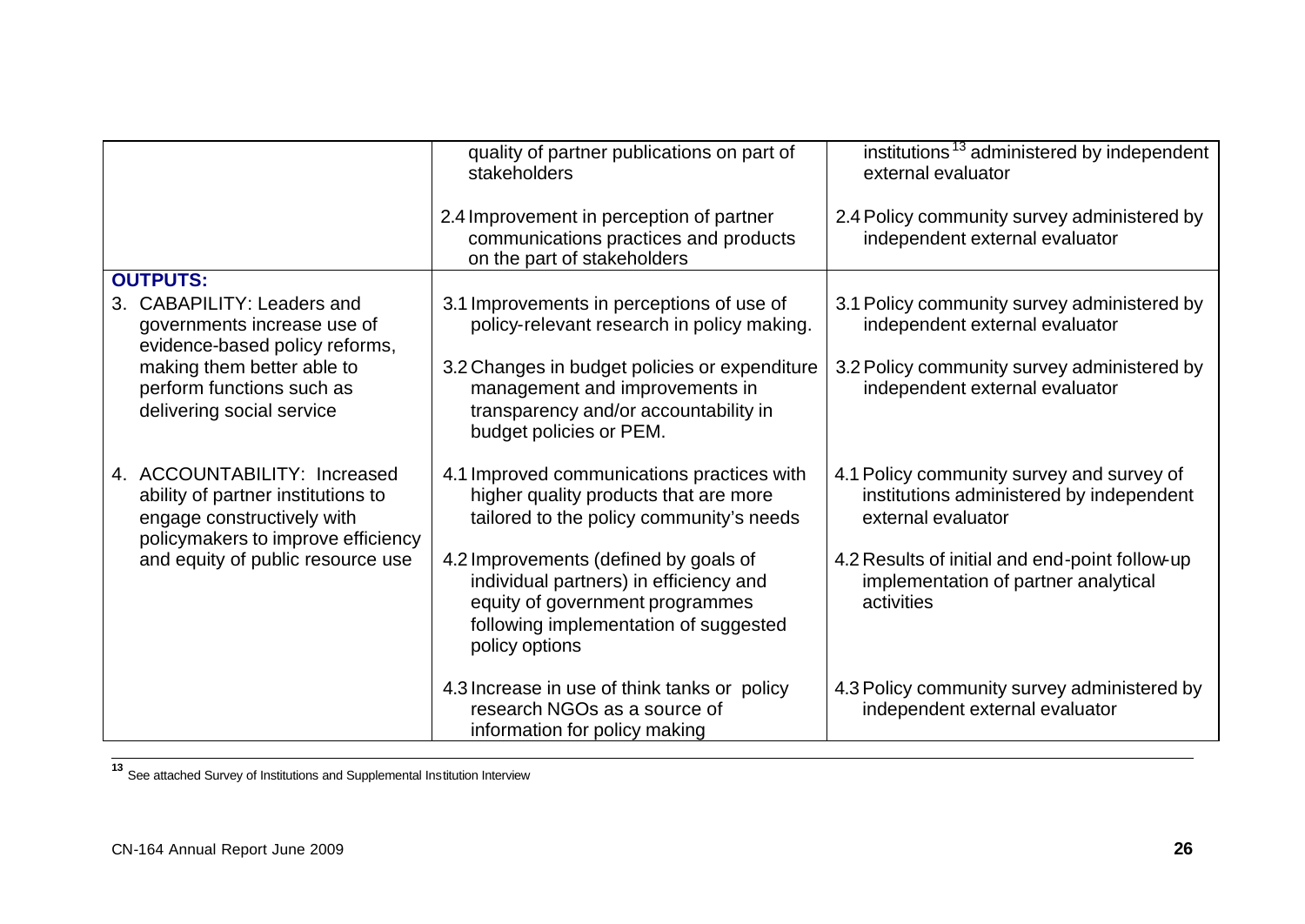| <b>ACTIVITIES:</b><br>5. Capability Output - Selection of<br>local partners for financial and                                                                            |  |
|--------------------------------------------------------------------------------------------------------------------------------------------------------------------------|--|
| technical support.<br>6. Accountability Output - Monitoring                                                                                                              |  |
| performance and assessing progress<br>of local partners.                                                                                                                 |  |
| 7. Accountability Output - Providing<br>technical assistance to partners in<br>PEM monitoring and evaluation<br>activities                                               |  |
| 8. Accountability Output - Organizing<br>workshops for training and<br>developing networks among partners                                                                |  |
| 9. Accountability & Capability Output<br>- Compiling and disseminating<br>international information on quality of<br>public spending to partners and key<br>stakeholders |  |
| 10. Accountability Output-Maintain<br>qualitative and quantitative<br>information to track progress of<br>partners                                                       |  |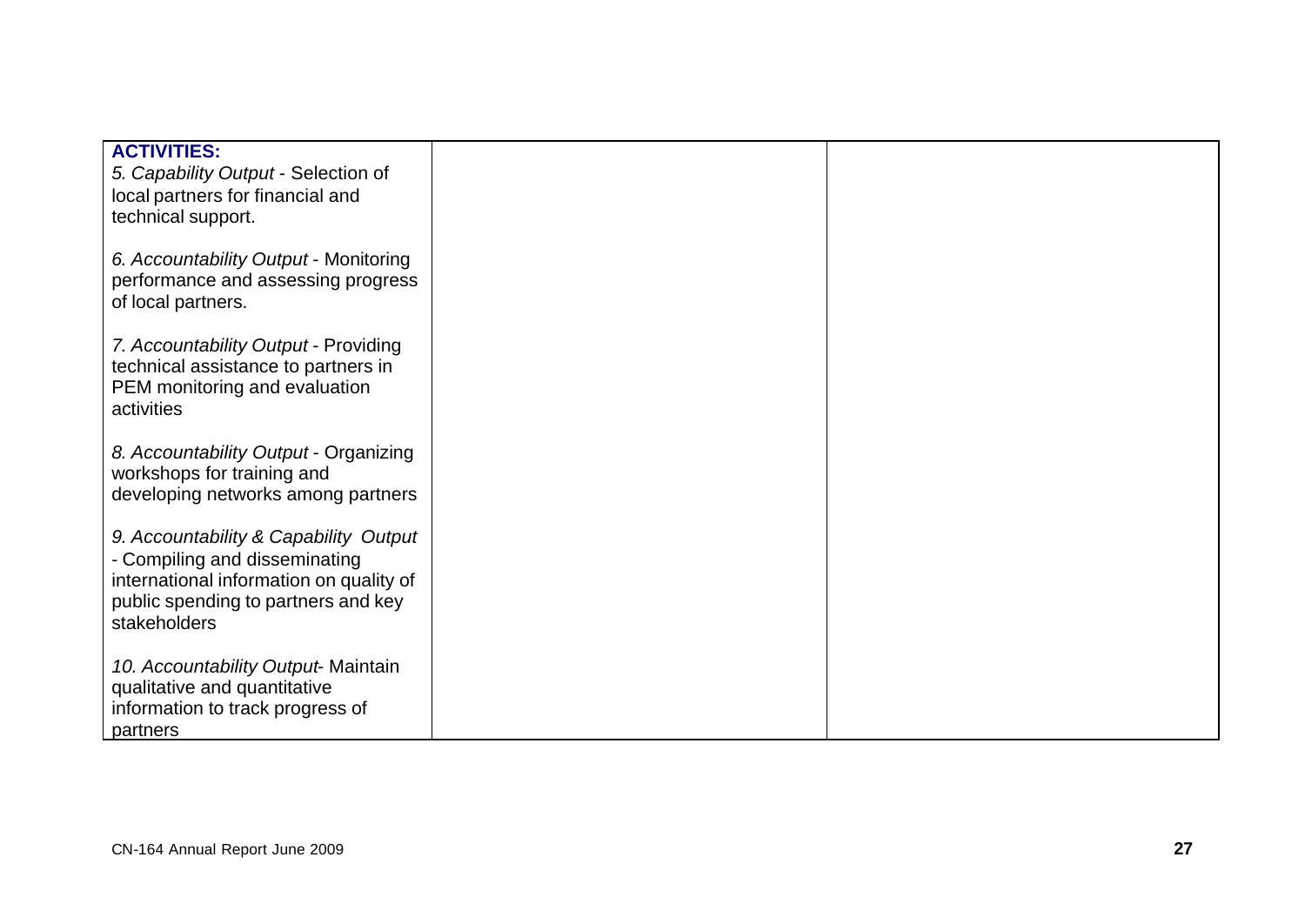| Item         | Date                                 | Title or description of material                                                | Access web site (if<br>any) |  |  |
|--------------|--------------------------------------|---------------------------------------------------------------------------------|-----------------------------|--|--|
| Annex<br>4.1 | 18 <sup>th</sup><br>December<br>2008 | Report from the Initial Meeting<br>held in New Delhi, India in<br>December 2008 |                             |  |  |
| Annex<br>4.2 | 28 <sup>th</sup><br>February<br>2009 | <b>Selection Process</b>                                                        |                             |  |  |
| Annex<br>4.3 | 28 <sup>th</sup><br>February<br>2009 | <b>Selection Criteria Scorecard</b>                                             |                             |  |  |

# **Annex 4 – Materials Produced During the Reporting Period Table 6**

# **Annex 4.1 - Report from the Initial Meeting**

#### **Summary**

The two-day meeting included presentations from the initial partners regarding their objectives for joining the project; their specific project goals; what they hope to achieve through the project; and the possibility of a conducive project environment in the respective countries, regarding political situation, partnerships with governments, media and civil society. GDN and R4D introduced their shared goals for the project, and identified their respective responsibilities for the five-year project.

In order to finalize project documents and policies, the suggested work plan and timeline for the project was discussed, regarding feasibility, possible challenges, and incorporating the partners' own tentative, correlating work plans for the project. And criteria for selection and the call for proposals for selecting the additional fifteen partners were discussed.

R4D presented an overview of the technical training and activities that the partners will undertake during the five-year plan, including Programme Budgeting and Expenditure Analysis, Benefit Incidence, and Cost Effectiveness studies. NORC presented the project monitoring and evaluation concept. The selection of, as well as the roles and responsibilities of the core partners were discussed, and the workshop concluded with a presentation and discussion on the partner reporting – programmatic and financial.

# **Initial partner presentations**

#### **Discussion:**

The partner institutions shared a number of similar goals for the project, namely:

- ß To inform debate and become a resource center and a strong reference point for public expenditure information and research
- To increase public interest in the budget and budget tracking
- $\blacksquare$  To promote transparency and accountability in public expenditure management
- To create interactions and discourse between different players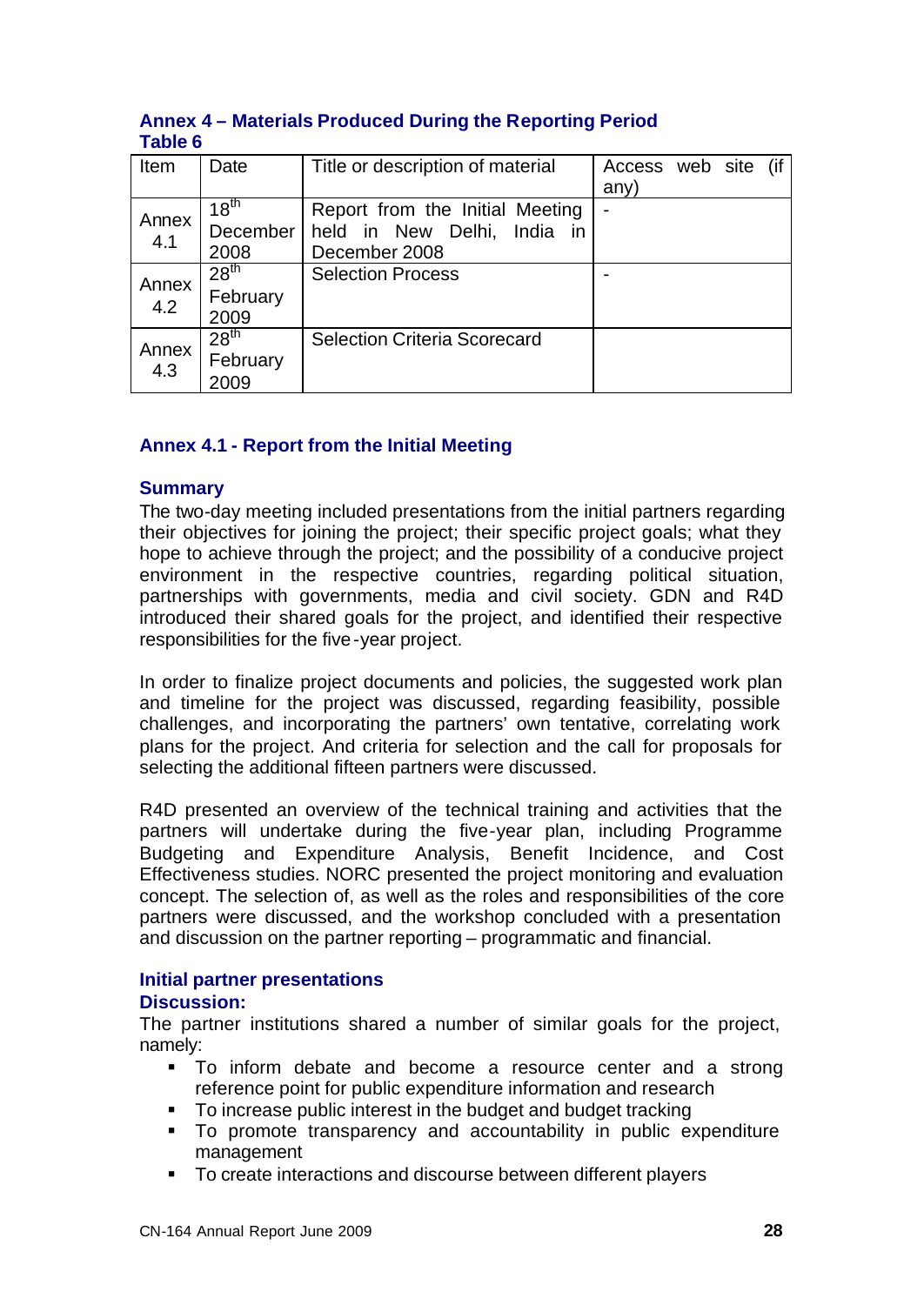As the different institutions are focusing on different levels of governments, from state to national, they reported various relationships, but in general good ones, with the respective governments. The institutions are able to obtain some official statistics, and are approached by governments, civil society and the media for data, opinions as well as training regarding the budgets.

Some problems regarding budget tracking reported by the institutions were a lack of transparency, problems with funds reaching regional level from national level, corruption, institutional problems, difficulties obtaining specific data from the governments, as well as problems regarding cooperating with NGOs on advocacy.

As the institutions had different areas of interests in the past, some the PEM focuses on infrastructure, education and health will be new to some of them. Regarding technical capacities the institutions also had a variety of experience behind them, but the technical training will be adding new analytical capacities to each of the institutions' analytical tool box.

# **Goals and hopes for the project**

# **Discussion:**

- **The partner institutions will attain increased knowledge on and** understanding of public expenditure issues in the social sectors.
- The project will have both direct and indirect impact on the institutions' respective public policy sectors.
- The project methodology becomes a template for other institutions to replicate.
- The institutions will move from advocacy to constructive engagement.
- **GDN's role will include being in charge of the overall management of** the project, including partner management and support, as well as performance monitoring of all partners.
- R4D's role will include organizing, providing and developing technical training, materials and provide resource persons for the workshops.
- **GDN** and R4D will share the responsibilities of regular consultation with partners as well as feedback on their reports; coordinate and draw lessons from the M&E; execute the peer review workshops; dissemination; and progress reports for DFID.

# **Decisions:**

- The partners agreed to meet at 1-2 regional workshops per year, depending on the need.
- If was suggested that the project partners use one of the partners' websites, e.g. GDNet or Blackboard (universal university website) to facilitate research sharing/policy dialog, in addition to the intranet that all the project partners will share.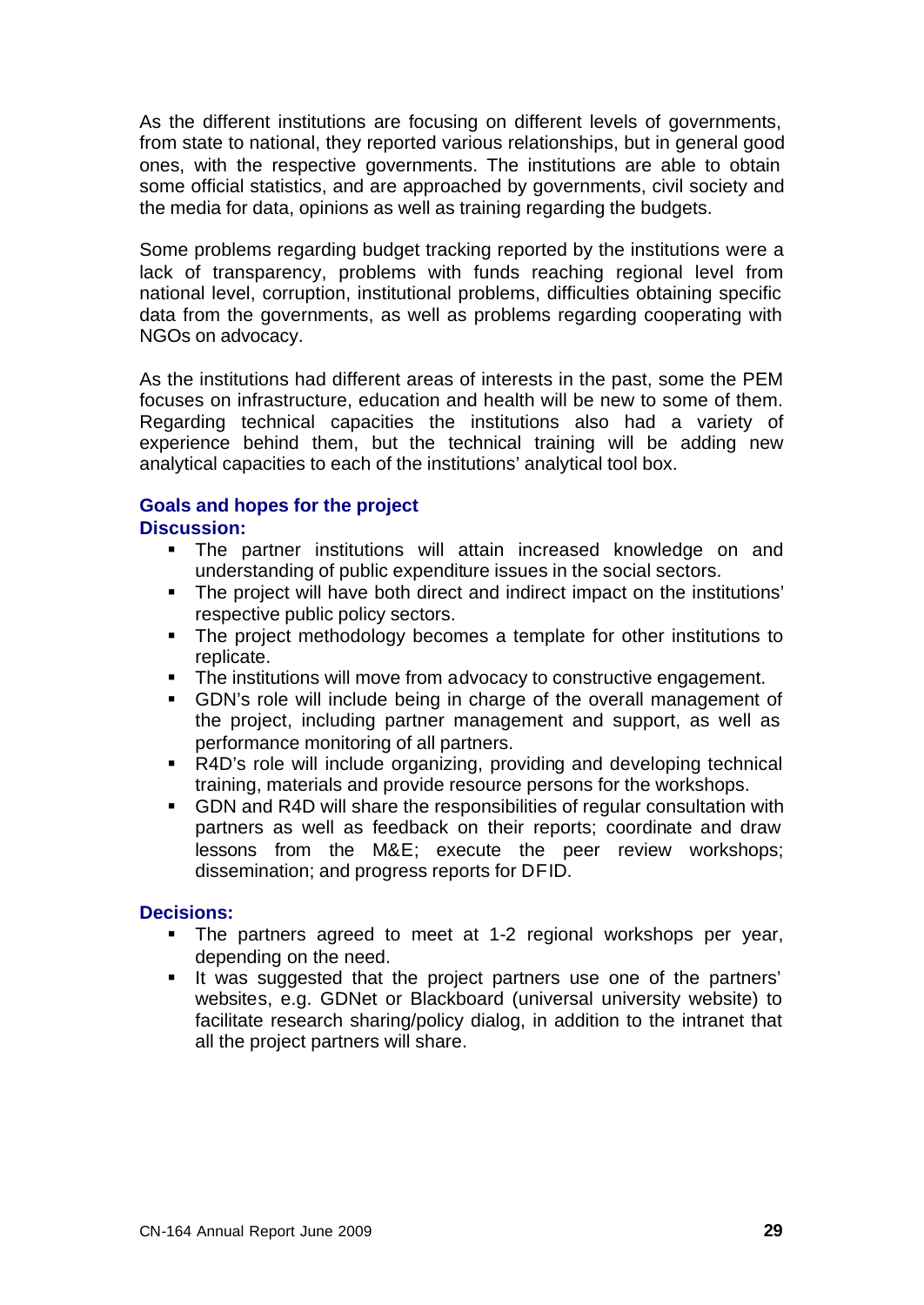# **Time table and partner work plans**

# **Discussion:**

- **There were concerns regarding year 2010 looking too busy when** including both cost effectiveness and benefit incidence analysis.
- Would the partners prefer receiving the monitoring questionnaires from NORC in January or November-December?
- **What is the timing of the partners' specific deliverables?**
- **Should the partner institutions follow the DFID FY or their respective** FY?
- Which skills sets are required for the partner institutions' core staff? Should this be up to each institution or should there be defined requirements?
- **Should there be any flexibility regarding whether to focus on local or** national level budgets?
- Should there be certain research topics within the three broad focuses of health, infrastructure and education?
- **Which budget and survey literature should the institutions refer to?**
- What should be the reporting language(s)?

# **Decisions:**

- Changes in project work plan: Initiate Programme Budgets Expenditure Analysis and Cost Effectiveness study in 2009; and initiate Benefit Incidence Analysis in 2010. The dates of the introductory and planning workshop in 2009 will change slightly forward.
- The partners decided on a preference for January for distribution of the monitoring questionnaires.
- R4D and GDN will incorporate in the existing work plan/ or create a separate work plan the specific partner institutions' deliverables.
- **Each institution will work based on their national FY, i.e. their latest** data.
- The identified core skills needed within each of the partner institutions were economist, statistician, project administrator, and public management specialist.
- Regarding international comparison vs. flexibility, it was decided that:

1. Because one of the objectives of the project is to create templates for other institutions there is a need for relatively uniform topics, appropriate to country.

2. Although similar issues are highly universal within sectors, some parameters will be necessary in order for comparisons and trendanalysis.

3. These topics should be decided on before the launch of the cost effectiveness study.

4. There should be a continual annual discussion on these topics.

**All the partner institutions should synchronize on budget and survey** literature.

The report languages were decided as native, with main policy reports translated into English. GDN and R4D will factor extra time for those who will need the report translated into the partner deliverables work plan.

**These decisions should all be incorporated in the final CFP.**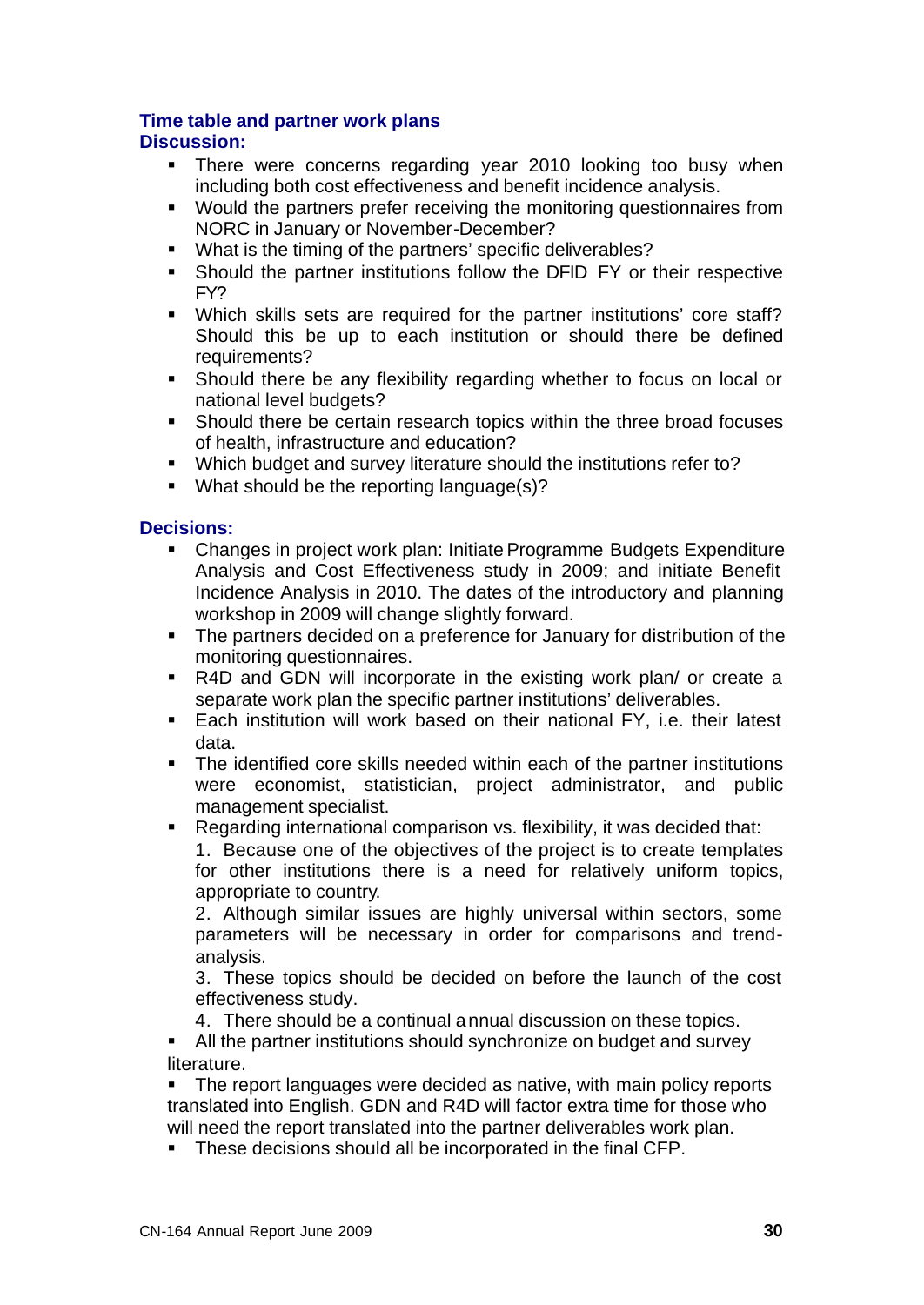# **Criteria/policy for selection of additional partners**

# **Discussion:**

- The amount of regional networks for the project has increased from 5 to 6, because GDN and R4D believe Asia needs to be represented by 1 from South Asia and 1 from East Asia
- **EXECT** Discussing the selection process, 4 options for selection committee structures were given, namely External Committees; Single Committees; Internal Committees; and Regional Committees. The representatives at the workshop voted for the optimal option.
- The weighing of the 4 selection criteria regarding additional partners, namely quality of application; capacity of applying organisation; feasibility and value of proposed study; and proposed dissemination activities were also decided through voting.

# **Decisions:**

- **If was decided to opt for the Regional Selection Committees with 4** members, where every institution will be on 2-3 committees each. GDN and R4D will sit on each committee.
- The weighing of the selection criteria are as follows:
	- $\circ$  Quality of application 40 per cent
	- $\circ$  Capacity of applying organisation 25 per cent
	- $\circ$  Feasibility and value of proposed study  $-25$  per cent
	- o Proposed dissemination activities 10 per cent
- Need to include the score-list in CFP, while making it clear that if the institution is below zero in one of the criteria, the institution will need to suggest how it will mitigate such issues, and also on which criteria it will compensate for this

#### **Call for proposal document for additional partners Discussion:**

- The structure; contents; timeline and venues for circulation of the CFP were discussed.
- The CFP will be revised and advertised as soon as possible after the workshop.
- How can the reviewing process be made as efficient as possible?
- ß Concerns regarding proposals from same countries as initial partners, and thus excessive research proposed.

# **Decisions:**

- **Regarding the eligibility criteria concerning citizenship and nationality,** the eligible regions and countries should be defined in the CFP.
- The eligibility criteria concerning type of organisations should include not-for profit organisations.
- The CFP will include what is expected of the institutions to prepare before the introductory workshop.
- In order to ease the reviewing process as well as making it as efficient as possible, the CFP will be as narrow and short as possible; one reminder will be sent to the institutions that send incomplete proposals before deadline; the proposals will have a 5-page limit excluding CVs, as well as word limits to each block.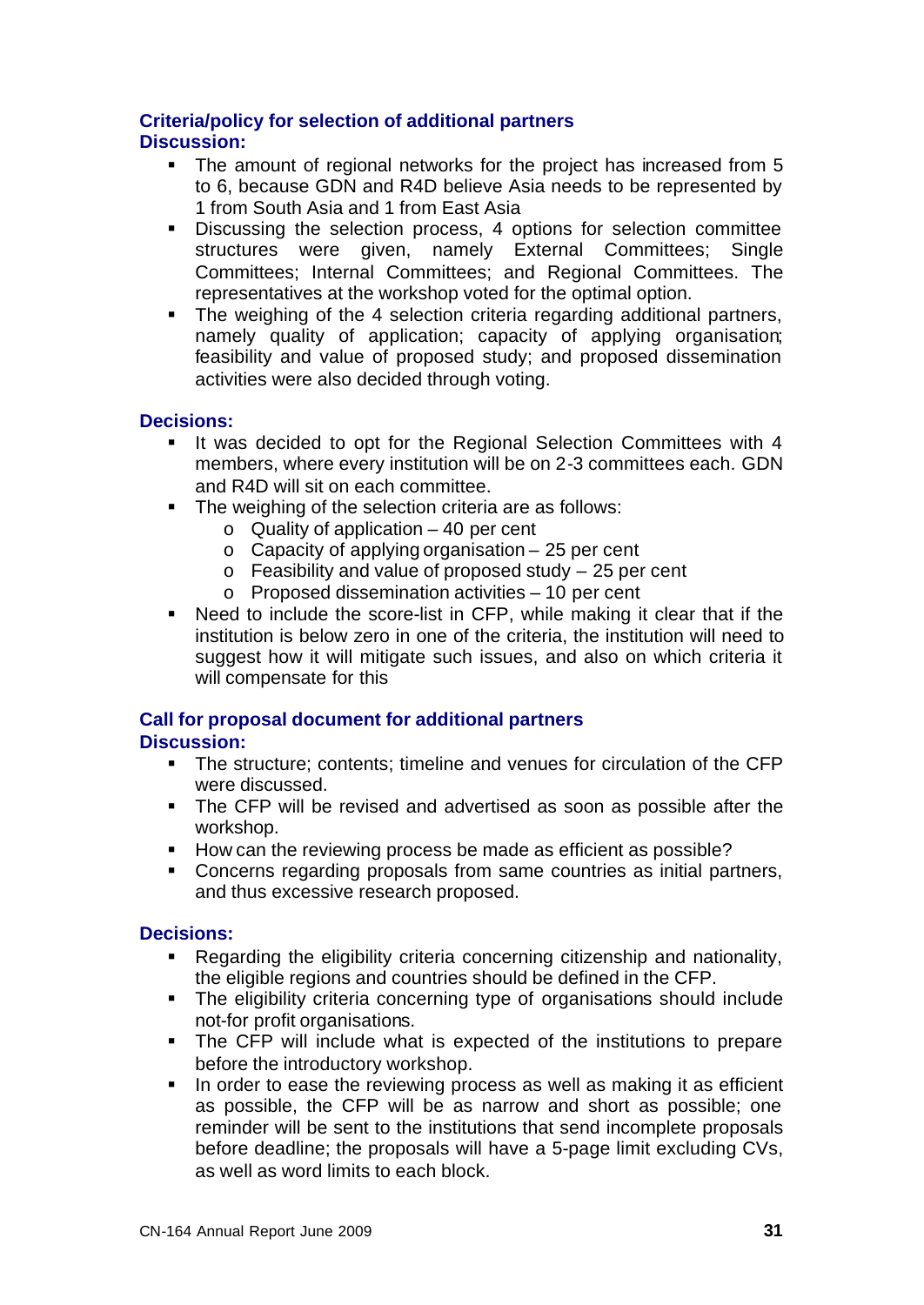- The regional networks IBP, IDRC and TI were suggested as additional venues for CFP circulation.
- A note will be included in the CFP mentioning which 5 countries have already been selected and which government level budget they will be focusing on, in order to avoid parallel research.
- **Response to evaluators will be included as part of partner** responsibilities.

# **Technical Activities**

# **Discussion:**

- Which sectors and activities should be included in the budget?
- In the case of different sources, e.g. MoF and MoE are providing different data, which source should the institution use?
- ß Vinod from CBPS presented an example of a case where the Karnataka state budget were so detailed, that although it was transparent, it was next to impossible to track any movement. This provides politicians with a lot of discretion to spend as they like.
- Charlie stressed the fact that incidence of expenditure distribution arguments becomes much stronger if the constructive engagement comes from internal than external sources.
- **Reforms based on simulations including benefit analysis, cost** effectiveness etc. should function as baseline in order to then evaluate. Timeline of both implementation of changes from simulation and of the effects (including social impacts) will be of high importance to the policy makers.

# **Decisions:**

- $\blacksquare$  The issue of which sectors and activates, as well as the issue of which sectors to research will need to be further discussed while the research and training is ongoing.
- These issues should also be discussed (through the project intranet) throughout the project for improved peer learning.
- **Within the infrastructure sector, it was decided to focus on water.**
- **IF** In scenarios where different sources provide different data, it will be up to each institution to chose the most reliable source, also taking into account which of them have most decision making power and is distributing the funds, and to consistently stick to the one source.
- **If** In order to avoid cases like the Karnataka budget case, all disaggregated budget info should be adapted to the target audience, e.g. compressed to 3 pages for community groups.

# **Project Evaluation**

# **Discussion:**

- The additional need for qualitative impact research on the institutions was noted.
- ß The possibility of unintended consequences (e.g. hostility by government) was raised, and questions regarding how to mitigate them.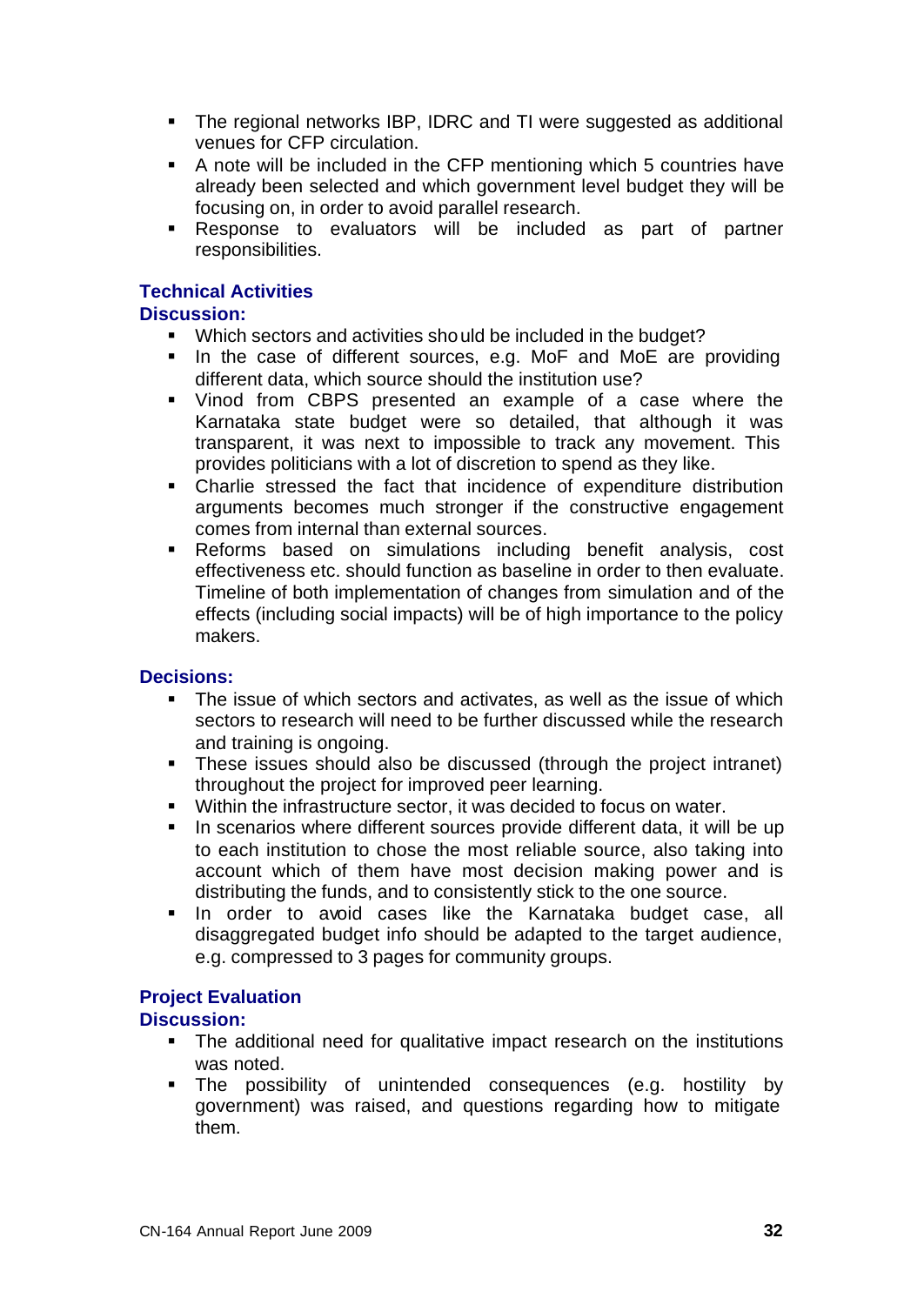# **Decisions:**

- The qualitative impact analysis of institutions can be done annually at GDN's annual conferences.
- NORC will distribute the M&E reports back to the respective institutions continually, and request annual self-evaluations from all the institutions.
- **EXECUTE:** Unintended consequences will be discussed further throughout the project planning and implementation.

# **Roles and responsibilities of core partners**

# **Discussion:**

- The initial partners were asked to act as core partners the first project year.
- Questions were raised on whether there is a need for core partners after the first project year, especially because of the added administrative work for the selected institutions.
- The benefits of core partners will include decentralized administration for peer review as well as for continual purposes after project completion. GDN noted that they are currently finding it very beneficial to work through their regional network partners for exactly these reasons.
- One option suggested was to rotate the role of core partners every year.

# **Decisions:**

- The initial partners present at the meeting were willing to function as core partners for the first project year.
- It was decided to let the matter of core partners be demand driven, i.e. re-evaluate the need for them after completion of the first project year.
- **IMPORTANTED IMMORGE IN A IMMORGE IN A IMMORGE IN STANDER IN STANDARY IN STANDARY IN STANDARY IN STANDARY IN ST** the project work plan to ease the matter of taking on the core partner responsibilities, especially for institutional capacities reason.

# **Project reporting**

# **Discussion:**

- ß The project budget will follow the British FY; April March.
- **GDN** will provide all the necessary templates to the partner institutions.
- For the first quarter of the first year of the project, the institutions will receive funds ahead of time. From second quarter onwards, funds will be of reimbursement manner.
- Carrying surplus or deficit can not be done across FY, i.e. institutions can not move any activities across FY.
- An inflation per cent of 2.5 per cent per year is added onto the funding in the budget.
- ß The currency conversions from British Pounds to American Dollars to the different local currencies poses problems when breaking the pool of funding into grant to each institution, especially because of the weak dollar.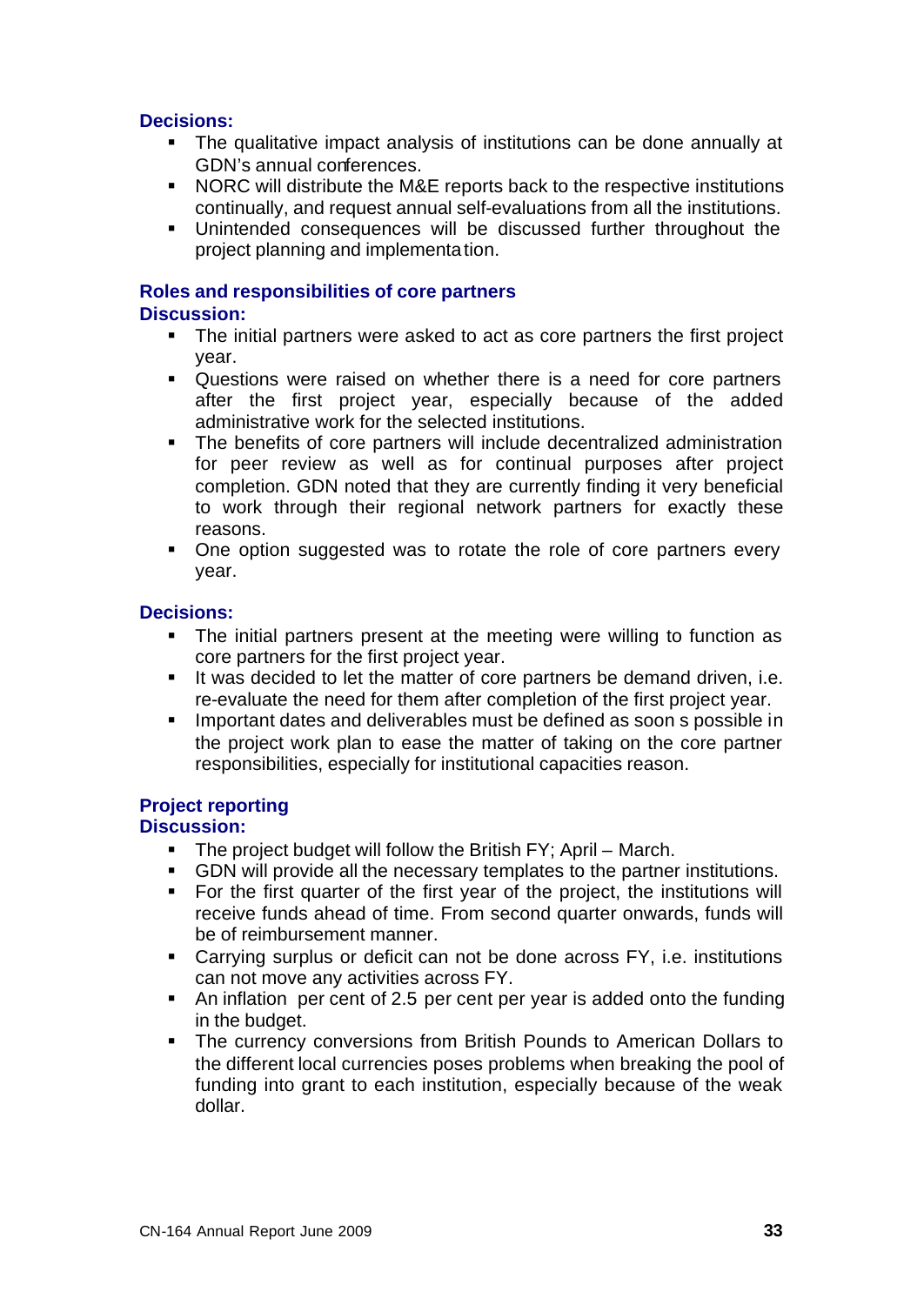# **Decisions:**

- **The Project Completion Report will be due in August-September 2013.**
- ß Annual auditing needs to be a requirement for the additional partners, stated in the CFP.
- The institutions were ensured that if there are strong reasons for why any activity needs to be moved across FY, as long as the reasons are stated clearly, exceptions it should be possible.
- One solution to the potential losses for the individual institutions regarding the grants can be reduce the numbers of additional partners, e.g. to a total of 15 project partners. This issue will be discussed further between the partners.

# **To be circulated after the meeting:**

- ß Updated analytical and engagement strategy/work plan (R4D)
- Budget template, including the rules and criteria explained (GDN)
- Karnataka budget from TAP (R4D)
- **EXECOMPANYING MATERIALS ON TECHNICAL ACTIVITIES distributed before the** workshop in May 2009 (R4D and GDN)

# **Annex 4.2 - Selection Process**

- The plan is to have up to 15 additional partners for this project; however, this number is subject to change based on GDN's conversation with DFID in light of the major decline of the GBP.
- There will be 2-3 additional partners from each initial partner's regional network. There will be 2 networks for sub-Saharan Africa, 1 network for Central and South America, and 2 networks for Asia (South Asia and East Asia).
- The selection process will take place in two stages (described in more detail below).
- Although all members of the selection committee will weigh in on the decision of additional partners, the final decision will be made by GDN.
- Following stage 1 and 2 of the selection process, the GDN RNPs will be referred to for their inputs and views on the shortlisted organisations. The GDN RNPs have comprehensive knowledge of the regions which will be useful.
- The following timeline is proposed:

# **Table 7**

| Call for Proposals advertised by GDN          | 5 January 2009   |
|-----------------------------------------------|------------------|
| Proposals Due                                 | 12 February 2009 |
| GDN/R4D complete first stage & distribute     | 19 February 2009 |
| eligible proposals to selection committee     |                  |
| Completed scorecards submitted to GDN/R4D     | 26 February 2009 |
| Scores averaged for each region & regional    | 28 February 2009 |
| short-lists sent to GDN                       |                  |
| Regional short-lists sent to RNPs for their   | 28 February 2009 |
| inputs                                        |                  |
| Final selections made by GDN after            | 28 March 2009    |
| consultation with DFID country offices & RNPs |                  |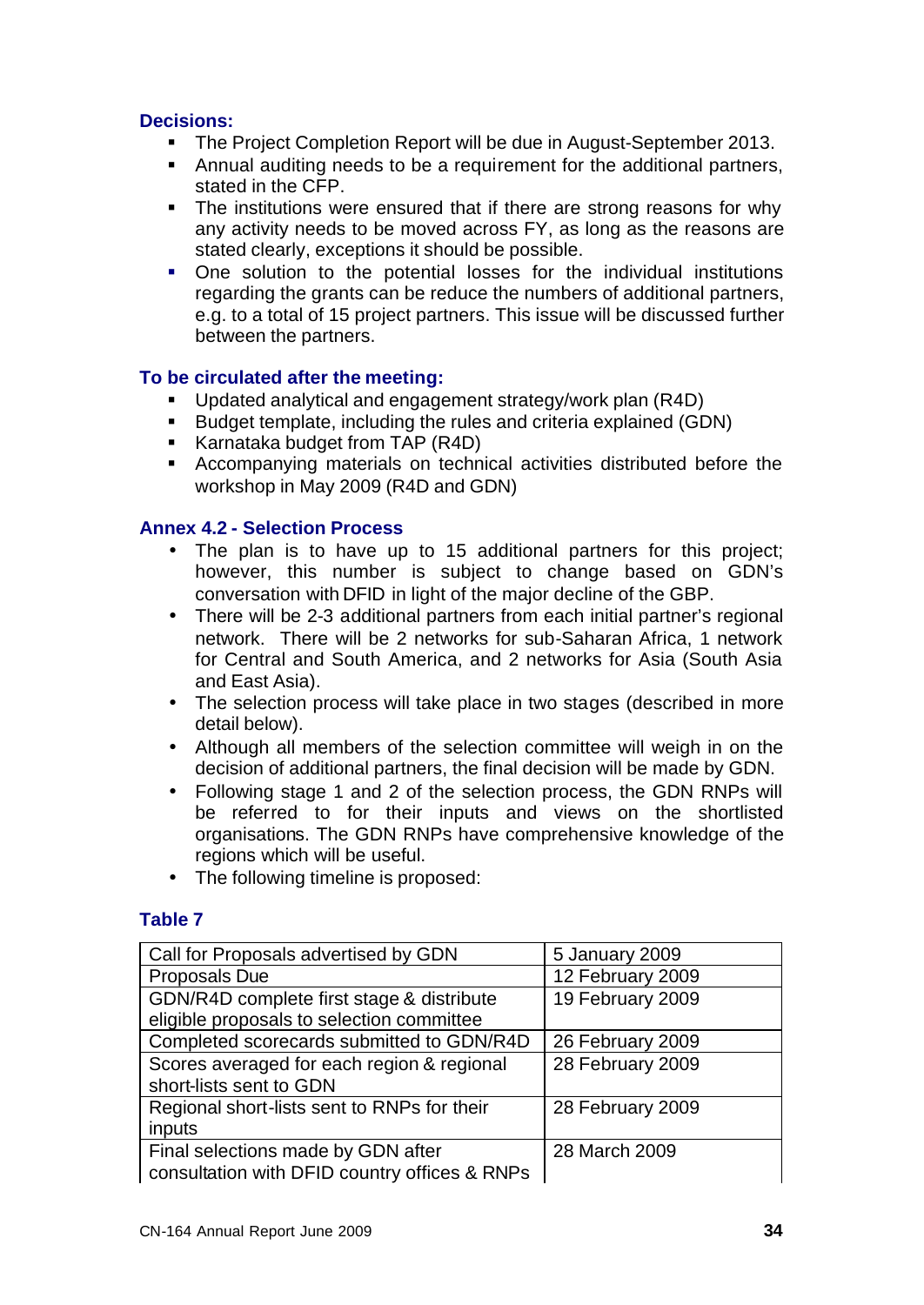#### *Stage 1 of Selection Process*

The first stage of the selection process is an initial filter of proposals by GDN and R4D. One representative each from GDN and R4D will go through each of the submitted proposals and disqualify any that do not have a complete proposal or that do not meet basic qualifications (non-governmental organisation based in a developing or transition country in one of the above regions).

#### *Stage 2 of Selection Process*

Following Stage 1, eligible proposals will be sent to members of the selection committee(s), along with scorecards and criteria which should be used to grade each proposal. In addition to scoring each assigned proposal according to the criteria, selection committee members will be asked for each proposal if they hold serious reservations about funding them (regardless of the score).

Proposals will be divided into five regional groups, and there will be a fourmember committee for each region. Each selection committee will be comprised of one GDN representative, one R4D representative, one "internal" partner representative (inside regional group), and one "external" partner representative (outside regional group). The selection committees will be:

| South Asia                                  | GDN Rep, R4D Rep, CBPS Rep 1, ISODEC Rep 1 |
|---------------------------------------------|--------------------------------------------|
| East Asia                                   | GDN Rep, R4D Rep, CBPS Rep 2, NEPPU Rep 1  |
| South and West<br>Africa                    | GDN Rep, R4D Rep, ISODEC Rep 2, CIUP Rep 1 |
| East Africa                                 | GDN Rep, R4D Rep, IEA Rep 1, NEPPU Rep 2   |
| South & Central<br>America, Central<br>Asia | GDN Rep, R4D Rep, CIUP Rep 2, IEA Rep 2    |

Each Committee will only be responsible for scoring the proposals in their assigned network. Partner organisations are welcome to select their own representatives in any way they see fit. For example, NEPPU can select 2 different individuals to fill the selection committee spots, 1 individual for all 2 committees, or any other combination.

After all committee members finish scoring proposals, network "shortlists" will be created based on the sum of the scores from all selection committee members. The shortlists (ranked according to sum of scores) will be sent to GDN who will select the final 2-3 partners for each network. Individual selection committees may have phone conferences if there appear to be vastly different rankings of applicants across selection committee members; however, conferences may not be required. Following this submission of scores and shortlists, GDN will confer with RNPs for further information about shortlisted applicants.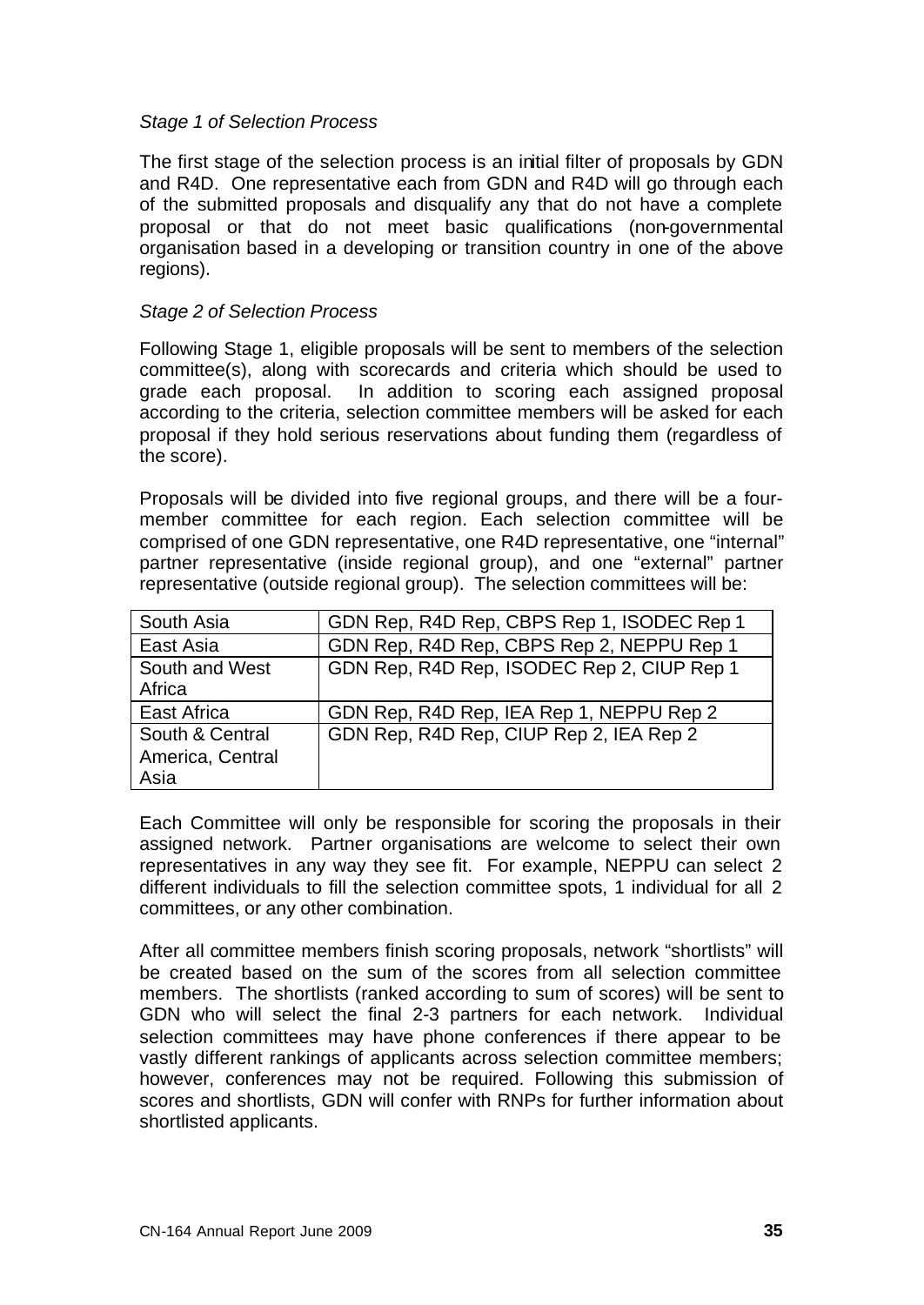# **Selection Criteria for Additional GDN Partners**

Selection Committee members will read each proposal assigned to them and score them according to the guidelines below. For selection purposes, there will be four main categories, with specific indicators within each of these categories. The four main categories will be weighted in the following way:

| <b>Quality of Application</b>            | 40   | per |
|------------------------------------------|------|-----|
|                                          | cent |     |
| Capacity of Applying Organisation        | 25   | per |
|                                          | cent |     |
| Feasibility and Value of Proposed Study  | 25   | per |
|                                          | cent |     |
| <b>Proposed Dissemination Activities</b> | 10   | per |
|                                          |      |     |

Within each of these categories, there will be certain indicators. Indicators will each be scored on a scale of  $1 - 10$  (10 being highest/best score). Below is a list of possible indicators. We ask that each initial partner consider the list of indicators and, for each individual indicator, answer the following questions:

- 1. Is this an important indicator to include, or should it be removed from the list?
- 2. Is it clear what this indicator is trying to measure? If not, please suggest an alternative wording for the indicator.
- 3. Is this indicator in the correct category? If not, in which category should the indicator be?
- 4. Should this indicator get an equal weight as the other indicators in this category? If not, please propose a weighting within the category.

In addition to the questions above for listed indicators, please tell us if there is any additional indicator(s) that you would include in the list (and what category that the indicator would go under).

| S.  | <b>Criteria</b>     | <b>Indicator</b>                                 | Weight |
|-----|---------------------|--------------------------------------------------|--------|
| No. |                     |                                                  |        |
| 1.  | <b>Quality of</b>   | Quality of proposed methodology and initial      |        |
|     | <b>Application</b>  | work plan                                        |        |
|     |                     | Quality of proposed initial work plan            |        |
|     |                     | Well-defined project budget in line with project |        |
|     |                     | scope                                            |        |
|     |                     | How well project fits into organisation's        |        |
|     |                     | institutional strategy                           |        |
| 2.  | <b>Capacity of</b>  | Level (quantity and quality) of past experience  |        |
|     | <b>Applying</b>     | in conducting quantitative policy analysis       |        |
|     | <b>Organisation</b> | Level (quantity and quality) of past experience  |        |
|     |                     | working with policymakers                        |        |
|     |                     | Presence and expertise of analytical staff       |        |
|     |                     | (strength)                                       |        |
|     |                     | Perceived ability to access necessary and        |        |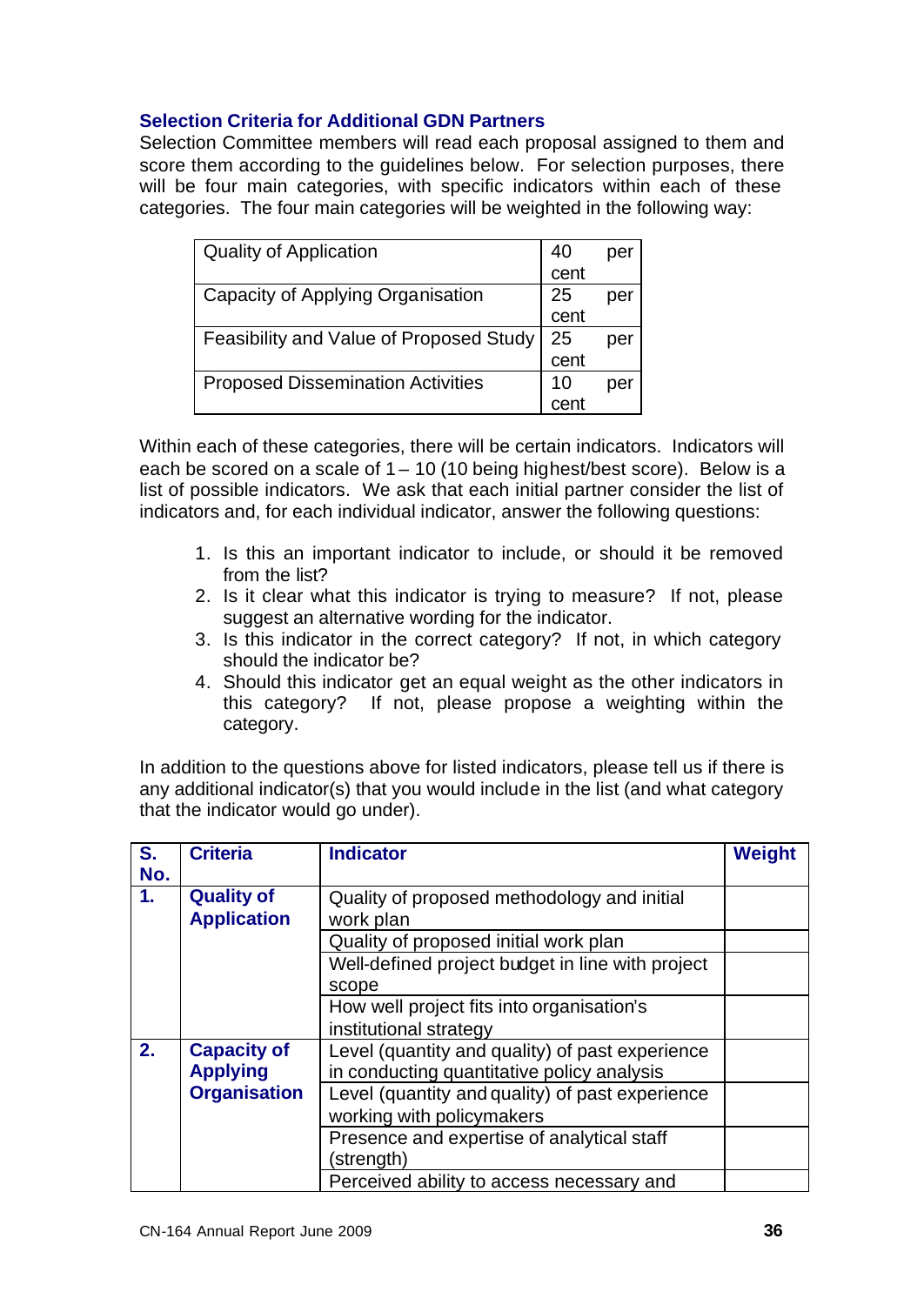|    |                     | quality data to complete study                 |  |
|----|---------------------|------------------------------------------------|--|
|    |                     | Organisation's potential for expansion in the  |  |
|    |                     | research area                                  |  |
| 3. | <b>Feasibility</b>  | Quality of plan to overcome country            |  |
|    | and Value of        | governance/transparency obstacles for          |  |
|    | <b>Proposed</b>     | country's below a certain score (see note      |  |
|    | <b>Study</b>        | below)                                         |  |
|    |                     | Demonstrated understanding of the national     |  |
|    |                     | budget processes                               |  |
|    |                     | Value of previous studies on PEM in the        |  |
|    |                     | applicant-specific country                     |  |
| 4. | <b>Proposed</b>     | Quality and likely impact of communication and |  |
|    | <b>Disseminatio</b> | dissemination plan                             |  |
|    | n Activities        | Responses of policymakers to applicant's past  |  |
|    |                     | research/dissemination                         |  |
|    |                     | Presence of communications expertise on staff  |  |

For Indicator 3.1 – this indicator is specifically for organisations operating in "high risk" countries. Using one or more standard governance indicators (such as Freedom House, Kraay-Kaufman, etc.), GDN will select a cut-off for countries that it considers to be "high risk" – i.e. countries with closed governments where doing this type of study could be extremely difficult. This cut-off score will be listed in the CFP, in addition to a list of countries that fall below that score. Applicants located in these "high risk" countries will be asked to provide a narrative in their proposal outlining how they will be able to overcome the challenges of gaining access to information and policymakers such that they will be able to complete this project successfully. With regard to scoring, we propose that organisations that are not in "high risk" countries would receive a score of 10 for this indicator, which high risk organisations would be scored  $1 - 10$  based on their explanation of how they would overcome these challenges.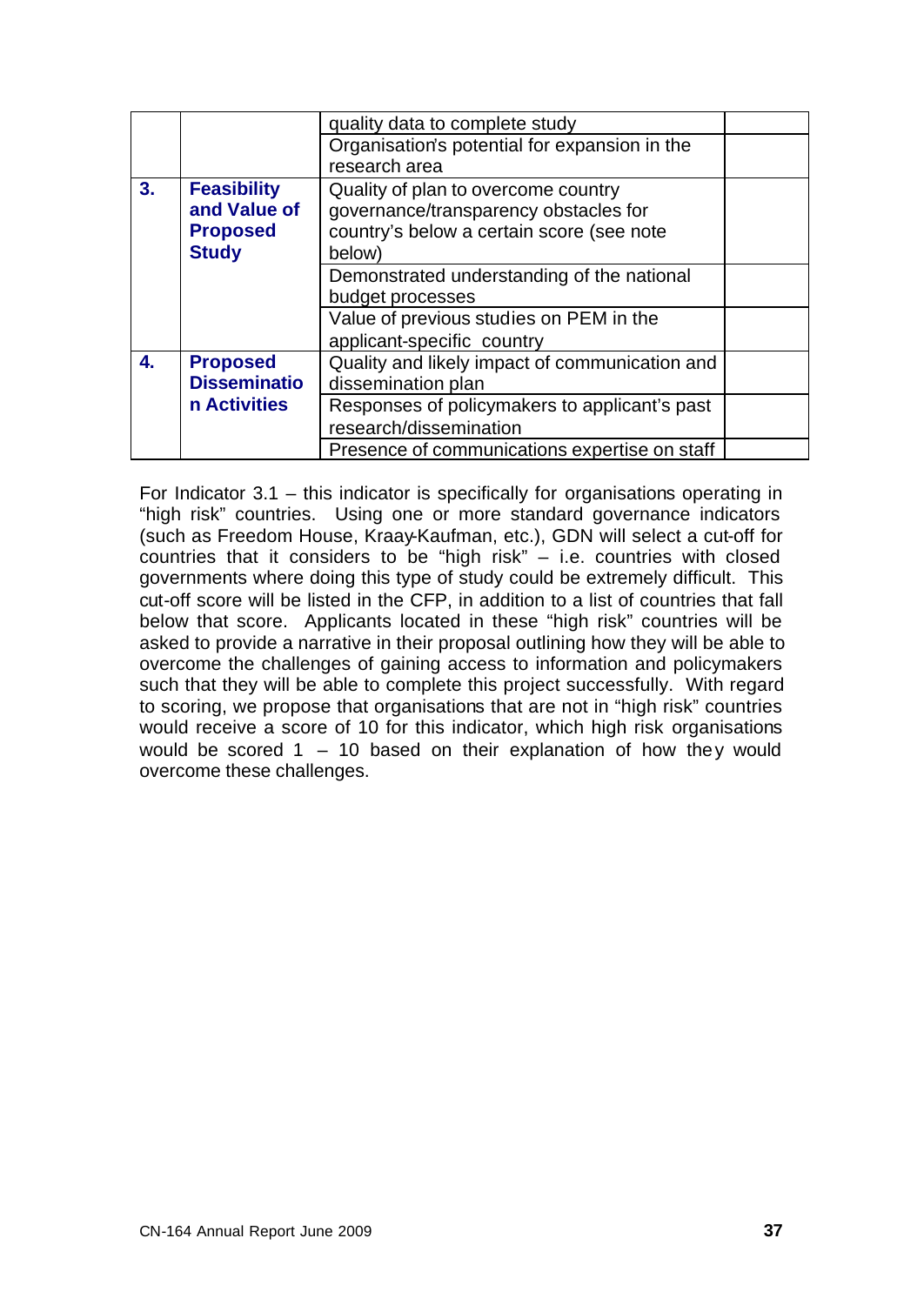# **Annex 4.3 - Selection Criteria Scorecard**

| <b>Criteria</b>                                                                                                                                                                            | Score (out of 10) | <b>Comments</b> |
|--------------------------------------------------------------------------------------------------------------------------------------------------------------------------------------------|-------------------|-----------------|
| 1. Quality of Application                                                                                                                                                                  |                   |                 |
| 1a. Is the proposed methodology and initial work plan of high quality?                                                                                                                     |                   |                 |
| 1b. Does the project fit into the organisation's institutional strategy?                                                                                                                   |                   |                 |
| 1c. Is the project budget well-defined and reasonable?                                                                                                                                     |                   |                 |
| 2. Capacity of Applying Organisation                                                                                                                                                       |                   |                 |
| 2a. Does the applicant have quantitative and qualitative experience in conducting<br>quantitative analysis?                                                                                |                   |                 |
| 2b. Does the applicant have quantitative and qualitative experience working with<br>policymakers?                                                                                          |                   |                 |
| 2c. Are there qualified analytical experts on staff?                                                                                                                                       |                   |                 |
| 2d. Is there a perceived ability for the applicant to access necessary and quality data to<br>complete the study?                                                                          |                   |                 |
| 2e. Is there a perceived ability and interest for the applicant's potential for expansion in<br>the research area?                                                                         |                   |                 |
| 3. Feasibility and Value of Proposed Study                                                                                                                                                 |                   |                 |
| 3a. Does the applicant have a plan to overcome country governance/transparency<br>obstacles (for country's below a certain score, specifically for applicants in "high risk"<br>countries) |                   |                 |
| 3b. Does the applicant show a clear understanding of the national budget process?                                                                                                          |                   |                 |
| 3c. What is the value of previous studies on PEM in applicant's country and does<br>applicant seem to show an understanding of these studies?                                              |                   |                 |
| 4. Proposed Dissemination Activities                                                                                                                                                       |                   |                 |
| 4a. Does the applicant have a high quality communication and dissemination plan that is<br>likely to make an impact in the applicant's country?                                            |                   |                 |
| 4b. Are there communications experts on staff?                                                                                                                                             |                   |                 |
| <b>TOTAL SCORE (Weighted - out of 10)</b>                                                                                                                                                  |                   |                 |
| Please use the space below to comment if you have any hesitation about funding this organisation, regardless of the Total Score.                                                           |                   |                 |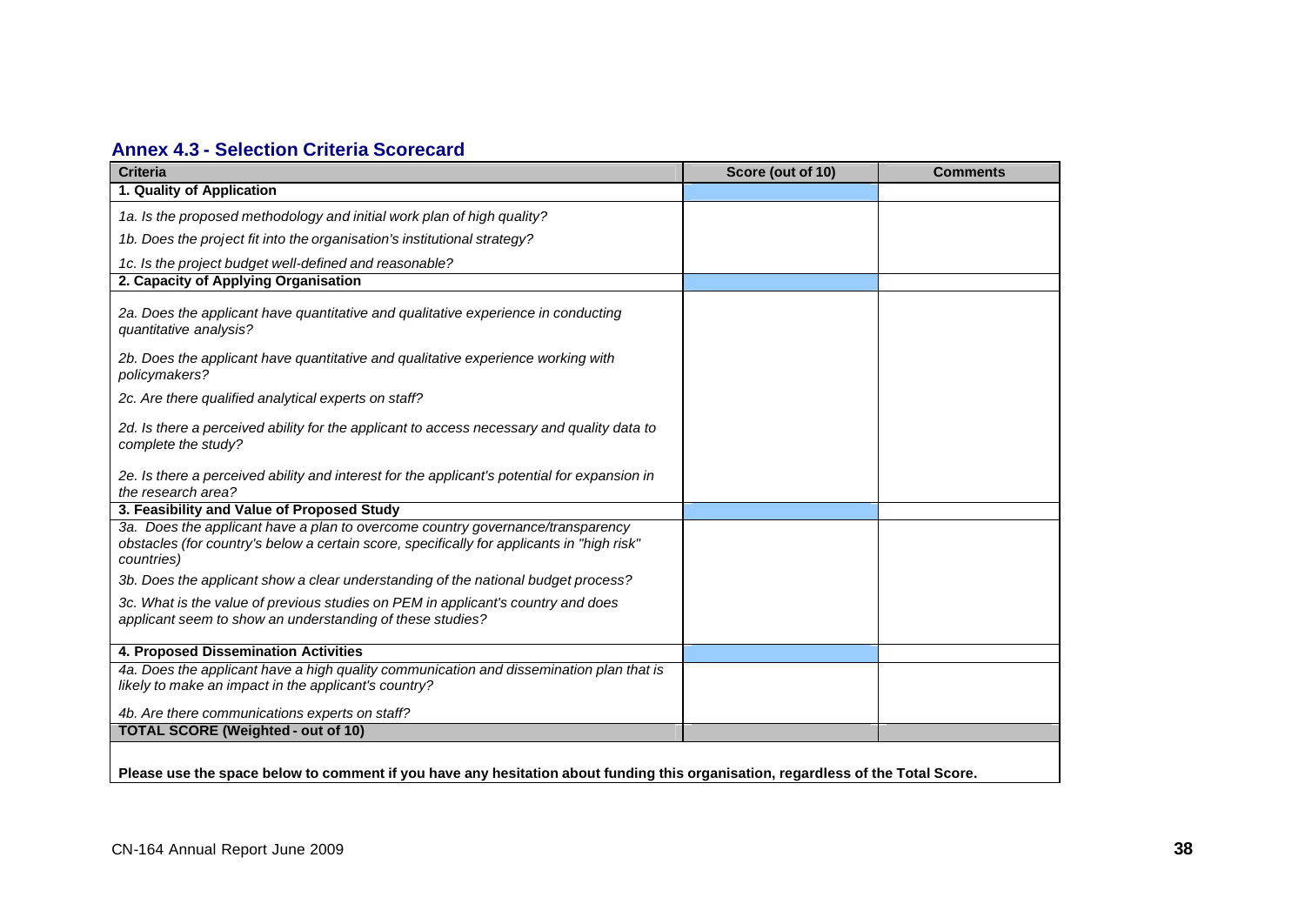# **Annex 5 – Web Update for your programme**



#### **Analysis that Aims to Improve Evidence-Based Resource Allocation**

Policymakers in fifteen developing countries in Latin America, South, East and Central Asia and Sub-Saharan Africa will soon have access to evidence-based policy options for improving budget allocations in health, education and water. The Global Development Network (GDN), in partnership with Results for Development (R4D), has embarked on an ambitious five year DFID funded project titled "Strengthening Institutions to Improve Public Expenditure Accountability".

Funded by the Department for International Development (DFID), UK through its Governance and Transparency Fund, this exciting project aims to strengthen the analytical underpinnings of the policy debates around public expenditure priorities, with clear development benefits. In launching the project, GDN announced the selection of partner institutions that will design policy alternatives for effective allocation of resources for national development. Five Regional Committees have selected these partner institutions from approximately 100 applications received from 36 countries. In total, 15 partner institutions from Argentina, Armenia, Bangladesh, Ghana, Guatemala, India, Indonesia, Kenya, Mexico, Nepal, Nigeria, Peru, Philippines, Tanzania and Uganda are participating in this project.

The project is building and strengthening institutional capacity of 15 research institutions in 15 countries for public expenditure analysis, developing policy alternatives and disseminating in a peer learning environment. It will produce internationally comparable information on public expenditures; incidence (who benefits), effectiveness, and policy reforms in the social sectors and infrastructure. These will begin to build institutional benchmarks for the quality of public spending; create a strong network of institutions to share training materials, templates for analysis and communication, and examples of analysis that other organisations will be able to adapt for their own use.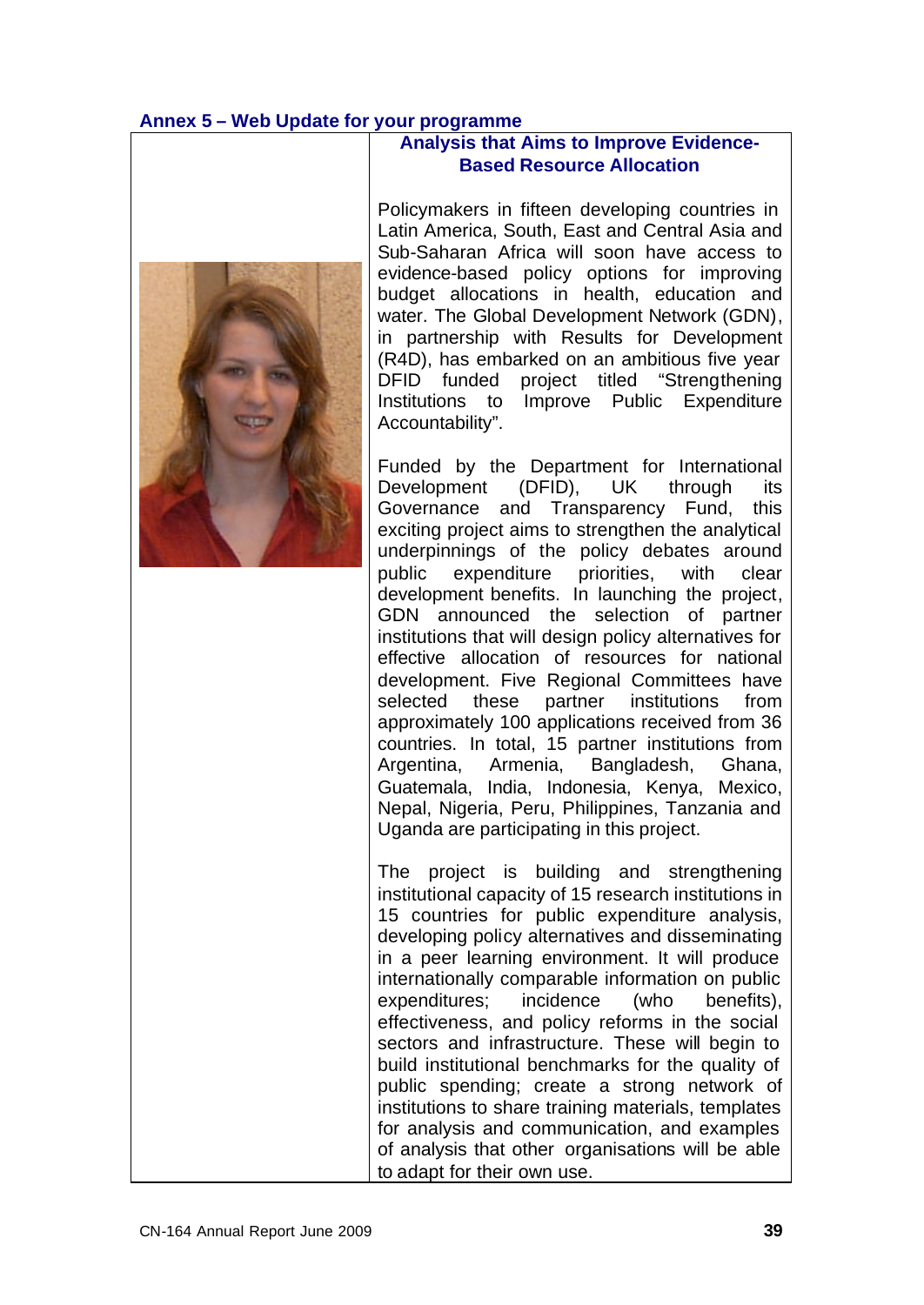# **Annex 6 - Annual Work Plan**

| Step/Activity                                                                                                                                                                                                                                                                          |  | Feb | Mar       | Apr | May       | Jun       | Jul | Aug | Sep | Oct       | Nov       | Dec | Jan | Feb | Mar |
|----------------------------------------------------------------------------------------------------------------------------------------------------------------------------------------------------------------------------------------------------------------------------------------|--|-----|-----------|-----|-----------|-----------|-----|-----|-----|-----------|-----------|-----|-----|-----|-----|
| GDN to advertise CFP for additional partners                                                                                                                                                                                                                                           |  |     |           |     |           |           |     |     |     |           |           |     |     |     |     |
| GDN and R4D to select additional partners                                                                                                                                                                                                                                              |  | XX  | XX        |     |           |           |     |     |     |           |           |     |     |     |     |
| Partner institutions to develop 5 year work programmes<br>lead mentor and programme managers in<br>with<br>consultation with GDN and R4D                                                                                                                                               |  |     | XX        | XX  |           |           |     |     |     |           |           |     |     |     |     |
| Partner institutions to submit Partner Project Inception<br>report to GDN by 15th March                                                                                                                                                                                                |  |     | <b>XX</b> |     |           |           |     |     |     |           |           |     |     |     |     |
| GDN and R4D to submit Project Inception Report to<br><b>DFID</b>                                                                                                                                                                                                                       |  |     | XX        |     |           |           |     |     |     |           |           |     |     |     |     |
| Evaluation: NORC to conduct baseline                                                                                                                                                                                                                                                   |  |     |           |     | Xx        | <b>XX</b> |     |     |     |           |           |     |     |     |     |
| day introductory<br>Three<br>and<br>planning<br>meeting<br>(18-20 May 2009) [1]                                                                                                                                                                                                        |  |     |           |     | Xx        |           |     |     |     |           |           |     |     |     |     |
| Partners to submit annual narrative report                                                                                                                                                                                                                                             |  |     |           |     |           | <b>XX</b> |     |     |     |           |           |     |     |     |     |
| GDN and R4D to prepare and submit first Annual Report<br>to DFID (by 30 June)                                                                                                                                                                                                          |  |     |           |     |           | XX        |     |     |     |           |           |     |     |     |     |
| Partners to initiate and implement analytical work of<br>Phase 1 of Programme Budget and Expenditure Analysis<br>(PBA) in social and infrastructure sectors                                                                                                                            |  |     |           |     | XX        | XX        | XX  | XX  | XX  | XX        | XX        |     |     |     |     |
| Partners to submit initial report on PBA to GDN and R4D<br>and receive comments                                                                                                                                                                                                        |  |     |           |     |           |           |     |     |     |           | XX        |     |     |     |     |
| Evaluation: Baseline of policymakers conducted                                                                                                                                                                                                                                         |  |     |           |     | <b>XX</b> | XX        |     |     |     |           |           |     |     |     |     |
| Partners to implement study (Phase 1) on evaluating the<br>benefit incidence (BI) of specific programmes in<br>education, health and infrastructure. Undertake<br>simulations showing how benefit incidence could be<br>improved and develop engagement strategy around the<br>results |  |     |           |     | <b>XX</b> | XX        | XX  | XX  | XX  | <b>XX</b> | XX        |     |     |     |     |
| Partners to submit initial report on BI Phase 1 to GDN<br>and R4D and receive comments                                                                                                                                                                                                 |  |     |           |     |           |           |     |     |     | XX        |           |     |     |     |     |
| Partners submit Phase 1 final report on BI                                                                                                                                                                                                                                             |  |     |           |     |           |           |     |     |     |           | <b>XX</b> |     |     |     |     |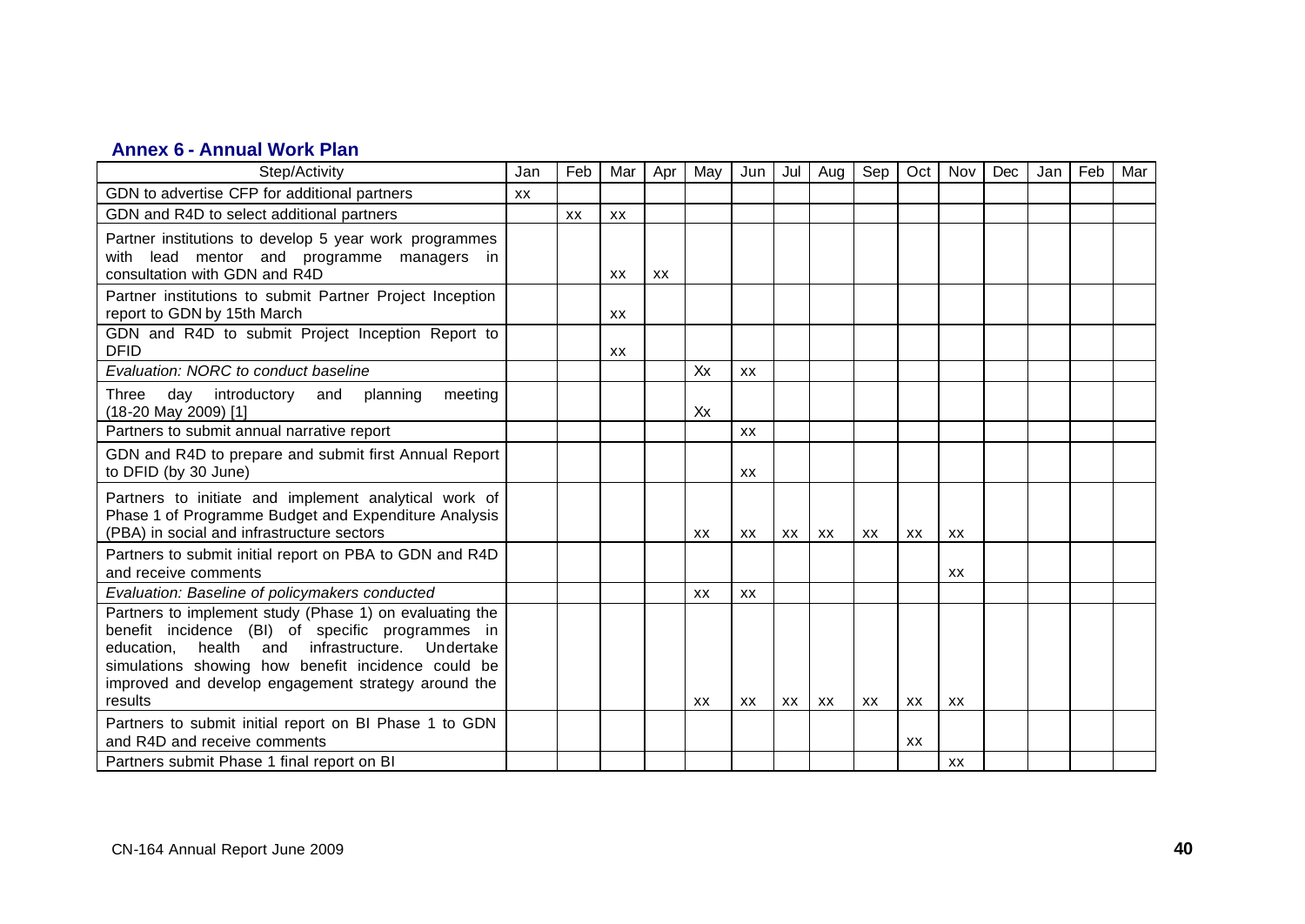| Partners<br>to implement communications work for<br>BI Phase 1                                                                                                 |  |           |    |    |    |    |           | XX | XX        |           |           |    |
|----------------------------------------------------------------------------------------------------------------------------------------------------------------|--|-----------|----|----|----|----|-----------|----|-----------|-----------|-----------|----|
| Bi-monthly phone/video conferences between partners<br>and GDN and R4D for progress updates                                                                    |  |           | XX |    | XX |    | XX        |    | XX        |           |           |    |
| Partners to submit brief bi-monthly progress reports to<br>GDN and R4D                                                                                         |  |           |    | XX |    | XX |           | XX |           |           |           |    |
| GDN and R4D to bring in subject matter consultants as<br>and when required                                                                                     |  | <b>XX</b> |    |    |    | XX |           |    |           |           |           |    |
| GDN and R4D to comment on partner reports and<br>distribute reports among partner networks                                                                     |  |           |    |    |    |    | XX        | XX | XX        |           |           |    |
| Evaluation: Baseline report completed                                                                                                                          |  |           |    |    |    |    | <b>XX</b> |    |           |           |           |    |
| Two or three day Regional Workshops for Peer Leaming<br>(as required but not intended to occur in 2009)                                                        |  |           |    |    |    |    | XX        | XX |           |           |           |    |
| Partners to submit reports to GDN and R4D (Jan 2010)                                                                                                           |  |           |    |    |    |    |           |    | <b>XX</b> |           |           |    |
| Evaluation: Monitoring survey distributed to partners and<br>completed forms back to NORC by mid-December                                                      |  |           |    |    |    |    |           |    | <b>XX</b> |           |           |    |
| Peer learning and technical training workshop at the<br><b>GDN Annual Conference[2]</b>                                                                        |  |           |    |    |    |    |           |    |           | XX        |           |    |
| Partners submit communication reports for programme<br>budgeting and BI to GDN and R4D                                                                         |  |           |    |    |    |    |           |    |           |           | XX        | XX |
| Partners to continue to work on benefit incidence<br>analysis and initiate analysis of cost effectiveness Phase<br>1 of three social/infrastructure programmes |  |           |    |    |    |    |           |    |           | <b>XX</b> | XX        | XX |
| Evaluation: Monitoring report completed                                                                                                                        |  |           |    |    |    |    |           |    |           |           | <b>XX</b> |    |
| Bi-monthly phone/video conferences between partners<br>and GDN and R4D for progress updates                                                                    |  |           |    |    |    |    |           |    |           |           | XX        | XX |

[1] Workshop to include technical training sessions on analyzing programme budgets and evaluating benefit incidence of programmes in education, health and infrastructure; individual sessions to discuss partner specific plan and needs and NORC to present evaluation plan.

[2] Workshop will highlight programme budget analysis and BI and related communication work of partners, completed over the past year; include technical sessions on evaluating cost effectiveness of programmes in education, health and infrastructure; individual sessions for partners; NORC to have a 90 minute interview with each partner on communications plan and developments at the partner and in the country.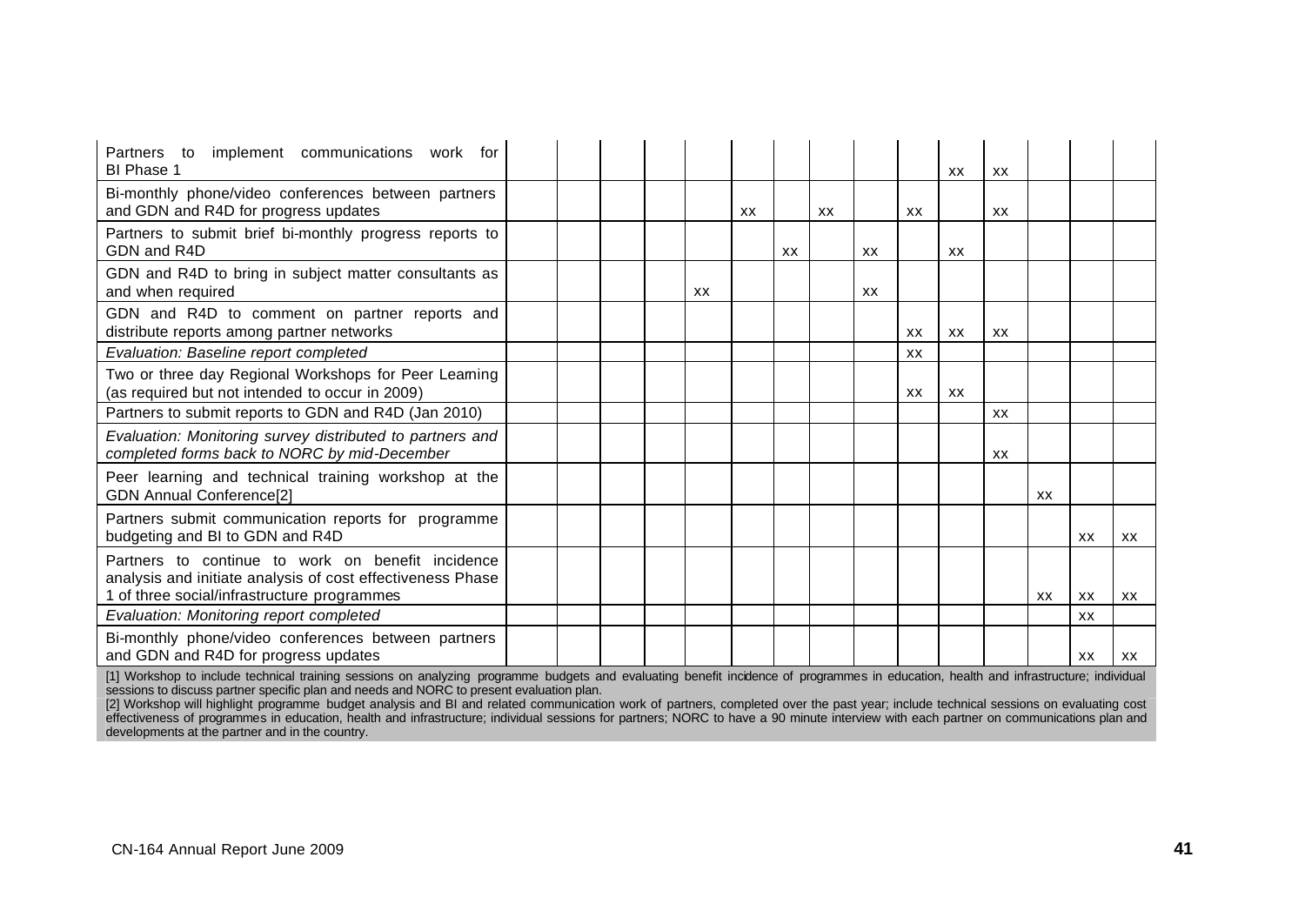# **Annex 7 - List of Countries Where Activities Will Take Place**

- 1. Argentina
- 2. Armenia
- 3. Bangladesh
- 4. Ghana
- 5. Guatemala
- 6. India
- 7. Indonesia
- 8. Kenya
- 9. Mexico
- 10.Nepal
- 11.Nigeria
- 12.Peru
- 13.Philippines
- 14.Tanzania
- 15.Uganda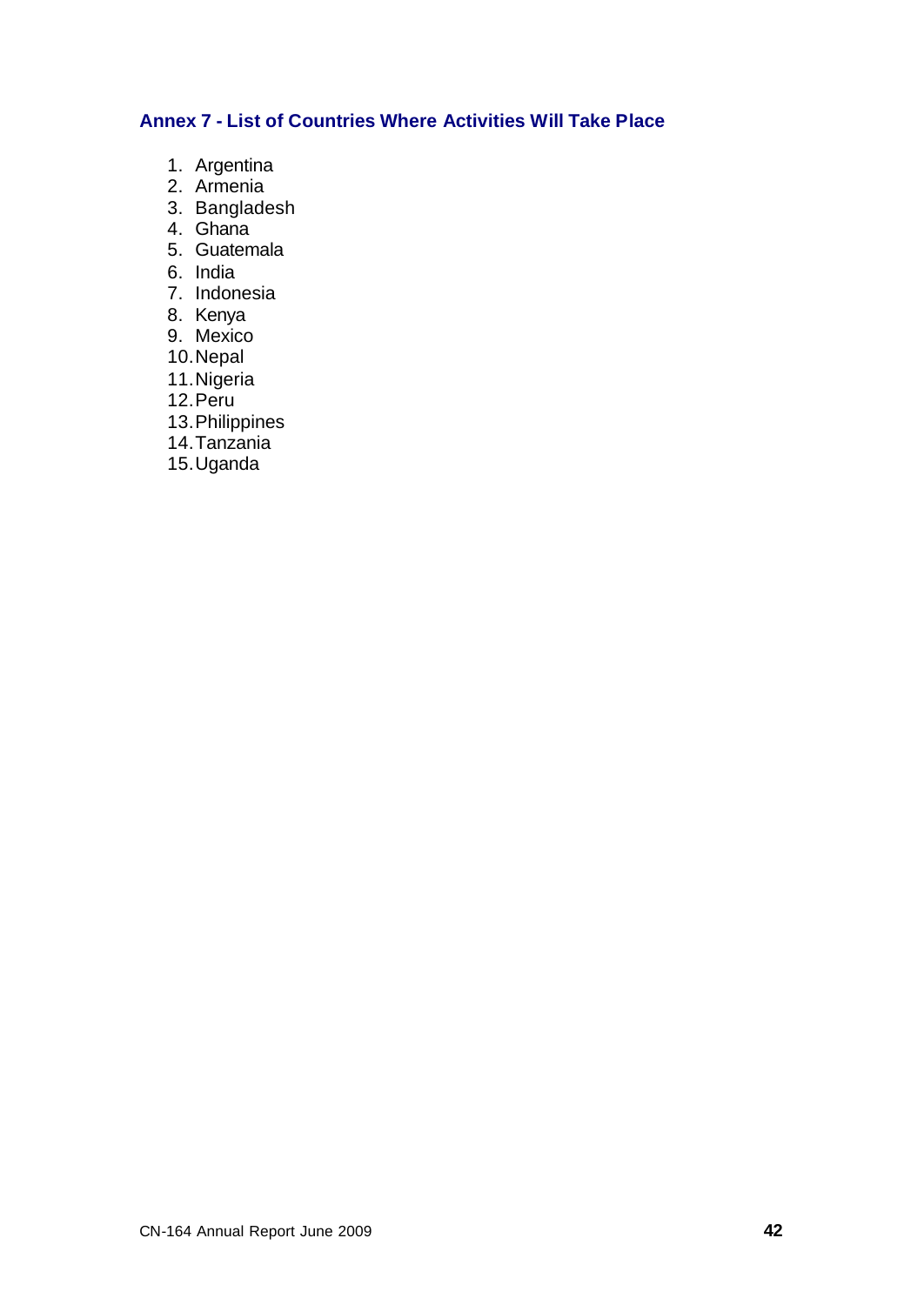| S. No | <b>Country</b>     | <b>Institution</b>                                      |  |  |  |  |  |  |  |  |  |
|-------|--------------------|---------------------------------------------------------|--|--|--|--|--|--|--|--|--|
| 1.    | Argentina          | Center for the<br>Implementation of Public Policies     |  |  |  |  |  |  |  |  |  |
|       |                    | Promoting Equity and Growth (CIPPEC)                    |  |  |  |  |  |  |  |  |  |
| 2.    | Armenia            | <b>Advanced Social Technologies (AST)</b>               |  |  |  |  |  |  |  |  |  |
| 3.    | Bangladesh         | Unnayan Shamannay (US)                                  |  |  |  |  |  |  |  |  |  |
| 4.    | Ghana              | Integrated Social Development Center (ISODEC)           |  |  |  |  |  |  |  |  |  |
| 5.    | Guatemala          | Fundación para el Desarrollo de Guatemala (FUNDESA)     |  |  |  |  |  |  |  |  |  |
| 6.    | India              | Center for Budget and Policy Studies (CBPS)             |  |  |  |  |  |  |  |  |  |
| 7.    | Indonesia          | Center for Economics and Development Studies, Faculty   |  |  |  |  |  |  |  |  |  |
|       |                    | of Economics, Padjadjaran University (CEDS)             |  |  |  |  |  |  |  |  |  |
| 8.    | Kenya              | Institute of Economic Affairs (IEA)                     |  |  |  |  |  |  |  |  |  |
| 9.    | Mexico             | Graduate School of Public Administration and Public     |  |  |  |  |  |  |  |  |  |
|       |                    | Policy, Tecnológico de Monterrey University (EGAP)      |  |  |  |  |  |  |  |  |  |
| 10.   | Nepal              | Policy Research and Development Nepal (PRAD)            |  |  |  |  |  |  |  |  |  |
| 11.   | Nigeria            | Center for the Study of the Economies of Africa (CSEA)  |  |  |  |  |  |  |  |  |  |
| 12.   | Peru               | Research Center of the University of the Pacific (CIUP) |  |  |  |  |  |  |  |  |  |
| 13.   | <b>Philippines</b> | Center for Research and Communication (CRC)             |  |  |  |  |  |  |  |  |  |
| 14.   | Tanzania           | Economic and Social Research Foundation (ESRF)          |  |  |  |  |  |  |  |  |  |
| 15.   | Uganda             | Economic Policy Research Center (EPRC)                  |  |  |  |  |  |  |  |  |  |

# **Annex 8 - List of Implementing Partners**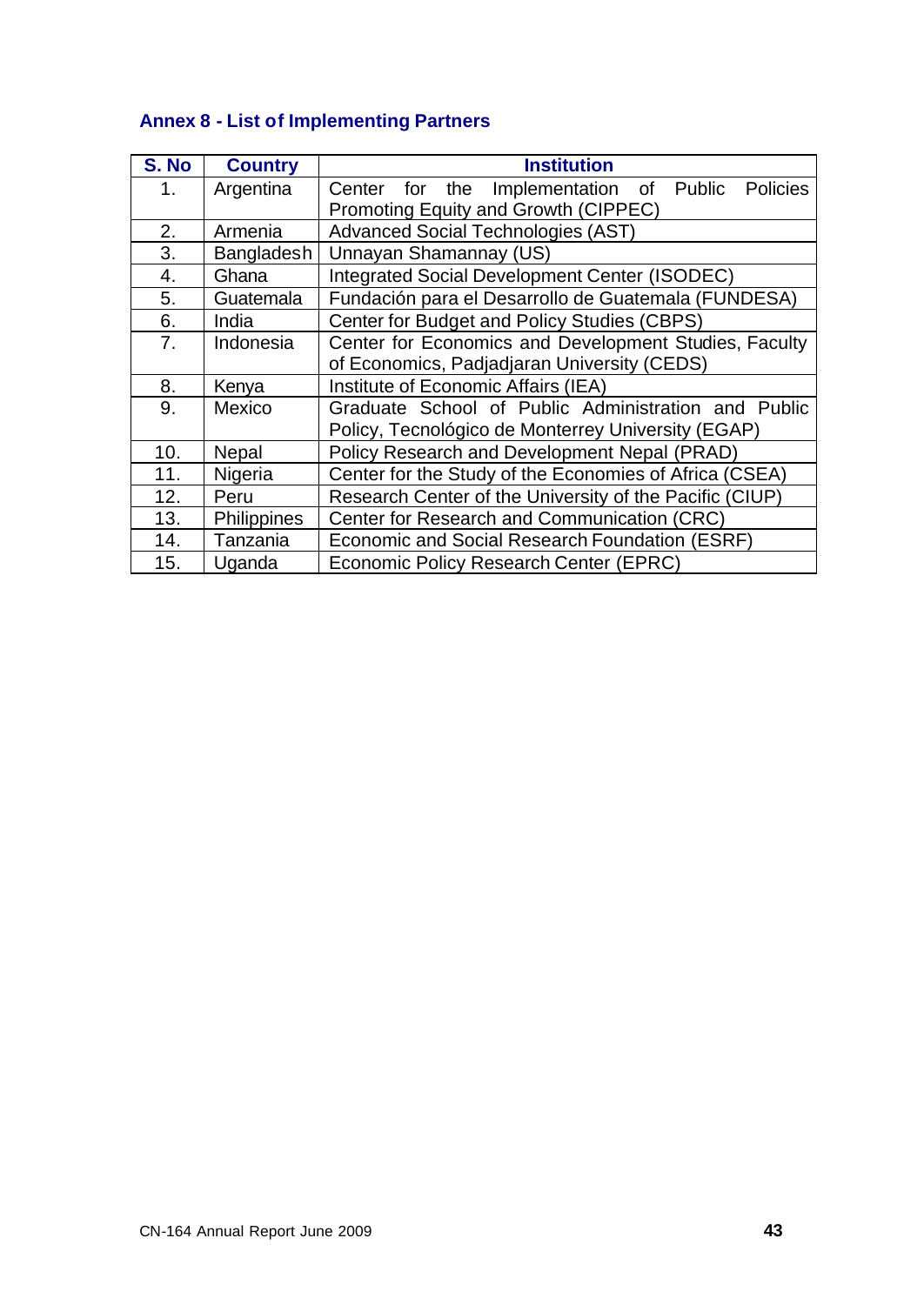# **Annex 9 – Country Context Statements from 11 Additional Partners**

#### **Advanced Social Technologies - Armenia**

#### **Political and Institutional Framework**

Armenia is a transition country with significant political and institutional heritage from its Soviet past. It is recognised as fairly advanced, compared to its former Soviet partners, in areas such as economic liberalization and freedom, governance institutional reforms, budgeting, etc. However, there are many areas where Armenia has not progressed as desired compared to some of the other post-Soviet countries. For example, the levels of corruption, transparency, the democratic elections systems, etc. have not seen change.

Institutions such as the Parliament and Control Chamber (External Auditor), as well as media lack public support in demanding the Executive to speed up reforms. This leads to a reforms strategy that is facilitated mostly by the Executive (supply side). This leads to a situation where reforms take place in areas which are least challenging, requiring minimal political courage and efforts. It also leads to a situation when basic institutions (e.g. the Parliament and Judiciary) do not perform effective counter-balance roles to the Executive. As a reflection of such an environment, the economy develops in a nonsustainable fashion. For example, the high dependence on external transfers and lack of internal fair competitive environment has brought the country to a situation where the whole economy is highly sensitive to external shocks. Domestic product has over-valued the construction sector, and the industry has not performing since a decade. High level of monopolization of key economic sectors and high (fiscal and political) dependence on specific economic groups have also led to economic protectionism (lobbying of narrow interests in the fiscal area) and crowding-out effect of many small players.

# **Key Features of the Main Actors**

The principal decision makers are formal and informal actors directly linked with the Executive and Legislature. Most of the political, economic and social power is concentrated with the institutions and parties at the national level. Those include the president's institution, government, key ministries and ruling political parties that are members of the coalition government. For some of the aspects of reforms, international donors and diaspora members also play a noticeable role. The latter is concentrated mainly in infrastructure and economic development and partially in institutional (governance) reforms.

As the country is quite small in its size, local governments do not play a significant role in the economic and social aspects of the country. The resource package for local governments is minimal; therefore the real influence of those is noticed only during local and national-wide political processes but not economic and institutional reforms.

As a rule, NGOs do not have much power and support from key players. The only visible exclusion from the above is the active role of NGOs in environmental issues. Unfortunately, the NGOs (as well as think-tanks and other similar institutions) do not play an active role in policy formulation and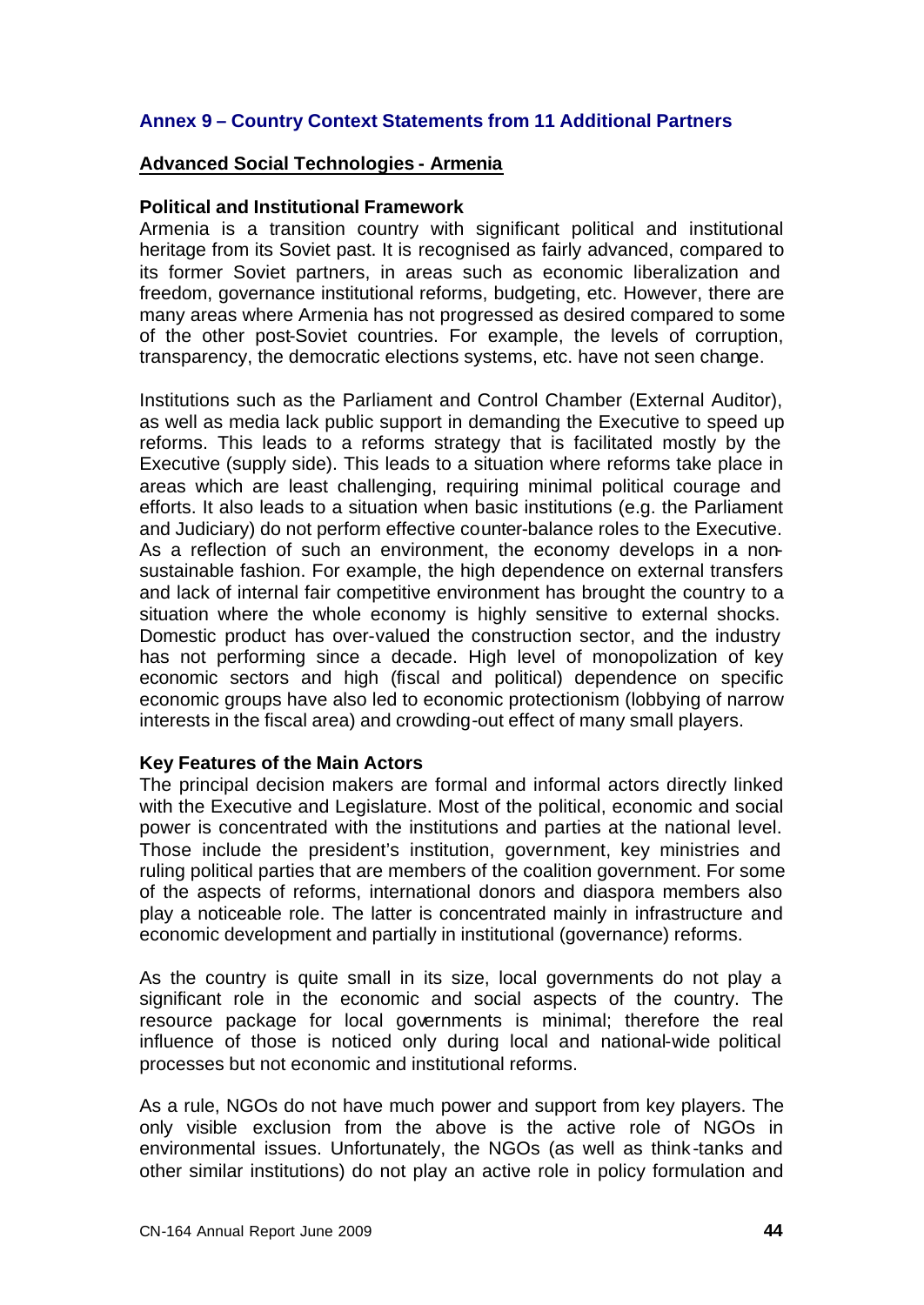advocacy processes. This is due to both the lack of capacity of such institutions (as many of those are in their pre-mature stage) and lack of demand for such a role from the government bodies, which act as the only policy formulation, implementation and monitoring players.

The continuous debate with one of its neighbours over a disputed territory has brought new classes of power which play a role in the social, political and economic reality. As in the case of any other country, the existence of an 'external threat' allow some political and social power groups to play a greater role in the country's life. Such an 'external threat' allows the government to consolidate resources over that thread but undermine the internal threats linked with underperformance of required reforms in political and social aspects. The evidence and recognition of such a situation, both internally and externally, by international organisations is reflected in many accusations of the Judiciary linked to political powers (especially in cases when election results are disputed by the opposition). To appreciate the existing progress, however, it is also worth mentioning the progress of Judiciary in the nonpolitical areas (e.g. financial and economic cases).

Another social player in the country is the diaspora, which has some influence over a few political parties and has a significant impact in the economic life. In the area of the project's main interest, the summary of reforms is as follows:

Armenia has launched comprehensive Public Financial Management reforms and initiated rolling out of those techniques to line ministries. However, the country still lacks proper implementation of contemporary policy-based budgeting technologies at the line ministries level. They lack capacity of formulating research-based policies, effectively linking policies with budgets and monitoring and assessing the impact of implemented policies.

The policy-budget dialog of a line ministry with the Ministry of Finance takes place during each budget cycle. However, most of the decisions during these negotiations underutilize sector policy analysis due to its absence or poor quality. In many cases, decisions are made using input norms. Lack of research-based policy proposals results in Ministry of Finance rejecting many good, however poorly backed-up ideas.

# **Center for Economics and Development Studies, Faculty of Economics, Padjadjaran University - Indonesia**

# **Political and Institutional Framework**

The main contributor to the Indonesian economy lately has shifted to services sector. The sector's contribution to the overall economy has increased to around 44 per cent in 2008. This implies that the increasing contribution of the service sector occurs at the cost of a decreasing role of the primary (agriculture and natural resource) sector in the economy. In terms of employment, agriculture is still the largest absorber (about 40 per cent in 2008), followed by trade sector that account for about 21 per cent of the total employment. The huge share of employment in these two sectors is filled up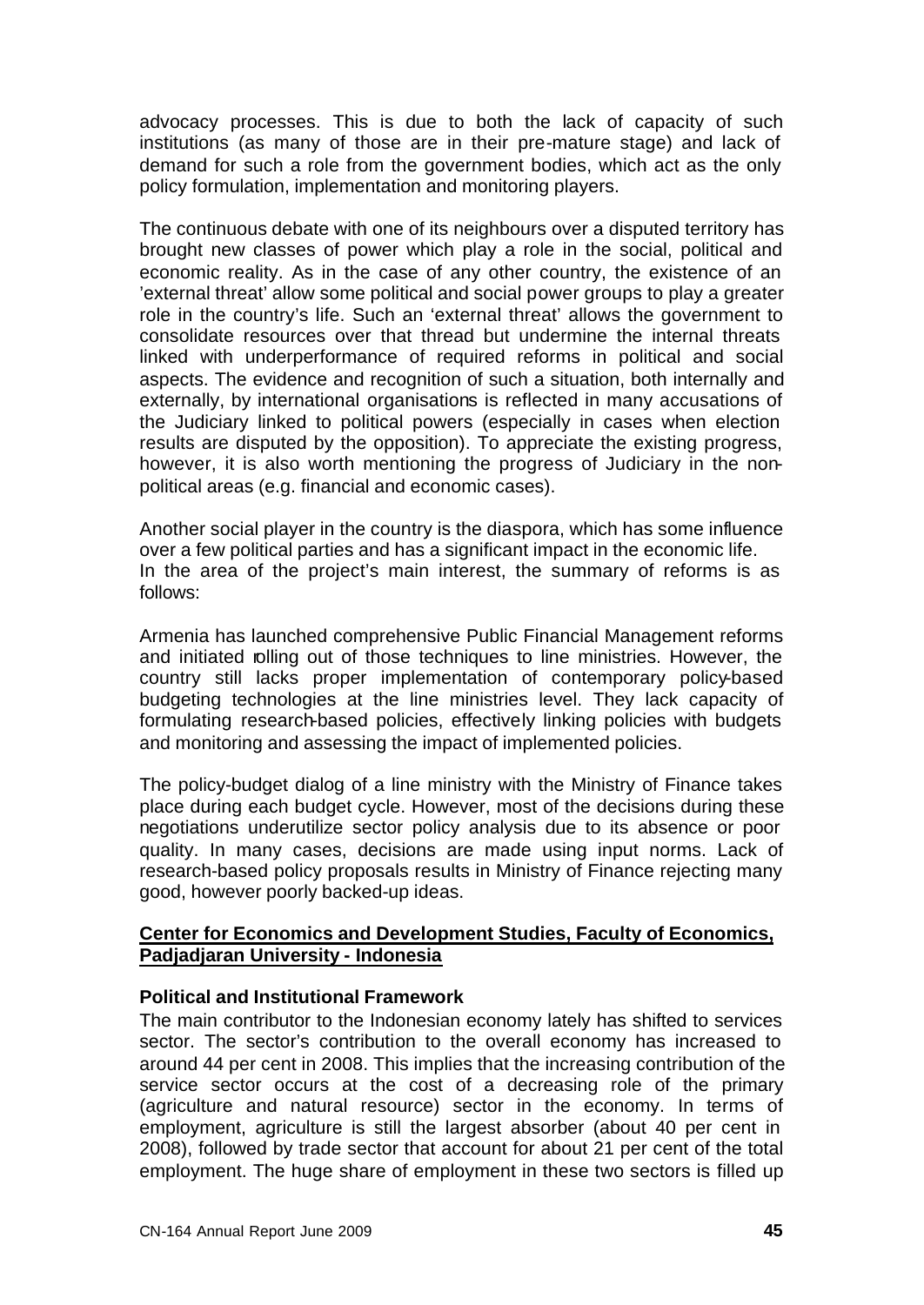by unskilled labour who works for the informal part of these sectors, which gives no guarantee for an adequate access to suitable services on education, health and sanitation. In other words, labour that depends on the informal sector relies on government's programmes in providing such services heavily.

The legal rights for Indonesians to participate in programmes related to education, health and water is essentially being mandated in the country's 1945 Constitution, where people rights and access to obtain basic education, health and water is guaranteed by the State. Recently, access to the related information on these issues has also been strengthened through the law no. 40/1999, which assures people's right to get all the necessary information on issues related to their interest. This is accompanied by the rise of the role of the representative democratic system that allows people's voice in public choice determination in both local and central level of the government.

The representative democratic system has also enabled more active people's participation in examining the accountability of programmes launched by the government. This system mainly works as the formal vehicle for conducting public oversight mechanism in the country. Functions and responsibilities in managing programme delivery are divided among different levels of government, i.e. Center, provinces and districts. In terms of programmes related to education, health and water, provisions are mainly the domain of the district level government, while the role of the Center is mainly on ensuring uniform standard in public services delivered by the district government.

Institutions involved in economic activities are mainly divided in to formal and informal institutions. The formal institutions are mainly represented by government sector and established private players with a medium to large scale of economic activities. Although they occupied a large chunk of the economic activities in the countries, the role of informal sector can not be neglected, particularly in absorbing employment in the country.

# **Key Features of the Main Actors**

In terms of delivering programmes related to education, health and water, central government plays a directing role through the national planning agency, which sets out the medium to long term development plan, and the Ministry of Finance, which sets out the government budget every fiscal year. The budget includes the proposed allocation of funding given the line ministries for programmes that run under their directives. The proposed budget receives approval from the parliament before it takes effect. A similar process is adopted for the local budget at the regional and local levels.

In its implementation, the programmes also receive supports from donor, both directly through support br government programmes and indirectly through their advocacies or other activities, e.g. the World Bank, and other donor agencies. Other, mainly local, NGOs are also actively involved in monitoring the process of government's programmes implementation. Their contribution can take form by directly supporting the government programme, e.g. GeMaRI in Aceh province that aims to provide support for increasing literacy.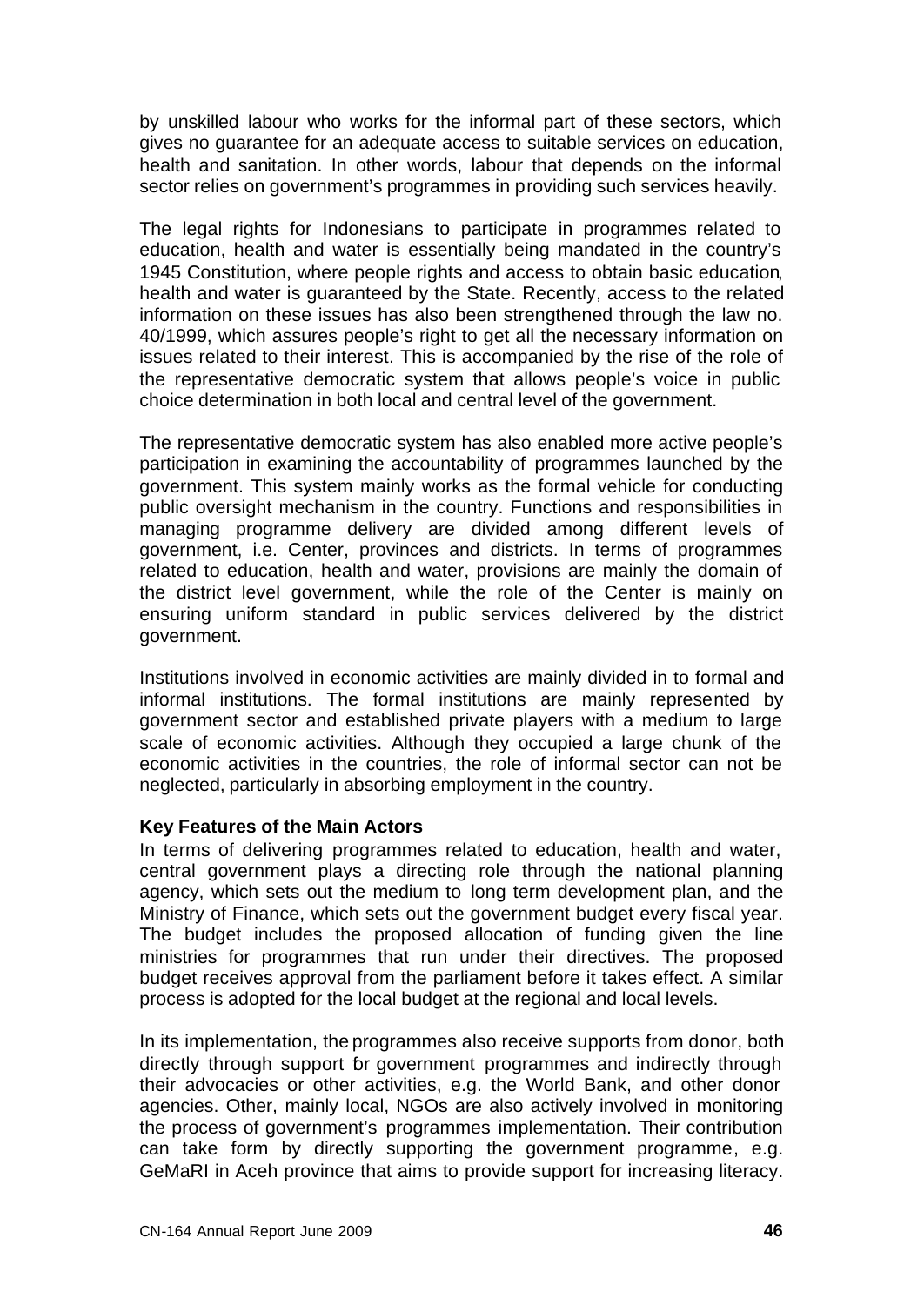Although what GeMaRI does supports one the government programme, it does so independently. An example of social movements that does not align to the government is what done by Indonesian Corruption Watch (ICW). ICW monitors the accountability of the government programmes implementation, including those of education and others.

# **Social and Political Landscape**

The current government is supported by the majority of the parliament members. However, the support within the parliament is not made of a single party but through political party alliances. This situation forces the government to distribute power through ministerial appointments. Therefore, the president does not posses 100 per cent discretion over appointing ministers and in certain cases has to sacrifice a merit base process of appointment.

For the last 30 years before the Asian crisis, Indonesian did not have a balance of power among legislative, executive and judiciary. The Executive has possessed a dominant power in the Soeharto era. However, things have change after the reform initiated by the crisis. Indonesia has now progressed into one of the biggest democracy. The reform has been accelerated, particularly during the period of the incumbent government. Public role in overseeing mechanism through judiciary process has been strengthened significantly, e.g. through the establishment of the powerful Indonesian anti corruption committee.

Religious group role is increasing as an informal power structure in influencing the development process. Their influence takes at least two different avenues: (i) Through their influence on political parties that are religious based, and (ii) through their direct contribution in establishing schools, hospitals and other public facilities.

# **Recent Events**

The recent democratization and decentralization process in Indonesia play a significant role in increasing the potential success for government programmes implementation, particularly in relation to education, health and water. These programmes are directly related to peoples' welfare and their daily activities. Given the more democratic environment in place, better public control and oversight mechanism is improving in the country.

# **Center for Research and Communication – Philippines**

The democratic principle of accountability has been largely incorporated into Philippine society. This is reflected in the widely contentious political episodes in the country's recent history when two presidents on individual charges of authoritarian rule, cronyism and corruption, had been booted out of office through the collective mobilization of public protest and subsequent withdrawal of popular support. Clearly, this period in Philippine history demonstrated the awesome potential of the country's sphere of social movements, non-governmental organisations (NGOs), civic associations and religious organisations (e.g., Catholic Bishops Conference of the Philippines), and people's organisations, in demanding accountability from the ruling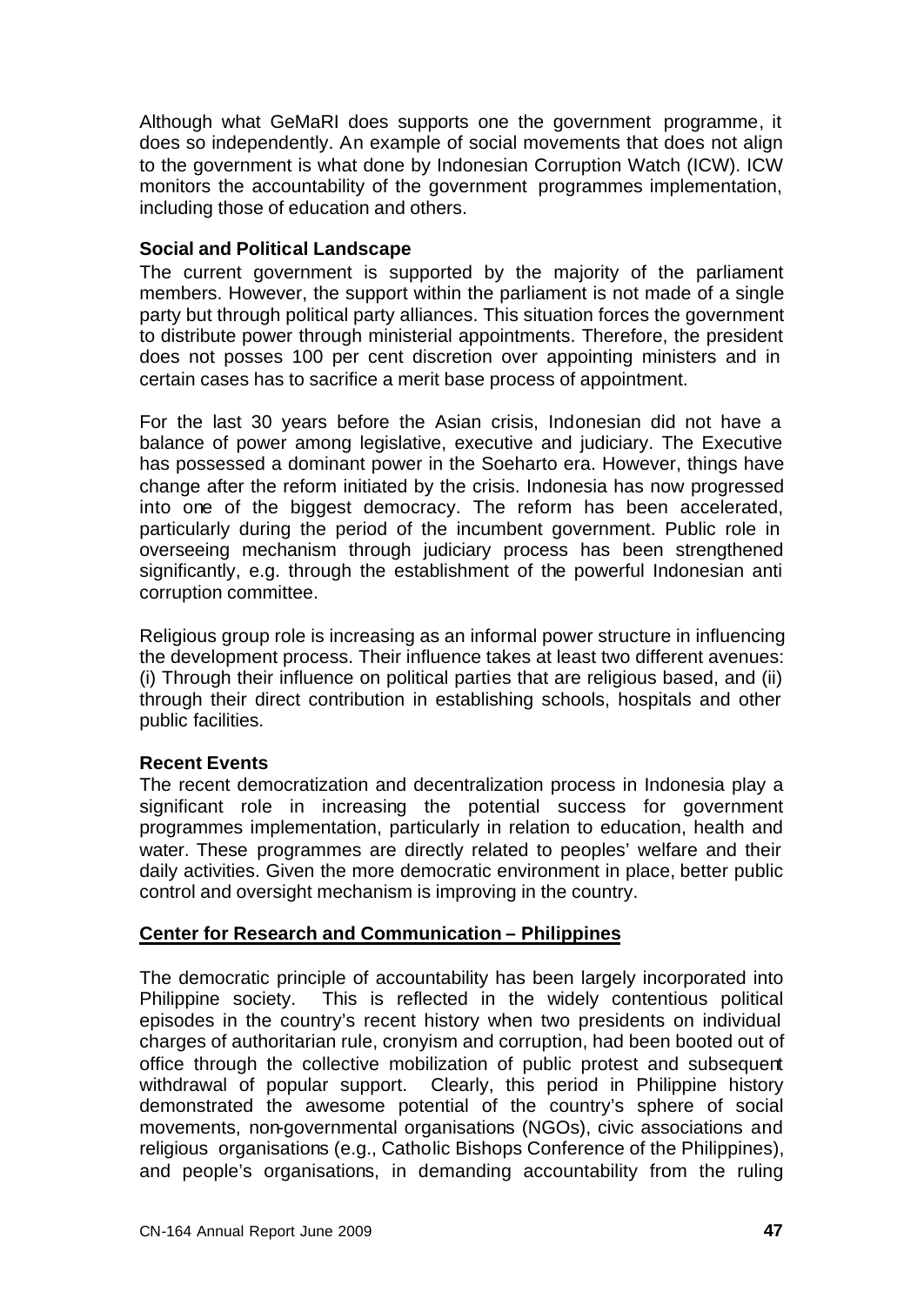government. These groups' significantly fostered awareness and understanding of key national issues, acquired media attention (print and broadcast), activated and exercised oversight over political institutions and legal processes, and invited public support and participation.

Today, these groups of people, appropriately called Civil Society, not only continue to mobilize rallies and other protest actions but have institutionalized their access to power and democratic space in the country's policy processes. Essentially, the restoration of democratic processes has enabled them to forge strategic partnerships with the State and other sectors in the creation of new structures, institutions, and viable alternatives and policies that could improve the health of Philippine democracy and its economic well-being. The Ninth Philippine Congress enacted a party-list law, Republic Act 7941, which provides for a system of proportional representation in the election of Representatives from national, regional and sector parties, organisations or coalitions. The Local Government Code of 2001 through a system of decentralization has likewise given local government units more powers, authority, responsibilities, and resources.

#### **Economic Performance, Key Economic Structures and Institutions**

For perspective, the Philippines, a country spanning a total land area of approximately 300,000 sq. km. (115,830 sq. miles) and a population of 88.57 million and a population growth of 2.4 per cent (2007), is currently weighed down by the global financial crisis, posting declines in manufacturing and trade (currently the economy's main growth drivers) and registering a GDP growth of 0.4 per cent from 3.9 per cent during the first quarter of 2009. However, the demand for the services of the country's overseas workers continued to grow as their sustained deployment contributed to the robust growth of Net Factor Income from Abroad of 40.8 per cent from 36.2 per cent in 2008, pushing GNP to grow by 4.4 per cent from 6.4 per cent the previous year.

For the country's economic managers, a daunting challenge is the fact that the Philippine economy is now teetering into recession as seasonally adjusted GDP sank by 2.3 per cent, the lowest for the past 20 years. This state of affairs will definitely impact on the country's goal of reducing poverty incidence and improving employment generation. According to the official figures from the National Statistical Coordination Board, some 32.9 per cent of the population, or 27.6 million Filipinos are poor. This shows a reversal of the trend experienced in 2003, when the poverty incidence fell to 30 per cent from 33 per cent in 2000.

#### **Political and Institutional Framework**

The President of the Philippines functions as both head of state, head of government, and commander-in chief of the Armed Forces. The president is elected by popular vote to a single six year term, during which time he or she appoints, and presides over the Cabinet. The bicameral congress is composed of a Senate, serving as the upper house whose members are elected to a six year term, and a House of Representatives (the lower house), whose members are elected to a three-year term, and are elected from both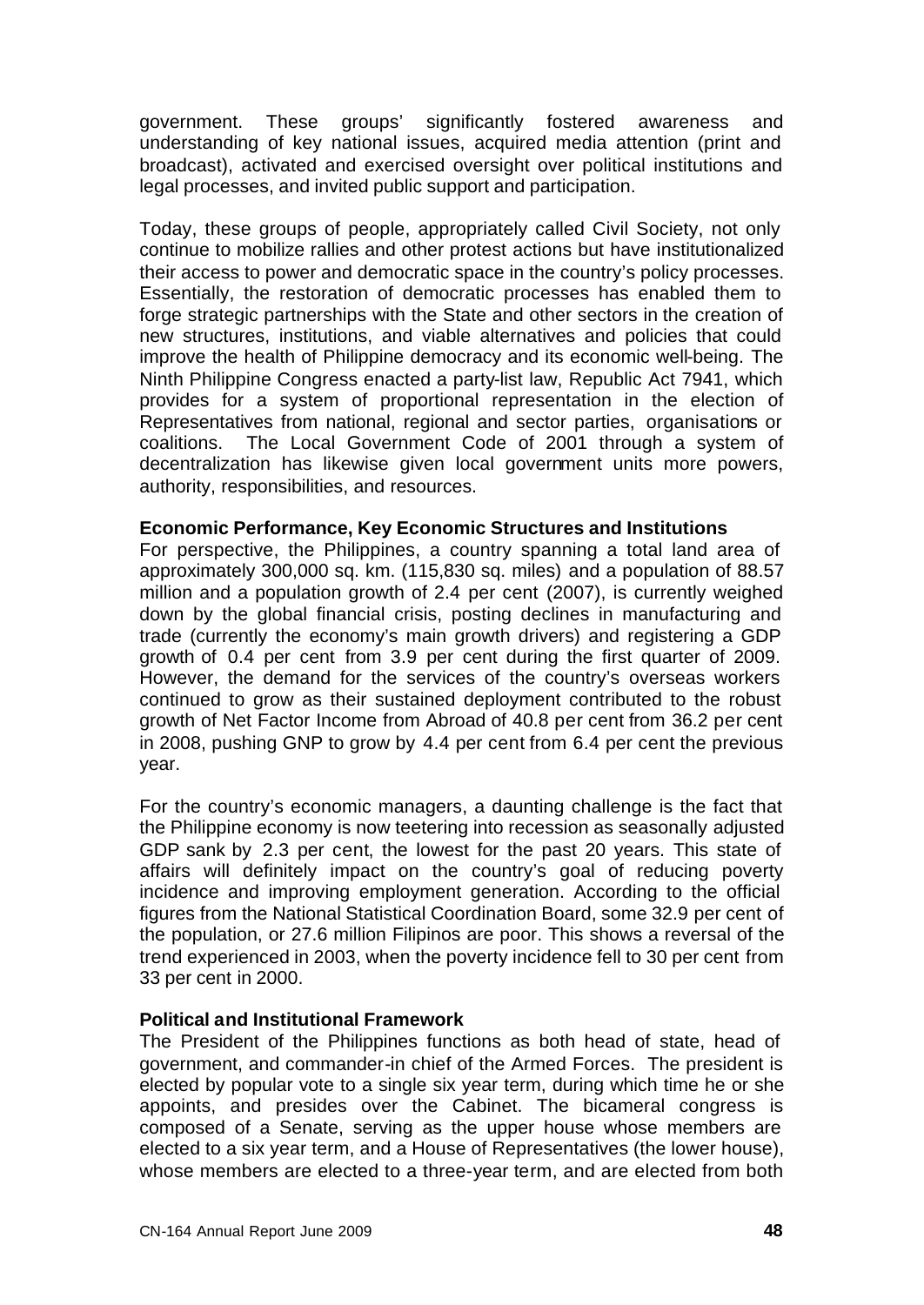legislative districts and through sector representation. The judicial power is vested in the Supreme Court.

A raging political issue in the Philippines is the call of various political groups/affiliations towards a change of the current presidential form of government to a federal, unicameral or parliamentary government through charter change. Despite the constitutional mandate allowing a multiparty system in the Philippines, political parties, in general, are either administration parties or opposition parties that promote their own interests and agenda.

# **Key Features of the Main Actors**

All departments and line agencies of the Philippine government propose a budget to the Department of Budget and Management which consolidates the budget for presentation to the Philippine Legislature for justification. A law is subsequently enacted to support this budget. This guides the President/Executive department in the implementation of programmes and projects aligned with the General Appropriations Act. Government agencies and institutions mandated to serve as instruments in the achievement of socioeconomic and political development goals include: the Department of Budget and Management which is tasked to promote the sound, efficient and effective management and utilization of government resources; the Department of Finance, tasked with revenue generation, resource mobilization and fiscal management and to investigate and arrest illegal activities such as smuggling, dumping, illegal logging; and the Bangkok Central nag Filipinas, to provide policy directions in the areas of money, banking, and credit. Its main objective is to maintain monetary and price stability conducive to a balanced and sustainable growth of the economy.

# **Social and Political Landscape**

The accountability of public officials in the Philippines is well enshrined in Article XI of the 1987 Constitution, which describes in detail their obligations and the available mechanisms that will check the exercise of their authority. In particular, it provides in detail an impeachment procedure and the creation of an independent ombudsman and a special anti-graft court called the Sandiganbayan. This is notwithstanding the offices especially created by the government such as the Presidential Anti-Graft Commission for presidential appointees and the Office of Ethical Standards and Public Accountability for the military. The Office of the Ombudsman is intended to be the lead agency for enforcing accountability. The Office of the Ombudsman was a post-EDSA political innovation (end of Marcos era), guided by the idea of an independent institution empowered by the constitution to serve as a watchdog against the abuse of public office.

# **Recent Events**

The Philippine government accepts the view that successful economic growth and effective governance cannot be achieved without a strategy for socioeconomic reform. It has therefore formulated a series of medium term development plans and enacted laws to address public accountability. The Anti-Red Tape Act of 2007, for example, aims to improve public service specifically frontline services rendered by client-heavy agencies. It applies to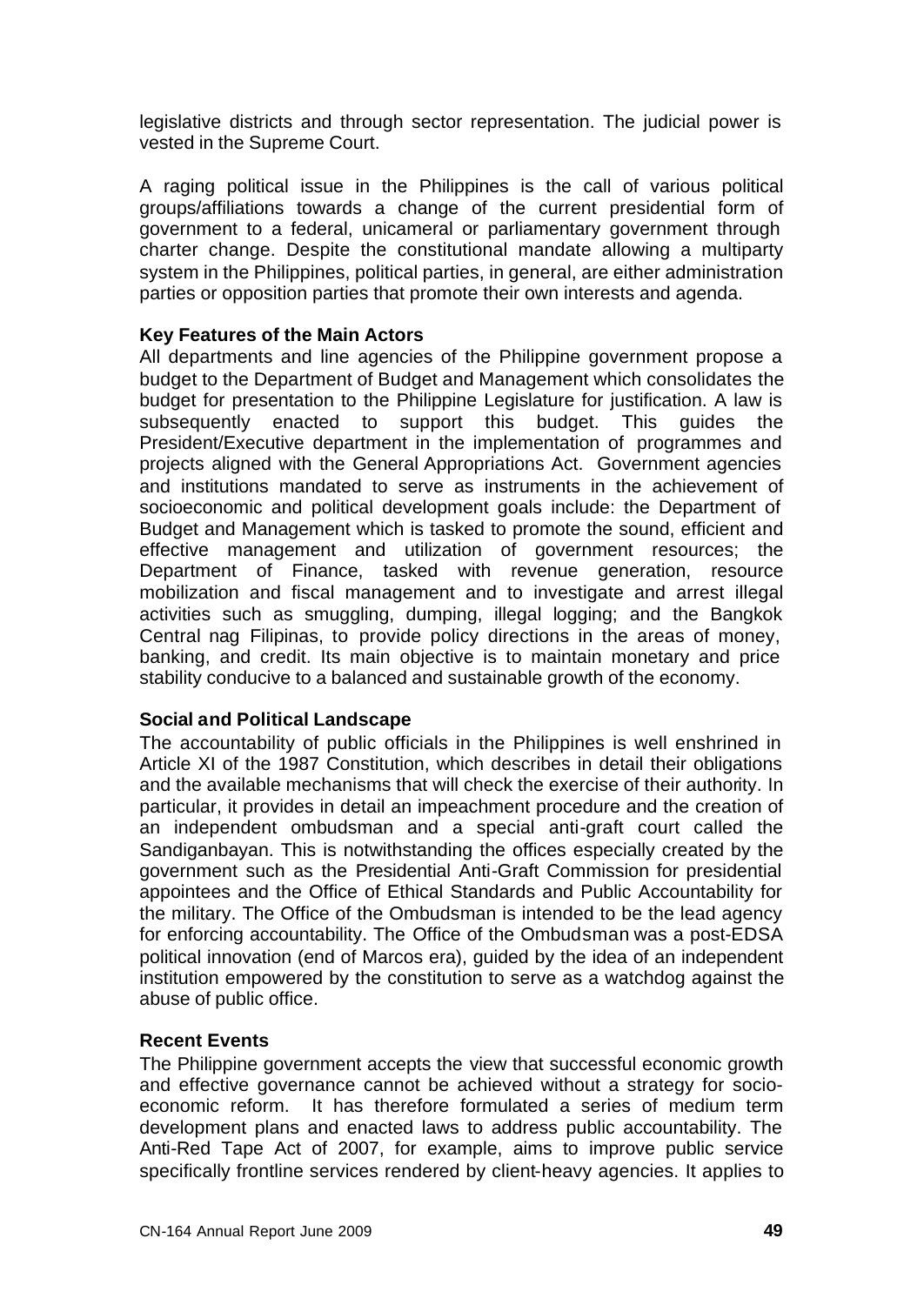all Philippine government offices including local government units and government owned and controlled corporations that provide frontline services. With the Act, lengthy procedures, unreasonable paper requirements and padded fees will hopefully be addressed and stopped. The Anti-Money Laundering Act of 2001 which punishes a crime whereby the proceeds of an unlawful activity are transacted, making them appears to have originated from legitimate sources. In addition, an important element for this project's success is the strong support of media to accountability reform initiatives through the dissemination of the successful intervention of civil society that help expose official misconduct and government wrongdoing. Apparently, this so-called "watchdog" journalism that scrutinizes the activities of the State and its officials offers a great opportunity towards ensuring the protection and promotion of public interest and the pursuit of transparency and accountability in governance.

### **Center for the Implementation of Public Policies Promoting Equity and Growth- Argentina**

#### **Political and Institutional Framework**

The beginning of the 21<sup>st</sup> century was somewhat problematic for Argentina. Following a deep recession that had started in the second half of 1998, the end of 2001 witnessed the fall of the Alianza's government<sup>14</sup> and the collapse of the convertibility regime. In this context, 2002 was a turning point in Argentina's modern economic history. The domestic Central Bank abandoned the fixed parity between the national currency and the US dollar that characterized the convertibility regime and replaced it with a system of 'dirty floating'. After 11 per cent fall in the GDP, real GDP growth was about 8.5 per cent for the next 6 years, a rate much higher than the historical country's average. In addition, the external current account changed its position from deficit to surplus. In 2009, because of the international crisis and also influenced by internal political and economic issues, a more uncertain scenario is arising.

On the fiscal side, following the currency devaluation, the National Government introduced a novelty in the tax structure: export tariffs on tradable primary commodities. Based on such a change and on the growing tax collection promoted by the boosted economic activity, the Government managed to turn the external surplus into a positive fiscal balance. In this sense, during the last six years, consecutive primary and financial fiscal surpluses (3.2 per cent and 1.4 per cent of GDP on average respectively) were something new for a country with a long history of fiscal deficits.

However, despite these macroeconomic improvements, there are still many challenges to be faced. On one side, the social situation is still severe. The reduction in poverty levels between 2003 and 2006 was stopped by the

l

**<sup>14</sup>** The Alianza was mainly constituted by one of the oldest and most traditional Argentine political parties Unión Cívica Radical (UCR), and the Frepaso, which, in turn, was made up by small political parties. Former president Fernando de la Rúa was appointed on December 1999. Vice-president Carlos Alvarez, from Frepaso, quitted on October 2000, and on December 20<sup>th</sup> 2001 De la Rúa's government finally collapsed. After having 5 presidents in 10 days, on January 2nd 2002 Eduardo Duhalde was appointed by the National Congress.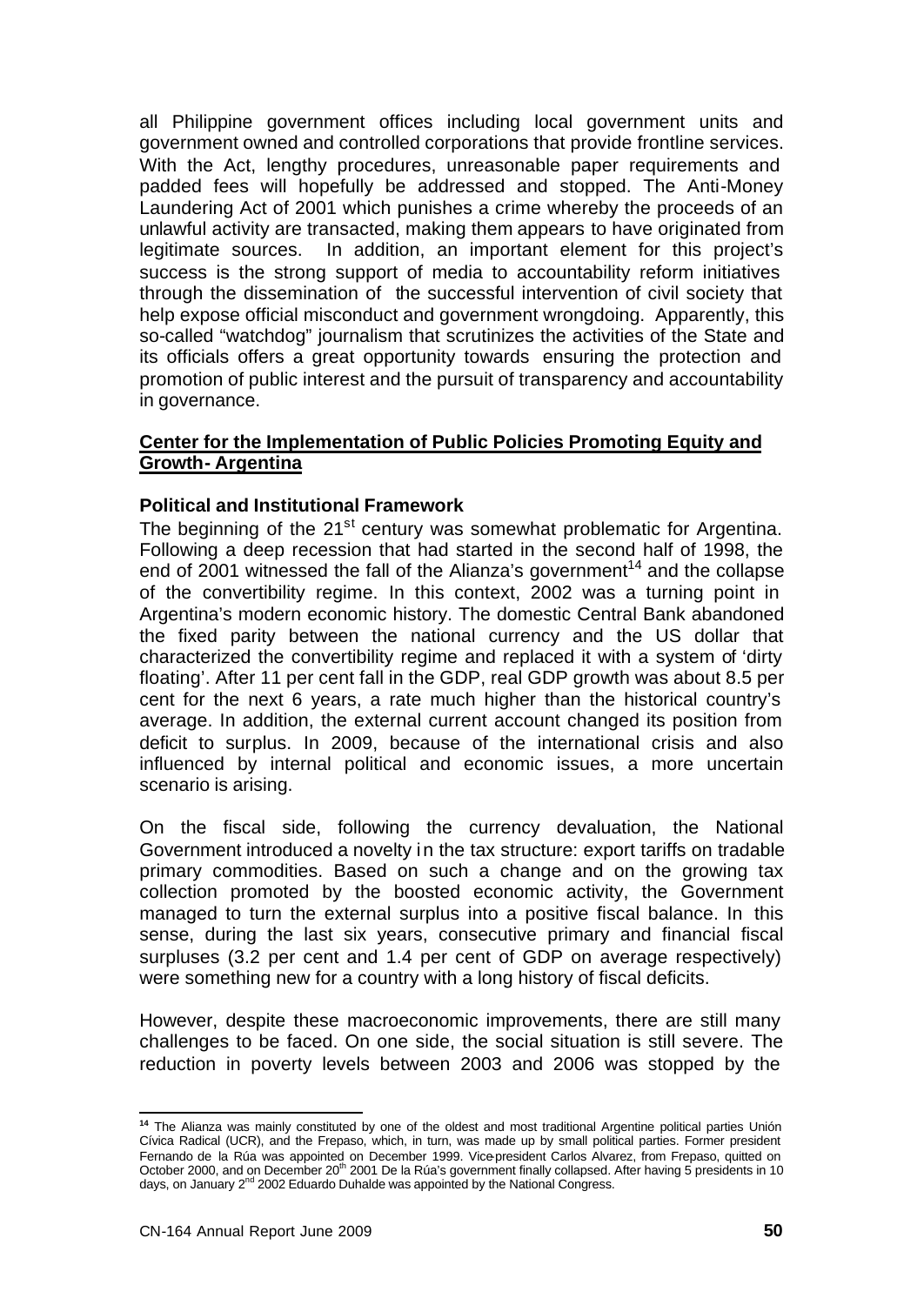acceleration of inflation since 2007. According to private estimations <sup>15</sup>, the poverty rate fell to 26.9 per cent in the second semester of 2006 (from 54 per cent in the first half of 2003), but increased to almost 32 per cent in the first half of 2008. Income inequality has also remained as one of the biggest problems in Argentina, with the richest 10 per cent of the population earning almost 30 times more than the poorest 10 per cent.

On the other side, notwithstanding the progress on the public accounts, there are many issues to be addressed regarding the use and distribution of public funds. As it is known, Argentina is a federal country, with expenditures and resources responsibilities distributed between the Nation and provincial governments. As sub national levels delegated the collection of certain taxes to the central government, while the National government delegated the provision of public services to the provinces, vertical disequilibria has become a major problem, with provinces spending 48 per cent of total expenditures and collecting only 17 per cent of total tax income.

Adding more complexity to the federal issue, there are also large disparities in provincial fiscal capacities, due to unequal institutional capacities as well as diverse productive structures. Therefore, federal dependence and public resources per capita vary greatly.

These disparities, together with the lack of a redistributive mechanism in the federal transfers, imply that both the quantity and quality of the public services greatly vary among different provinces. For instance, there is a wide dispersion of the resources that the provinces commit to education with respect to total spending, with the province of Buenos Aires (the biggest of the country) allocating the highest proportion of its total budget on education (34 per cent). However, despite of this high budget effort, it is one of the provinces with lowest spending in education per student. And, partly as a consequence, it is one of the provinces mostly affected by teacher strikes. Meanwhile, provinces in the south (like Santa Cruz or Tierra del Fuego), with the highest per capita resources of the country and lowest population, can afford a much more elevated level of spending per student, with a low budget effort.

Another important concern relates to the discretionary power that the national executive branch has to make use of public funds. This is explained by certain specific dynamics of the budget process. For example, legislator's dependence on party leadership encourages voting along party lines. Thus, whenever a governing party controls both houses – as it has been the case since 2003-, the role of Congress role in budget control and accountability is diminished. Furthermore, superior technical capabilities allows the Executive to incur in practices such as the over or underestimation of revenues with the purpose of gaining discretional power over the budget; and its ability to control changes during the budget execution is increased by the use of presidential decrees.

l

**<sup>15</sup>** SEL Consultant, Julio 2008. Private estimations are used instead of official ones because of the Government intervention in the National Institute of Statistics (INDEC) that affects inflation measures.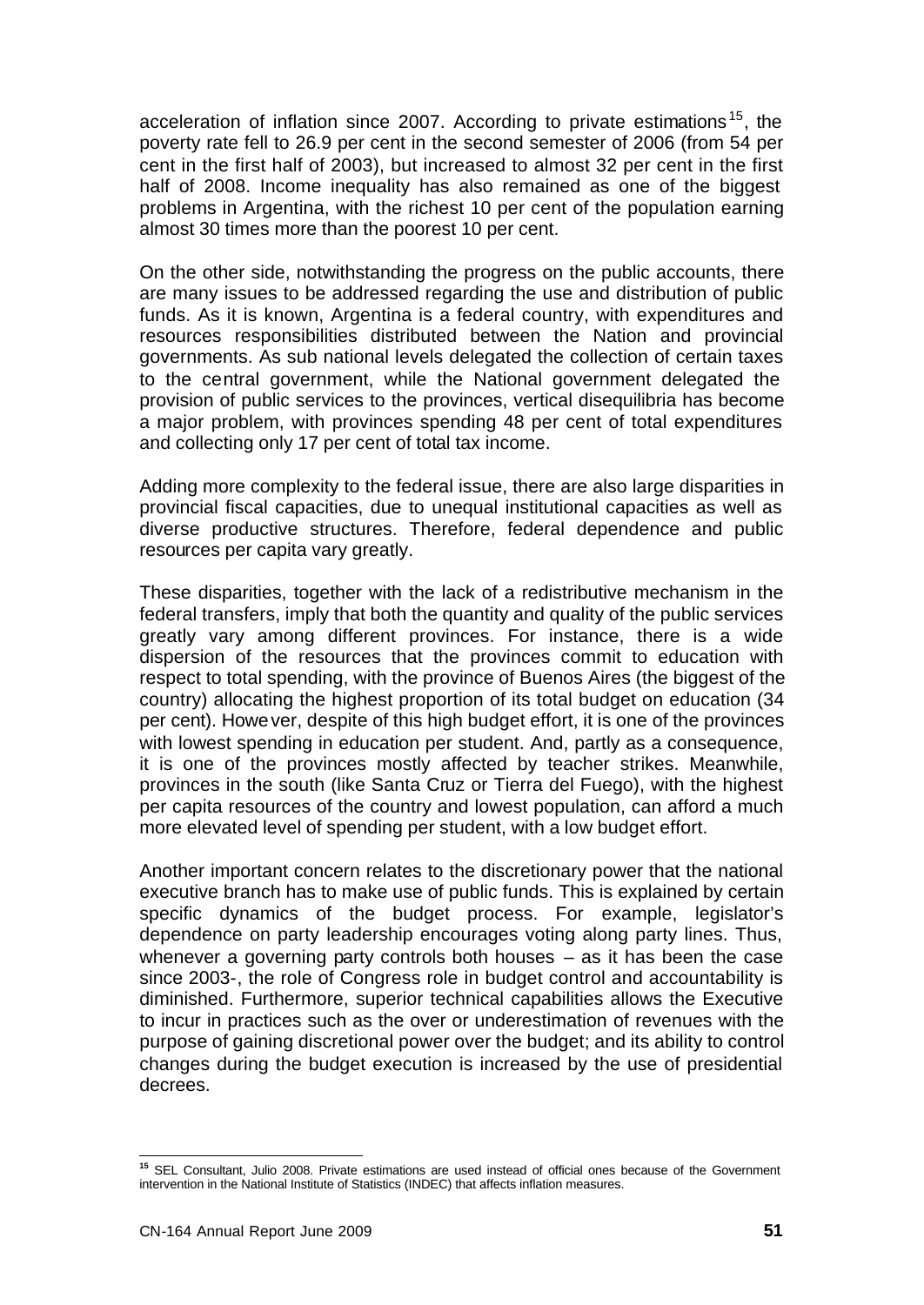Moreover, during the last couple of years different governmental initiatives have cast shadows on the use of public resources. The most recent one was the elimination of the private pension system and the transfer of its funds to the ANSES (the national administration of social security). Although by law there were established some monitoring bodies, in practice they are not at work and funds are being used without much control. This is particularly important in a year affected by the international financial crisis and with legislative mid-year elections. Thus, there has been an increasing concentration of power within the national executive branch, with little control from the Congress and weak checks by the provincial governments. As a consequence, government spending remains highly discretionary, yielding inefficiencies which are further compounded by the lack of an accountable budget system. As a result, spending is often unrelated to pressing social and economic needs, or long-term development goals.

In spite of these difficulties regarding budget transparency and discretionary power, it is worth noticing that in the last couple of years different regulations towards the recognition and guarantee of the right to access to information were approved. Although in Argentina there is not a national law in place, the sanction of the Decree 1172/03 together with the approval of several provincial regulations has been really useful in putting the topic in the discussion agenda and contributing to a deeper recognition by civil society of the importance of this right. These advances in the regulation of this right should also make it easier to collect the information needed to analyze and evaluate alternatives to budget allocations.

# **Center for the Study of the Economies of Africa – Nigeria**

# **Political and Institutional Framework**

Nigeria is the second largest economy in sub-Saharan Africa, and the continent's most populous nation, with a population of 140 million. It has realised over US\$ 1 trillion in oil exports since 1960, and is currently the  $8<sup>th</sup>$ highest net oil exporter in the world. Nigeria's economy is heavily dependent on oil and gas: oil exports constitute 98 per cent of export revenues, 85 per cent of government revenues and around 20 per cent of GDP. The majority of the population is engaged in agricultural acti vities, which constitute 42 per cent of GDP, alongside smaller urban-based manufacturing and tertiary sectors. In spite of the enormous economic potentials in Nigeria, it has largely failed to live up to the ambitious growth projections that followed the first oil boom in the 1970s. In 2008, it was ranked  $154<sup>th</sup>$  out of 179 countries by the United Nations Human Development Index. Furthermore, up to 70 per cent of Nigerians are classified as 'poor' – subsisting below the national poverty line. Nigeria exists as a federal republic - there are three tiers of government; the federal government, 36 states and a federally administered capital territory, and 774 local government councils, which all receive allocations from a pooled revenue fund according to an agreed formula. There is a National Legislature, comprised of the Senate and Federal House of Representatives. At the sub-national level, each state has an independent House of Assembly, and there are legislative councils in the 774 local government areas. The 1999 constitution provides for separation of powers between the three arms of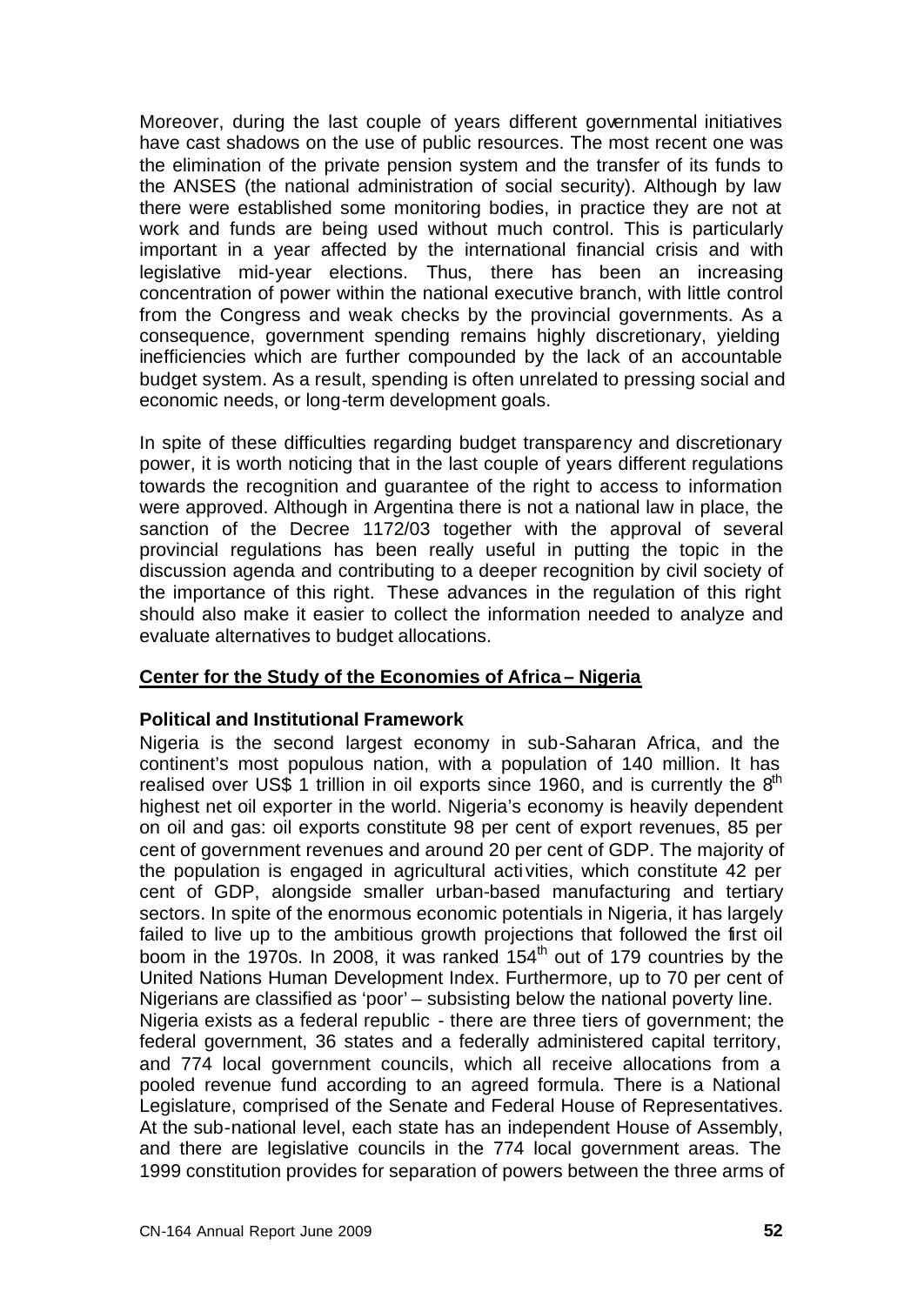government; the executive, legislature and judiciary at all levels. Since 1999, democratisation in Nigeria has thrown up a paradox of decentralisation without improved accountability; while states enjoy fiscal autonomy, and states' spending constitutes 50 per cent of consolidated government expenditure, the national government has no oversight over their fiscal affairs.

# **Key Features of the Main Actors**

After the attainment of independence in 1960, Nigeria underwent a long spell of military rule (with briefly interspersed civil rule) which only ended in 1999, with the full return to democracy. The military era witnessed systemic violations of civil and political rights, and repression of state critics, student activists and the media. The 1999 constitution expressly provides for fundamental human rights to be enjoyed by every Nigerian. However, in reality, citizen participation and access to information, and the accountability of political office holders has remained low. Disregard for human rights is rampant within the notoriously brutal security agencies, and a cumbersome judicial system hampers the respect for the rule of law in the society. Political interference in the judicial system has also weakened the effectiveness of public oversight mechanisms.

Several strategic government agencies, such as the Federal Ministry of Finance, Budget Office of the Federation, Bureau of National Statistics, National Planning Commission, and the Central Bank of Nigeria regularly publish reports and provide data and information on social services such as health, education and water, that can be freely accessed by members of the public from their official archives, or downloaded from official websites. However, there are severe constraints regarding the quality, timeliness and availability of data on public accounts and national finances in Nigeria. These weaknesses are further aggravated by the absence of a constitutional provision that guarantees free access of Nigerian citizens to data on the budget and national revenues. Public oversight at the sub-national level is even murkier, as state governors retain enormous control over revenue utilisation, and thus, the allocation of state patronage. A landmark Freedom of Information Bill was rejected by ex-President Obasanjo in 2007, and subsequently thrown out by the incumbent National Legislature in 2009, while draconian laws on libel and sedition thwart efforts by the media and civil society to promote transparency and accountability in governance.

# **Social and Political Landscape**

Given the country's extreme dependence on oil revenues, public expenditure accountability is the focal point of relations between the government, civil society, ethno-religious groups, labour unions, business associations and other stakeholders. Receipts from international crude oil sales and petroleum profit taxes paid by oil companies operating in Nigeria dominate government tax revenue. The strategic government institutions, in this respect, are the state-owned oil company, the Nigerian National Petroleum Corporation, Federal Inland Revenue Service, Central Bank of Nigeria, Department of Petroleum Resources, Office of Accountant General of the Federation, and the Revenue Mobilization, Allocation and Fiscal Commission. The recognition that poorly monitored oil revenues form a lucrative avenue for the siphoning of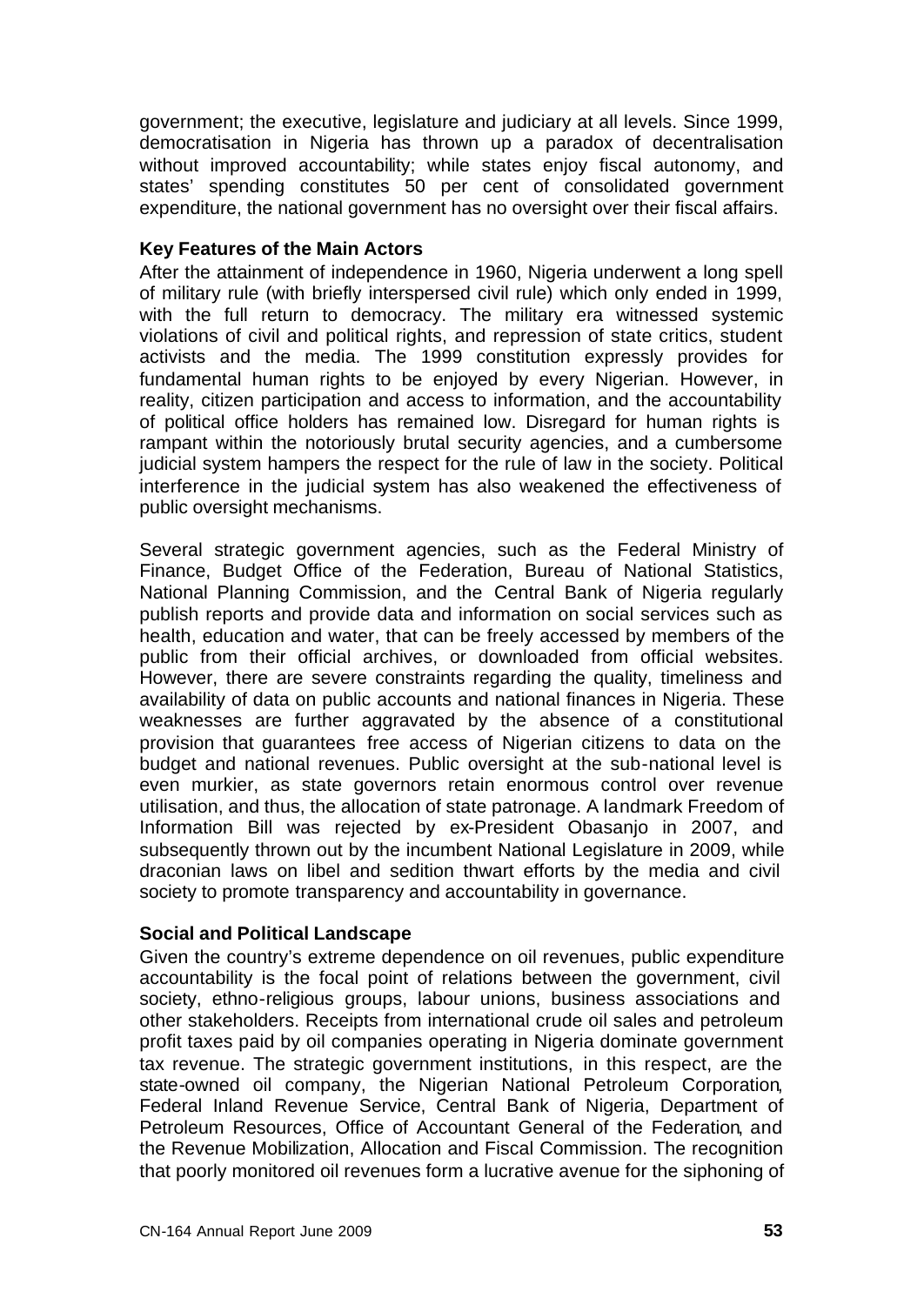public funds in Nigeria led to greater awareness and legal action to reduce loopholes for political corruption. Presently, utilisation of oil revenues is governed by law in the Nigeria Extractive Industries Transparency Initiative (NEITI) Act 2007. Civil society groups have proved effective in monitoring the NEITI process through a "Publish What You Pay" scheme. This initiative has around 300 Non-Governmental Organisations as members. A DFIDsponsored programme, Coalitions for Change (C4C) has been instrumental in highlighting the weaknesses of the existing NEITI coverage, to extend this to non-renewable extractive industries such as solid minerals, forestry and fishing, and also improve awareness among Nigerian citizens, and compliance by private companies. C4C is a strategic civil society coalition that also works with the National Legislative Committee on Public Procurement and grassroots public accountability groups in promoting citizen participation in the governance process in Nigeria. The C4C coalition is hosted by Transparency in Nigeria, the Nigeria chapter of Transparency International. Other important non-state actors are the Nigerian Economic Summit Group, Manufacturers Association of Nigeria and the Nigerian Chambers of Commerce, Industry, Mines and Agriculture, which provide inputs during the formulation of the federal budget, and regularly interact with public officials to provide feedback on budget performance and policy prerequisites.

Nigeria's political economy is vibrant, complex and confounding. The return to democracy in 1999 hastened personal and religious freedom and an explosion of extreme politicking, that has been outpaced by the expansion of opportunities for state patronage, and vicious power struggles between factions of the political elite. Against the backdrop of extreme poverty and enormous oil rents, these power struggles have manifested in zero-sum politics, emergence of 'Godfather' political magnates, massive electoral fraud, rising crime and youth unemployment, ethnic polarisation, and the subsequent decay of state institutions. The legacy of ex-President Obasanjo has been tainted by flawed elections in 1999, 2003 and 2007, allegations of grand corruption, and human rights abuses, notably in the restive Niger Delta. The current regime, led by the taciturn Umaru Yar'Adua, is faced with a credibility gap, compounded by the slow pace of governance, lack of a coherent policy agenda, and reversal of key reforms started by his predecessor. There are presently 51 registered political parties, the largest being the ruling People's Democratic Party, which dwarfs the other parties in terms of size and membership. The largest opposition party is the All Nigeria People's Party (ANPP), followed by the Action Congress. The PDP currently controls 75 per cent of the seats in the House of Representatives and 80 per cent of seats in the Senate. The PDP controls 28 states, while the ANPP controls 7 states, and the AD, 1 state. The PDP has also gained outright control of a decisive majority of the 36 state Houses of Assembly. It is noteworthy that up to eight governorship elections won by the PDP in 2007 were subsequently reversed by the courts, and there are several electoral petitions still making their way through the courts.

Ethnic and religious identities play an important role in Nigeria's polity and society. The population is almost evenly split between Muslims (50.45 per cent) and Christians (48.20 per cent). A smattering of Animists (1.35 per cent)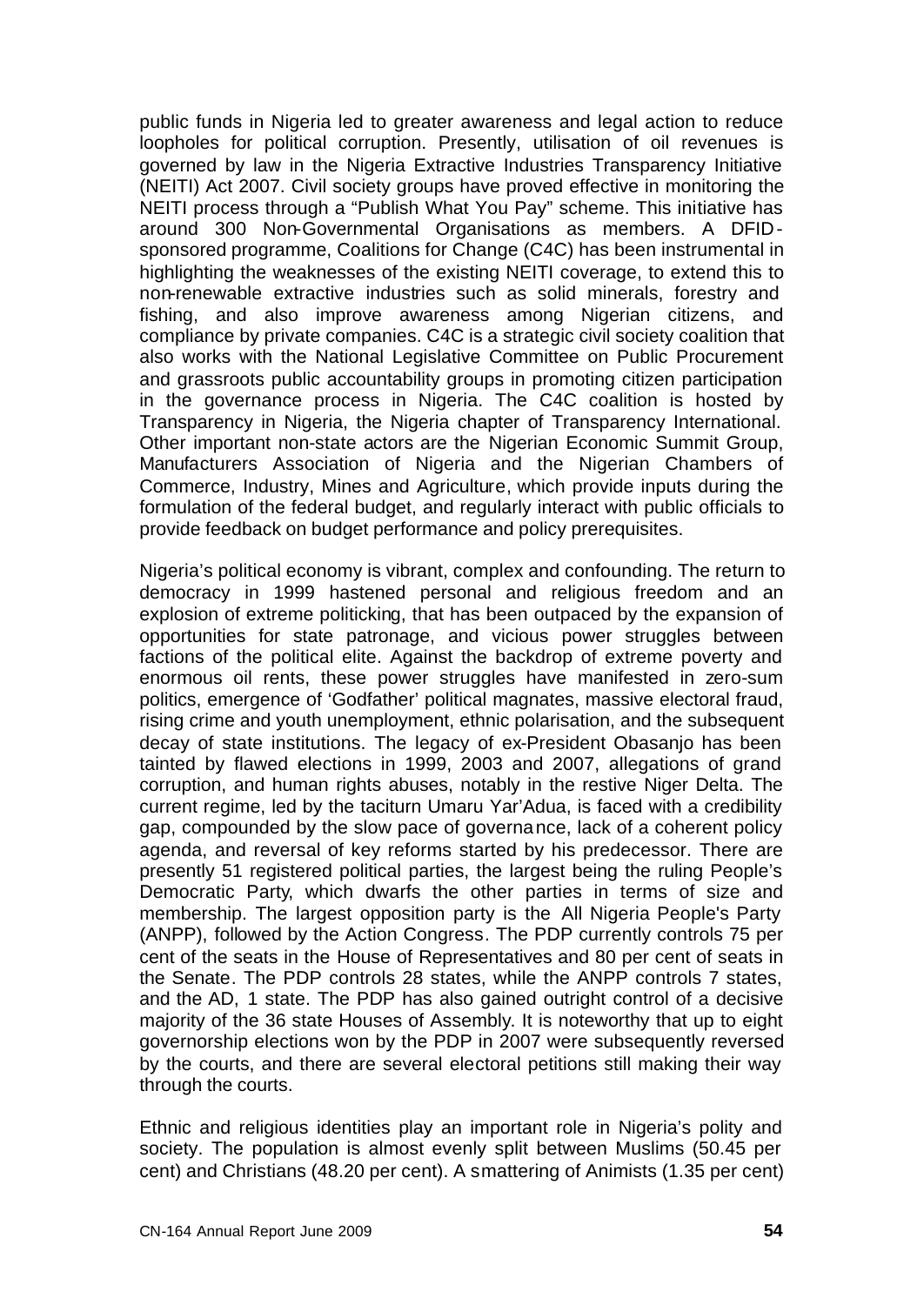in the south completes a diverse religious composition. Nigeria is home to over 250 recognised ethnic groups, the largest being the Hausa-Fulani, Yoruba and Igbo. Political competition fuelled by ethno-religious rivalries has been the source of political instability in the past, notably during the 1967-70 Civil War, and population data are often the source of intense speculation by various interest groups, as revenue allocations from the federal purse are tied to numerical superiority. As the role of the state in the economy declined in the aftermath of the Structural Adjustment Programme (SAP), and the state of public infrastructure worsened, ethnic and religious groups have become increasingly active in providing social services to their members. Similarly, the weaknesses of the political system have encouraged the growth of subnational ethnic movements that challenge the authority of state institutions. Nigerians respect traditional leaders, often placing more trust in customary rules than the formal institutions of the state. Informal trade and commerce have flourished as employment and economic opportunities have diminished for the teeming population  $-$  it is estimated that the size of the informal economy is equivalent to around 90per cent of official GDP. The role of women in Nigerian society is often underemphasised, in spite of their contributions to subsistence farming, petty trading, small-scale business, and white collar employment. However, Nigeria has a patriarchal society, and more concerted efforts are needed to reduce gender inequality. Given the magnitude of oil rents and limited opportunities in non-oil manufacturing, state patronage continues to play a definitive role in shaping economic, political and social dynamics in Nigeria.

Nigeria has made a laudable commitment to economic reform since 2003, and a National Economic Empowerment Development Strategy was inaugurated in 2004 by ex-President Obasanjo. Underlined by strong oil prices, the reforms resulted in macroeconomic stability and improved public expenditure management, privatisation of loss-making state enterprises, deregulation and liberalisation of strategic sectors, recapitalisation of the banking sector, and an internationally recognised anti-corruption initiative. Since 2006, the US\$1 billion savings from the debt relief granted to Nigeria have been channelled into a Virtual Poverty Fund for priority sectors education, health, water, housing and HIV/AIDS. Social sectors have also received greater priority in national and sub-national budgets, in the drive to meet the Millennium Development Goals. The appointment of technocrats to key positions in the national government has also opened up the public space to ordinary citizens, and provided a gateway for the participation of civil society groups in budget preparation, monitoring and evaluation.

# **Recent Events**

However, as the preceding discussion illustrates, there are fundamental challenges regarding the management of public finances in Nigeria, and the accountability of public office holders. The *Strengthening Institutions* project provides an invaluable opportunity to build on these modest gains by enhancing the capacity of Nigerian civil society groups to participate in the formulation and monitoring of Nigerian budgets. A comprehensive disaggregation of budgetary allocations across and within the priority sectors (health, education and water), and the identification of beneficiaries of public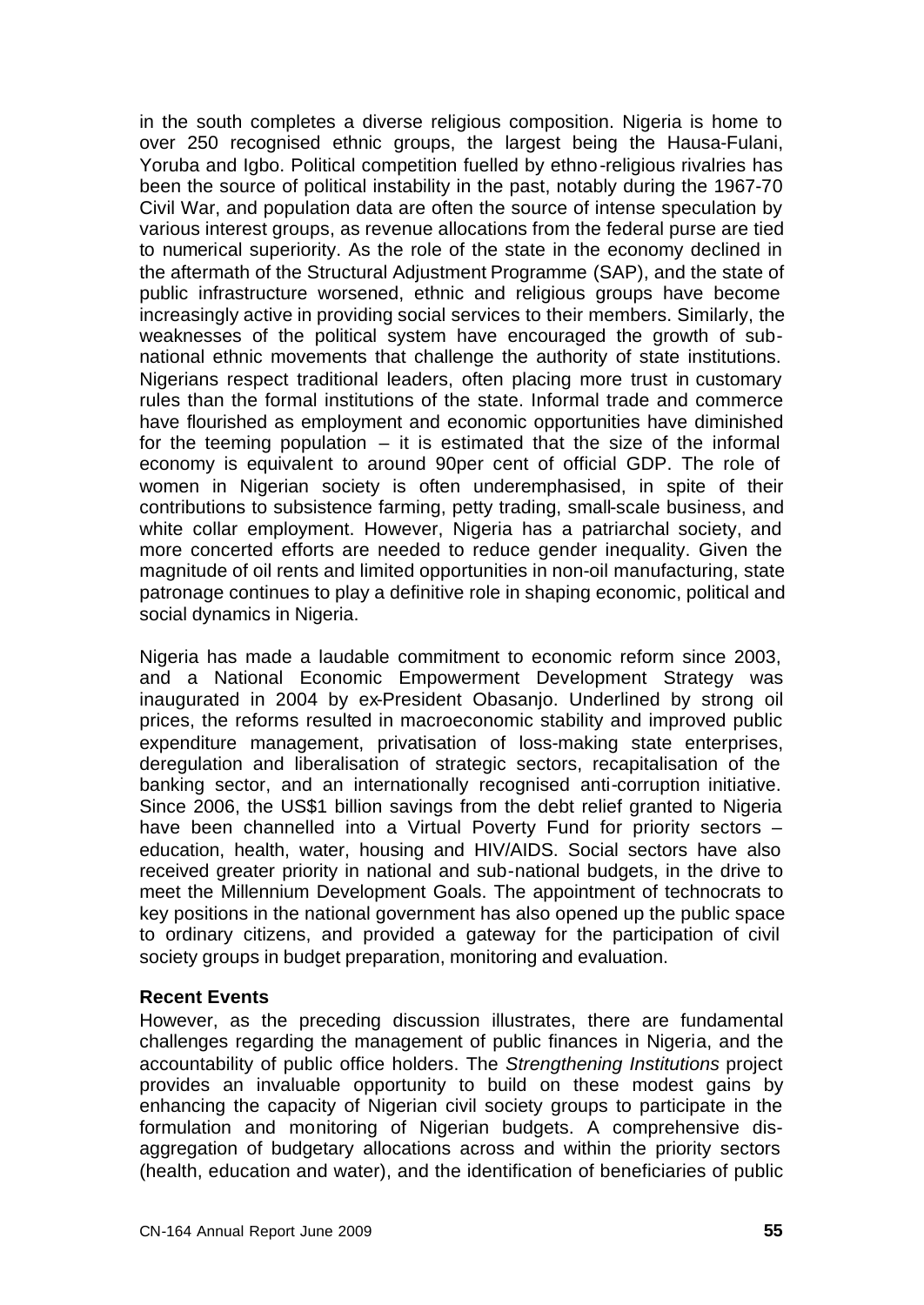funds within various income groups would elicit debates between public officials and civil society groups on fiscal transparency and the effectiveness of service delivery. By extending this project to the sub-national level, an often neglected area, insights on public expenditure management by selected state governments in Nigeria will be provided. In sum, the thrust of the project is specifically geared towards the Nigerian context  $-$  it aims to open up the 'budget space' to ordinary Nigerian citizens, enhance civic engagement with the budget process, and improve the efficiency of public expenditure on the social services that are most relevant to the poor.

#### **Economic and Social Research Foundation - Tanzania**

#### **Political and Institutional Framework**

Tanzania is among developing countries with a total population of about 38 million and per capita income of US\$425. Tanzania is subscribed fully to the global effort of eradicating poverty and alleviating the social conditions of the poor in terms of health, education, good governance, gender balance etc. The global efforts include the Brussels Programme of Action (BPoA) for the least Developed countries for the decade 2001 – 2010. To achieve the BPoA objectives, Tanzania's strategies has been linked to the National Development Vision 2025 and the Poverty Reduction Strategy Paper (PRS1), and now to the National Strategy for Growth and Reduction of Poverty (NSGRP), which is known as MKUKUTA in Kiswahili. NSGRP focus is outcome orientated and organized around three clusters: growth and reduction of income poverty, improved quality of life and social well-being, and governance and accountability.

The Government of Tanzania is committed to good governance**<sup>16</sup>** as one of the key requirements for attaining NSGRP and hence Millennium Development Goals objectives. Eight attributes to measure good governance include: Participation, the Rule of Law, Transparency, Responsiveness, and Accountability (United Nations 2000). Others include Equity and Inclusiveness, Effectiveness and Efficiency, and Consensus orientation. The election manifesto of the Tanzania ruling party Chama Cha Mapinduzi (CCM) has also defined five attributes or principles for Good Governance (CCM 2005). These are: Sovereignty of the People; The Rule of Law; Accountability; Integrity and the Fight against Corruption.

A National Framework on Good Governance has been issued to elaborate the priority areas for which deliberate interventions need to be focused on in a continuous but stage by stage approach by each of the key players in the Governance System in Tanzania. The players are the Central Government (the Executive, the Judiciary and Legislature); Local Government (and its agencies); Civil Society (and its organisations); Private Sector (and its organisations); and Co-operating Partners in Development. The objecti ve of the framework is to help facilitate improved co-ordination of the various

l

**<sup>16</sup>** UNDP defines *Governance* as the exercise of economic, political and administrative authority to manage a country's affairs at all levels. It comprises mechanisms, processes and institutions, through which citizens and groups articulate their interests, exercise their legal rights, meet their obligations and mediate their differences. Good governance is the presence of the rule of law, and subsequently absence of abuse, violation of human rights, corruption, among others.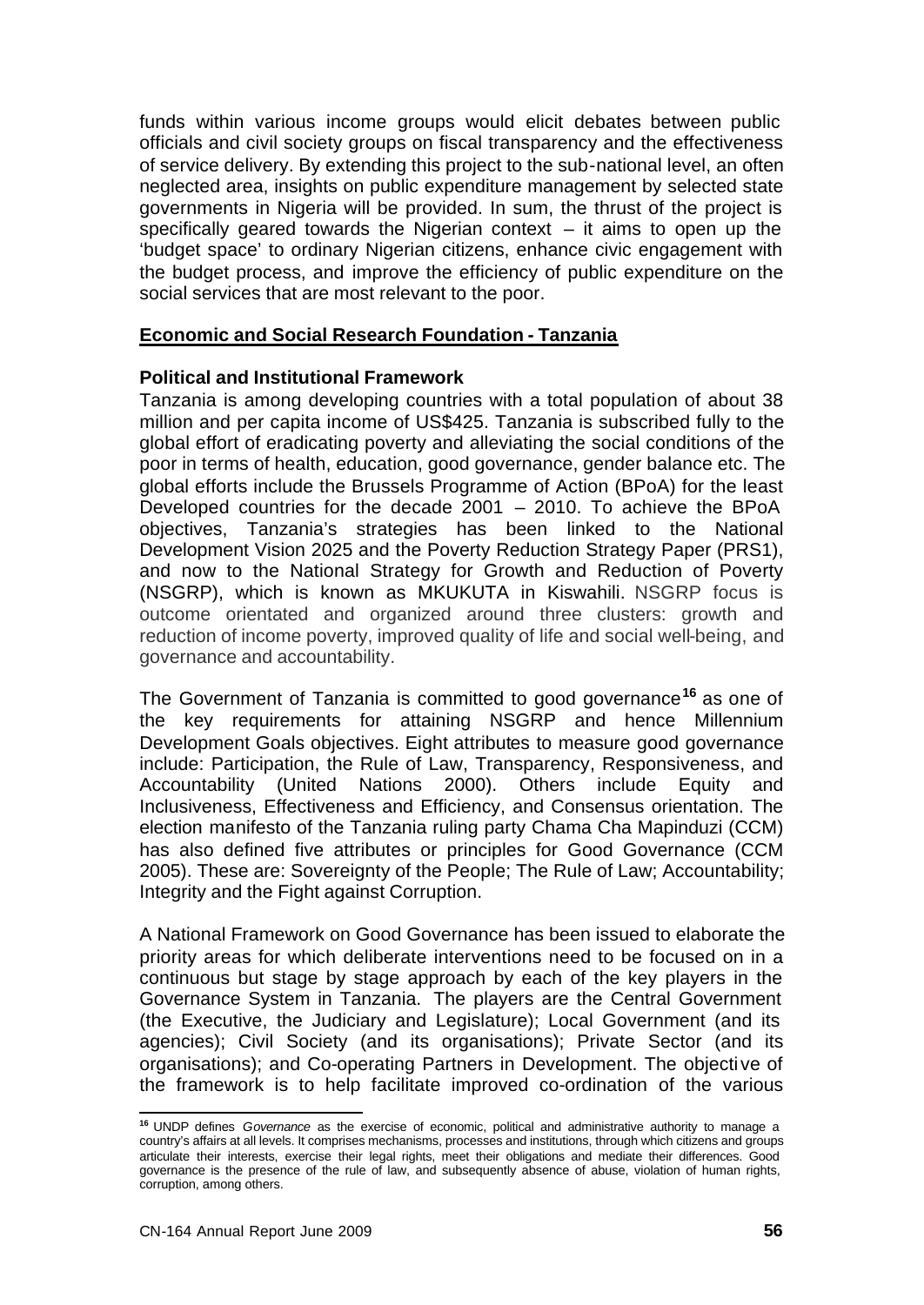governance reforms and to identify specific areas for a targeted approach in supporting governance initiatives. The framework has also identified institutions and reforms required in achieving the stated governance goals in the focus areas. The focus areas include: people's participation in decision making for social, political and economic development; private sector and regulatory framework; constitutionalism, rule of law, administration of justice and human rights protection; gender equity and equality; accountability, transparency, and integrity in the management of public affairs; electoral democracy; and public service.

The right to be informed, to access and disseminate information is recognised in Article 18(1) and 18(2) of the Government Constitution. NSGRP recognises public access to information as a human right as well as key means to facilitate effective policy implementation, monitoring and accountability. Though Tanzania does not have a law on public access to information, she has a number of legal and institutional reforms which aim at strengthening linkages between government and citizens, public participation and government accountability. Most notable ones are: local government reforms, which seek to devolve power and resources, and public sector reforms that seek to improve government performance, service delivery and responsiveness. The rapid increase in the establishment in private media and civil society organisations in recent years has also remarkably expanded opportunities for ordinary citizens to gain uncensored information.

Tanzania's economy for the past six years has been growing at a rate of more than 6 per cent annually. Water, education and Health sectors are among priority sectors in the National Strategy for Growth and Reduction of Poverty (NSGRP/MKUKUTA), hence need more attention in monitoring**.** While the contribution of health sector to GDP increased from 1.4 per cent in 2004 to 1.6 per cent, the contribution of education sector declined from 1.7 per cent to 1.4 per cent respectively and that of water sectors remained constant at 0.3 per cent. The contribution from service sector continued to increase and to account for the largest share of GDP i.e. around 40 per cent.

Non-state actors have been a fundamental to the Poverty Reduction Strategy and the MKUKUTA. They have been active in the implementation of the PRS and its monitoring, and in the design and monitoring of the MKUKUTA. Therefore GDN project which aims at analyzing the national, ministerial and the lower officers' transparency and accountability on public expenditure in health, education and water fits well in this category.

# **Economic Policy Research Center – Uganda**

# **Political and Institutional Framework**

The Government of Uganda is demanding value for public money. Over the past two decades, government has expanded social service infrastructure such as schools, health facilities and water points. This has in turn ensured improvement in access and use of these services. Challenges of efficiency and accountability still remain. Teacher and health worker absenteeism have been reported to high, the allocation, follow and use of funds not necessarily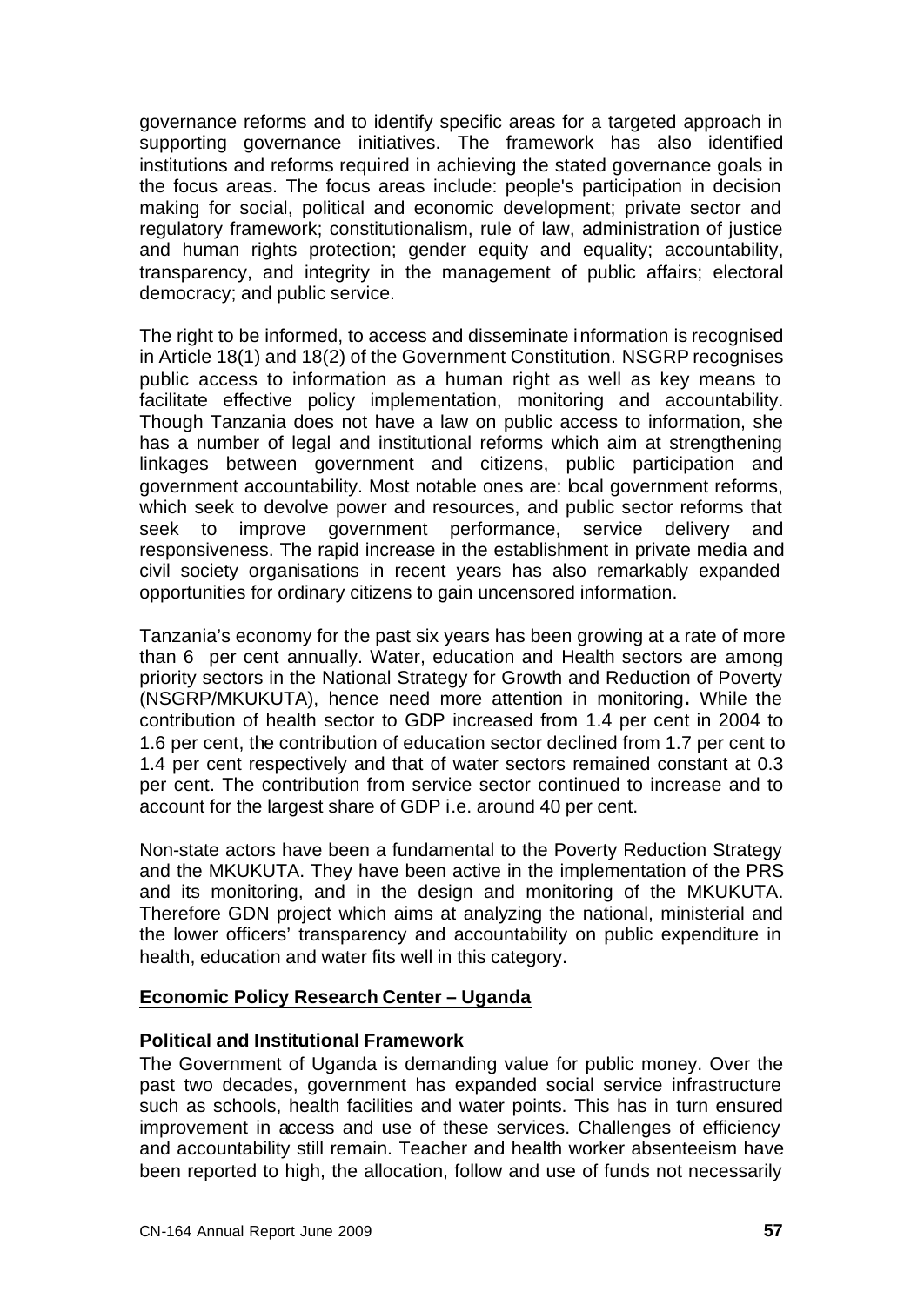geared at improving the population wellbeing. The government is therefore eager for analytical knowledge that can feed into improving its programmes. This is also true for civil society organisations, whose main goals are to complement government efforts. The demand for analytical work has never been greater than today.

This demand for analytical work is within a political and institutional framework. Uganda is governed under a multi-party democracy. Decentralized governance provides the institutional framework for accountability in Uganda while the access to information act of 2005 and the Ugandan Constitution provides the legal framework. The existing political system is decentralized up to the village level, governments at districts and sub-county fully functional. Under the decentralized arrangement, ministries are responsible for policy guidance, technical support, supervision and resource mobilization. The districts and lower local government structures – sub-county and local councils - are responsible for management and delivery of services. The access to information act applies to all information and records of government ministries, departments, local governments, statutory corporations and bodies, commissions and other government organs and agencies. The oversight function is also decentralized. Parliament provides oversight at the national level. The oversight at district and sub-county is provided by councils at respective levels. Finally, management committees provide oversight of public facilities such as schools, health centers and hospitals, and water points.

The structure of the Ugandan economy is undergoing transforming. The services sector accounts for 51.2 per cent of Gross Domestic Product. The agriculture sector, which used to dominate the economy, is growing but its share is declining. Other sectors like manufacturing, transport and communication, and services are experiencing higher positive growth than agriculture.

# **Key Features of the Main Actors**

There are several state and non-state actors. The key feature of the actors is that they operate in a decentralized environment. The decentralization structure is that of districts and sub-counties with respective councils providing oversight. Public facilities like schools and hospitals are also decentralized with management committees providing oversight.

Other than government actors, non-government actors exist. These actors vary from networks, social movements, non-governmental organisations, media to citizen associations. They are also involved in a range of activities from service provision to advocacy. Those that register as non-governmental organisations are government by the NGO Act of 2006 while the media is governed by the Press and Journalists Act of 1995 and the Electronic Media Act of 1996. The non-government actors have been at the forefront of transparency and accountability. This has mainly been with the budget under the civil society budget advocacy group. Each year prior to the budget, they organize a public discussion on budget priorities. Other than the public discussions, they participate in sector specific working committees.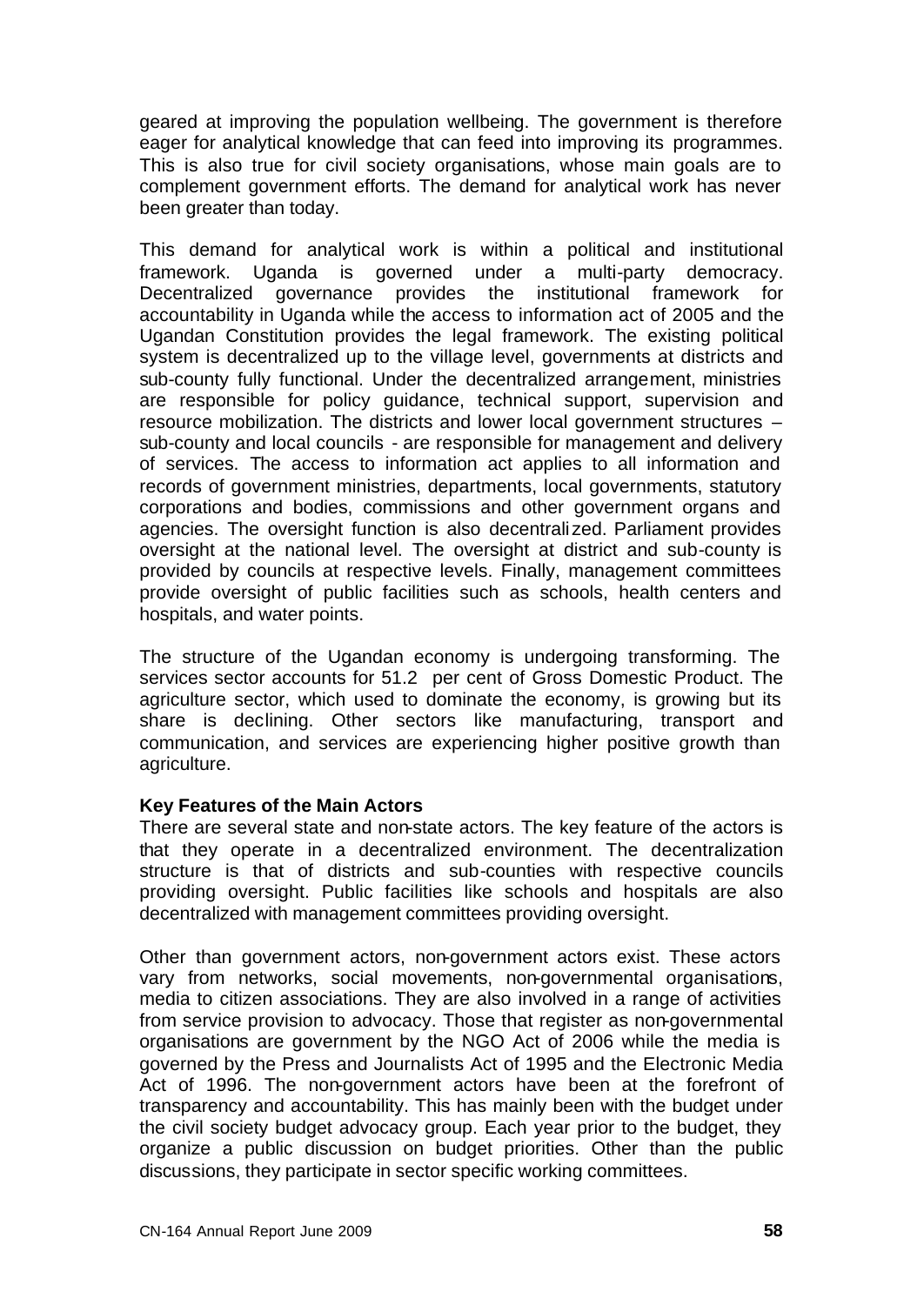Donors provide on and off budget support to government. On budget support is contained in the medium term expenditure framework. The off budget support is not. The activities for off budget support are implemented by donors directly or through non-government institutions.

#### **Social and Political Landscape**

The political landscape is such that the power is through the vote. The voter is the source of political power. Uganda has several opposition parties. There is not a single formidable opposition and alliances are not usually strong to threaten the ruling party. Uganda generally enjoys independence of all arms of government. The judiciary, the parliament, councils at lower levels of government and management committees at public institutions such as schools and hospitals enjoy a high degree of independence. In the past though, there have been interference by the executive in the judiciary. This was resolved and the judiciary continues to enjoy its independence. Even though the separate institutions enjoy a certain degree of independence, the religious community – the catholic, protestant and the Muslims and now increasingly the Pentecostals do influence public opinion.

#### **Recent Events Shaping Opportunities, Constraints and Entry Points**

The significant change (not events) that will make the work on strengthening institutions for public expenditure accountability is the deepening of decentralization. The Uganda parliament and councils at district and bwer levels of government are increasing demanding for results. The line ministries and technocrats at national and lower levels of government are keen to demonstrate their effectiveness. In particular, they are concern is that resources meant to improve the lives of people are used appropriately, that there is no waste.

# **Fundación para el Desarrollo de Guatemala - Guatemala**

# **Political and Institutional Framework**

The recent approval of the Free Access to Public Information Law constitutes a real commitment with the fight against corruption. This legislation comprehends a list of responsibilities with the continuous dissemination of information, granting free access to data related with budget administration and execution.

According to the existing public oversight mechanisms, Guatemala has several institutions that constitute the main political framework to support social rights. These institutions are, among others, the Congress (with 158 members), the General Comptroller´s Office, the Ombudsman Office, the Attorney General, the District Attorney and the Tax Administration Agency.

Related with the distribution of power, the Executive, Legislative and Judiciary branches have a constitutional autonomy. Despite this situation, Congress plays a fundamental role exerting certain influence in the control of the Executive, not only by the mechanism of formal interrogation of the civil servants but also by approving the budget and controlling its execution. Because the government is constituted as a centralized administration, local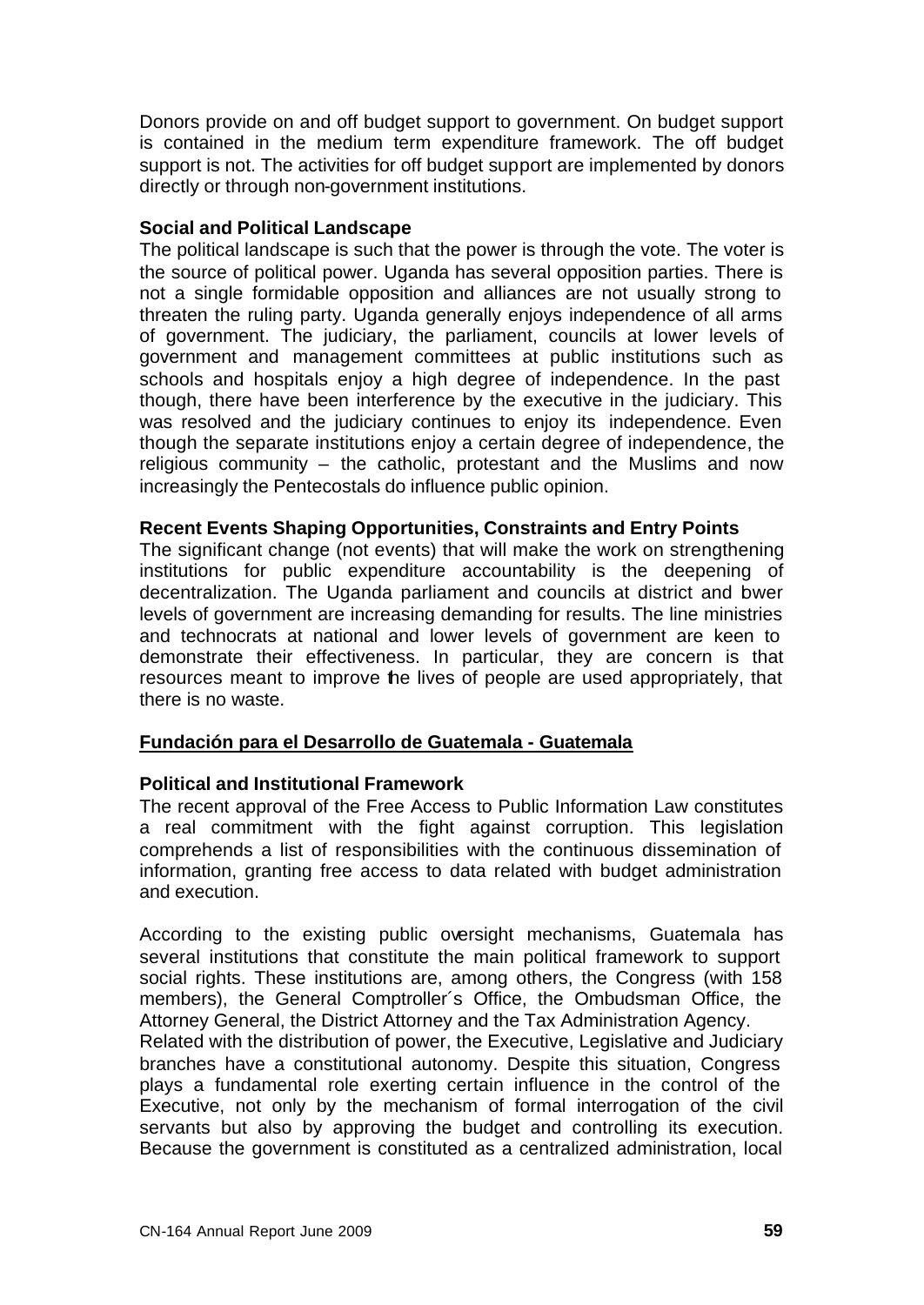governments have limited discretion in budget administration, especially in items such as health, education and water services.

Briefly stated, the fundamental characteristics of the economy show Guatemala as an economy based on agricultural products, being coffee, sugar and banana the more representative exports, and services, such as tourism and communications. Per capita GDP amounts to US\$ 2,400, with an inflation rate of 9.6 per cent during 2008 and a flexible exchange rate of about 8.10 quetzals per US dollar. Tax revenues are based on a 12 per cent valueadded tax, followed in importance by the income tax (31 per cent to business alternatively 5 per cent on gross revenue- and 5 per cent to individuals). Tax revenues in 2008 represented about 12 per cent of GDP. The United States is the most important commercial partner, followed by Central American countries taken as a group and Mexico.

#### **Key Features of the Main Actors**

Guatemala's three branches of the government are key actors in the society. Several political parties are active. The current government is headed by Alvaro Colom, from Unidad Nacional de la Esperanza – UNE –, supported by the biggest group of members of Congress. Opposition is led by Partido Patriota – PP – and other parties. Alliances among some of the parties are formed on a regular basis, especially trying to seek approvals of new legislation.

The Constitutional President of the Republic is democratically elected every four years, designating 13 ministries. The Legislative Branch is represented by the Congress of the Republic which is integrated by 158 members who are elected for the same period of four years. The Judicial Branch is integrated by 13 Magistrates who are elected every five years, and who constitute the Supreme Court of Justice. The local administration is constituted by 333 Mayors, grouped in eight administrative regions distributed along the country. Among the regulatory bodies, the main institutions include General Comptroller´s Office, Finance Ministry, and Tax Administration Agency.

Other actors include business chambers and other business organisations, in addition to a diverse group of NGOs. They actively participate in discussions and decision-making processes related to public policy. International cooperation agencies have an active role supporting development projects, such as USAID, AECI (Spain) and several other European agencies. The more significant cooperation comes from international donors (e.g., United States, European Union, Japan, and Taiwan) and multilateral agencies (e.g., IDB, World Bank, CABEI and UNDP).

# **Social and Political Landscape**

As several other Latin American countries, Guatemala suffers from insecurity and impunity, in addition to a high proportion of citizens living in poverty. International comparison indexes have noted the presence of corruption, limitations in the independence of the Judiciary branch and reduced levels of confidence in security institutions (e.g., police). The scores for property rights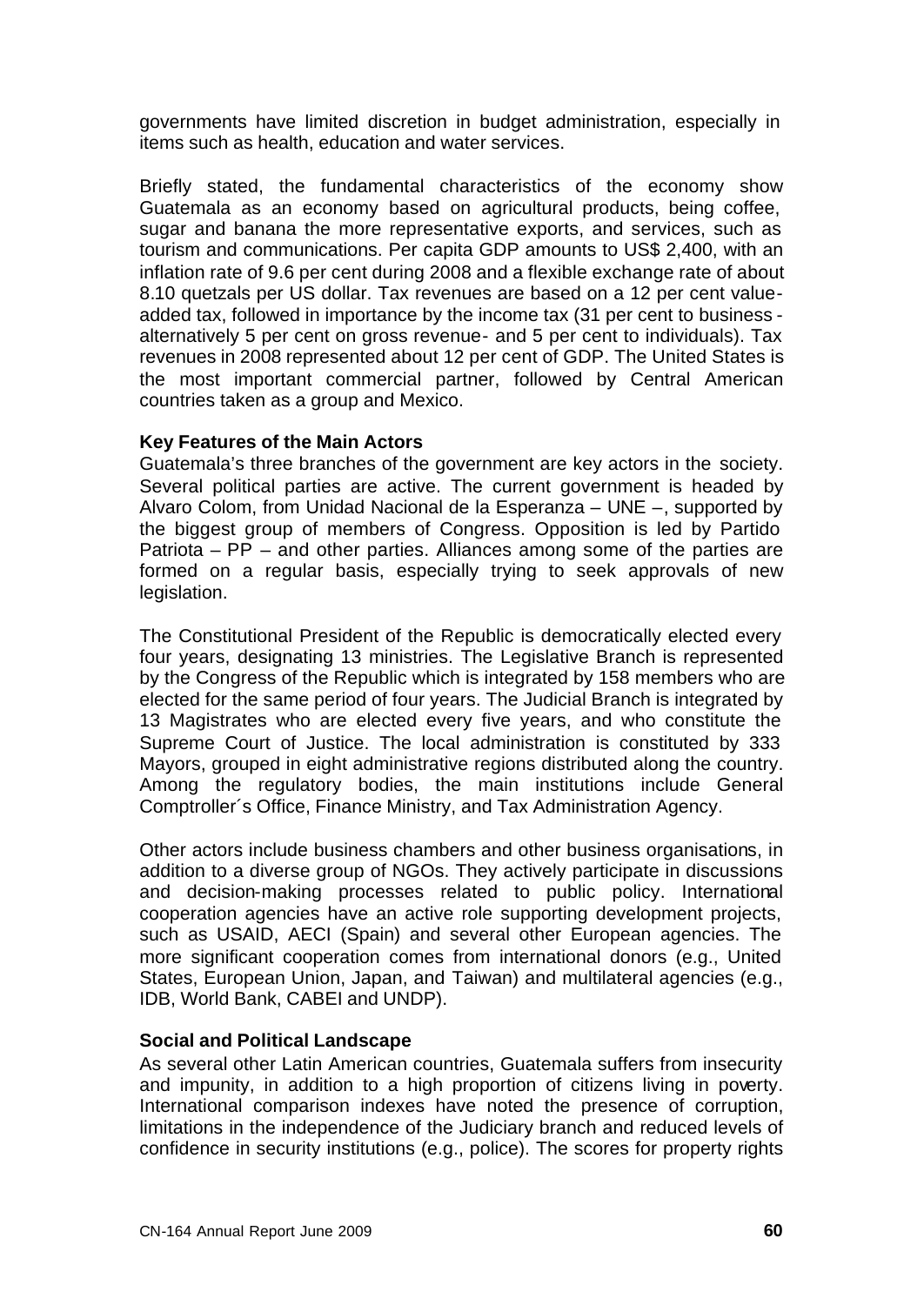and corruption are the lowest of all areas measured by the Economic Freedom Index published by the Heritage Foundation.

Business chambers, labor unions and civil society independent groups participate in debates leading to decision-making affecting public policy.

#### **Recent Events Shaping Opportunities, Constraints and Entry Points**

During 2008 a Transparency Commission, under the Vice-president's direction, was established. Thanks to the e-Government initiative of the past government administration, most of the data related with public expenditures is available online. The Free Access to Public Information Law reinforces this initiative. The creation of the Integrated Platform of Information, designed by USAID to contribute with social monitoring and auditing of health and education programmes has also supported the information process.

#### **Graduate School of Public Administration and Public Policy, Tecnológico de Monterrey University - Mexico**

#### **Political and Institutional Framework**

Mexico has three different government levels: federal, tate, and municipal. Historically, the former has been the strongest political administration in the country, due to its large control over the total governmental expenditures and over the oil and tax revenues. Even though efforts have been made to empower States and municipalities by assigning them more uncompromised budget and letting them decide what, where, when, and how much spend within their circumscriptions, most decisions are still highly centralized by the Federal Ministries and Federal Congress. For instance, the head of the Secretaría de Hacienda y Crédito Público (Ministry of Treasury) has considerable public influence.

Federal and State Executive governors are elected every six years; Municipal governors and Federal and State legislators are elected every three years. Reelection, neither for any level nor for any division, is currently possible. The legal age for voting is over 18 years old.

Since mid 80s, Mexico has turned into a more open and liberal economy, with less direct participation of the government; except in the energy sector (electricity and oil) which is still completely controlled by public institutions (Petróleos Mexicanos, Comisión Federal de Electricidad, and Luz y Fuerza del Centro). Lately, initiatives regarding private investments in this sector have been proposed, but they have faced heavy opposition from society, political parties, unions, and some public figures. A moderate reform for the oil sector was achieved last year (2008), partly due to the urgent necessity of more investment to discover new oil resources because of Mexico's declining reserves. Telecommunications, as well as many other economic sectors, are highly concentrated in a few firms or businessmen. This economic concentration has a large impact in the welfare of most Mexicans.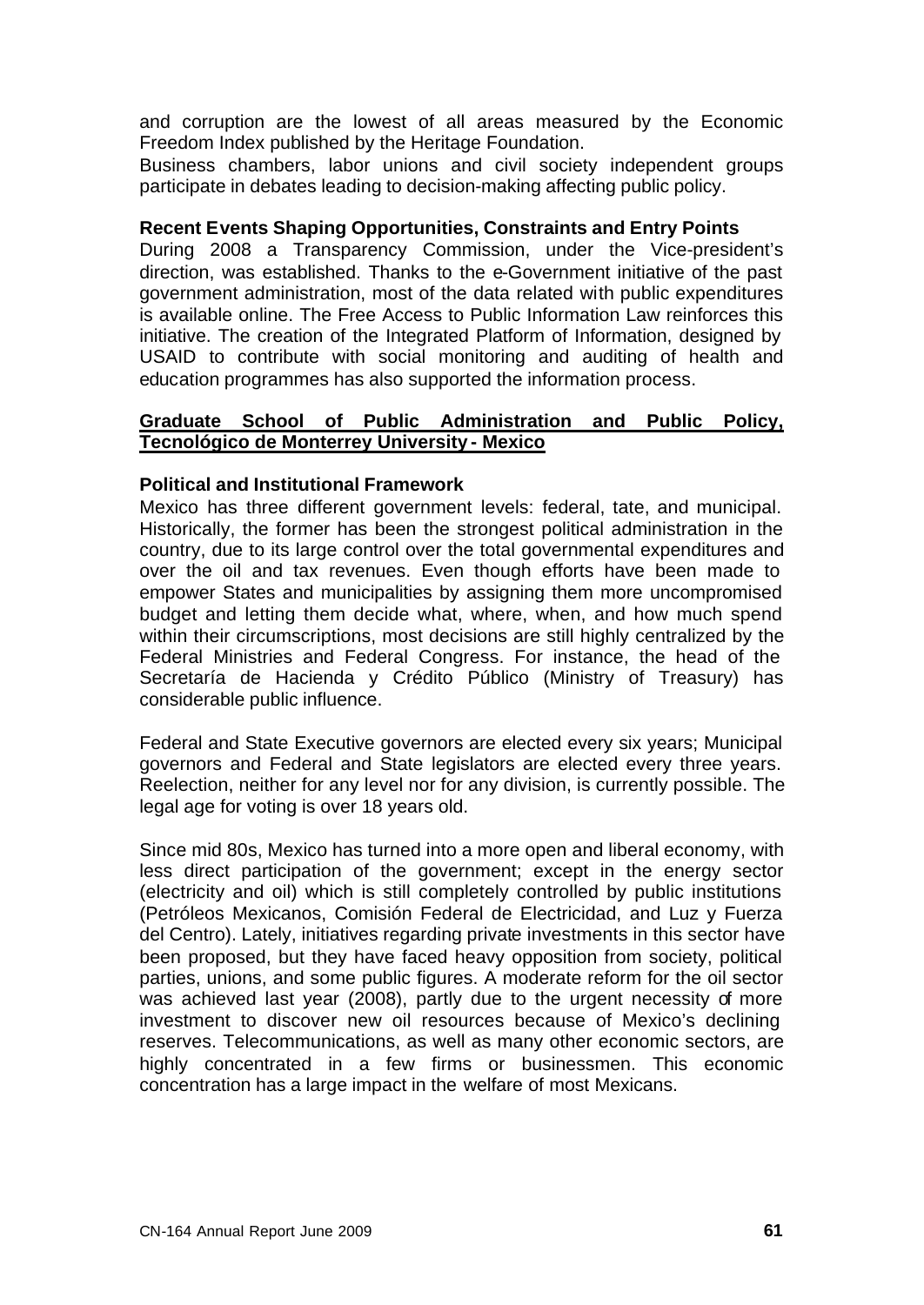#### **Key features of the main actors**

In 2001, the Federal Institute for Public Information Access (IFAI) was created as an effort to link government and society for a better accountability of how governmental expenditures and decisions are made. Particular information requests, regarding federal institutions, can be made to the IFAI if this is not currently public.

Since 2001, the political power held by Executive Federal Government has been partly moved to the Legislative Federal Government. This could be explained by the fact that, currently, Mexico has a more divided Federal Congress, in which no party has absolute majority (as it was before 1997). Therefore, the President does not have control, through their party, over the lawmakers. The Judicial Federal Government, not being democratically elected, has been subject to criticisms because of their hermetic attitude regarding their information and processes.

Leaders of the three big political parties in Mexico (PRI, PAN, and PRD) have large influence in most decisions taken within the three government levels and in the Legislative government division. Currently, PAN is in command of the Executive Federal Government after a tight election with PRD, who proclaimed itself as the winner. This aroused political conflicts and tensions between them and with the society, discrediting at some point the current President. It is worth to notice the PRI is still a strong party because it governed Mexico for 72 uninterrupted years. Nowadays, it is hard to tell an absolute trend of cooperation among each party because, in some States or municipalities, they behave as allies and in others they are in open confronts. Unions have too strong political power in the decisions taken in the government (many of them are supported by parties). Clear examples are the Energy, Mining, and Education sectors where they could be in an open disagreement with the government and have enough power to preclude initiatives or potential reforms.

# **Recent events shaping opportunities, constraints and entry points**

Elections will be held in July of 2009, where a new Federal Congress will take place in September of the same year until August of 2012. The new legislative agenda will be known once the political parties have arranged themselves and measure their new power before each others.

# **Policy Research and Development – Nepal**

# **Political and Institutional Framework and Key features of the main actors**

Nepal started its journey to  $21<sup>st</sup>$  century with some notable historical changes. The mainstreaming of Maoist insurgent in the parliamentary democratic system, the overthrown of 235 years old monarchical system of government through peaceful people's movement, declaration of a federal state and the constitution election for drafting new federal constitution are but some of the important milestones in the Nepalese history. After the constitution election, Maoist emerged as the single largest party and with support from some coalition partners form the government. It lasted for about nine months and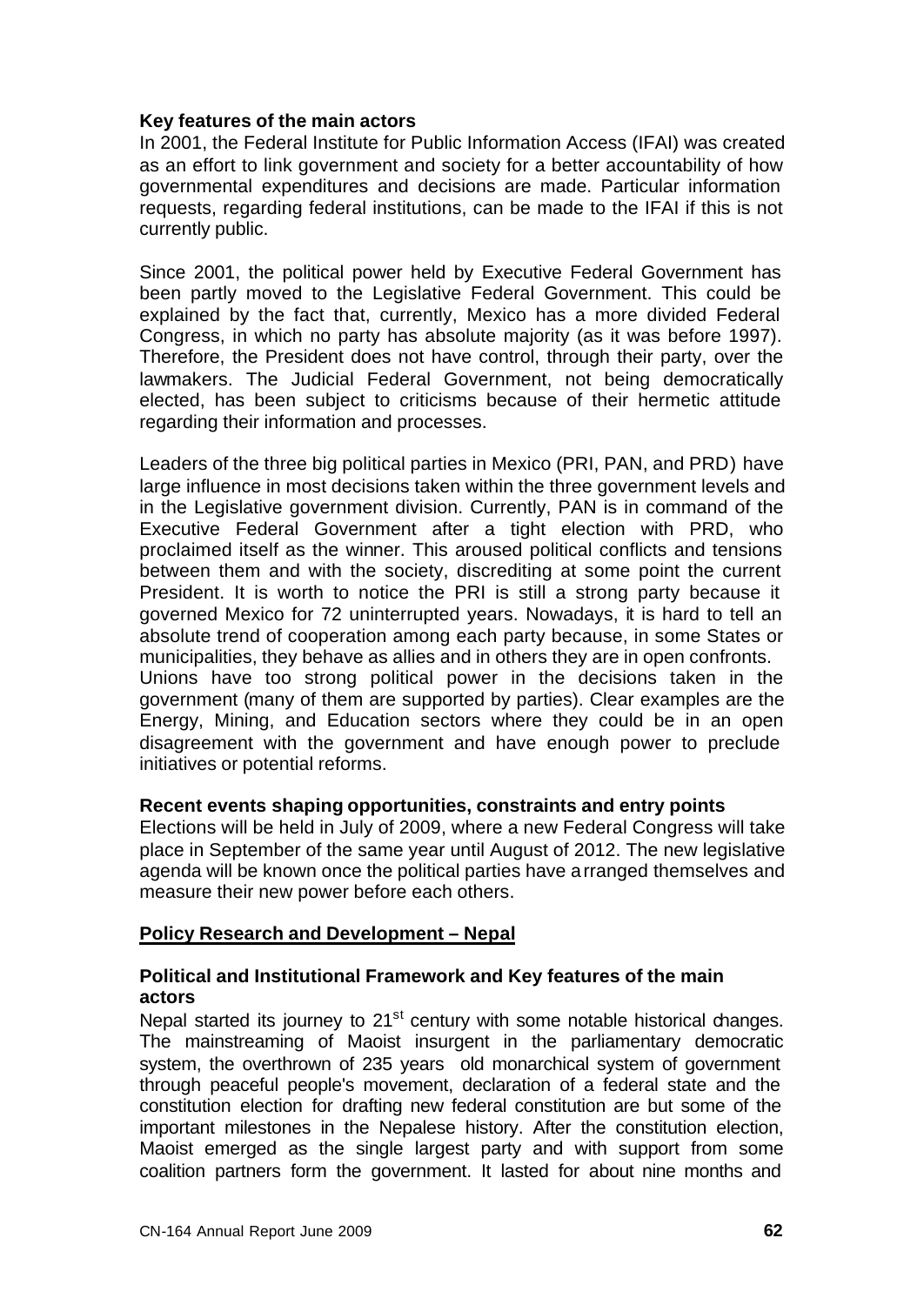was ousted from power after the coalition partners withdrew its support. A new coalition government led by Communist party (UML) is recently formed and it is yet to take its full shape. However, the Maoist is still a major political force to reckon with. Thus, Nepal is still in political transition. The instability in the government and the difficulty in the smooth functioning of the constitution assembly causes doubt in the drafting of the constitution in the stipulated two years time and the election of the parliament immediately there after.

Although declared as a federal state by the Interim constitution, it is yet to decide its federal structure – number of federal states and the structure of governance. At present, a decentralized system of governance, with central government at the center and District Development Committee (DDC) in the middle and Village Development Committee (VDC)/Municipality at the grass root level are in place. However, with the long absence of elected body, it is not functioning properly. The Local Self Governance act and the fiscal regulation clearly mandate local bodies (DDC and VDC/Municipality) about its role and functions. The resource base of local bodies is very poor and they depend heavily on government grants. Government now provides block grants to DDCs based on a formula that takes into account the size, population, human development status and cost of development. However, VDC grants are still determined on an adhoc basis. In recent years, government changed its budgetary release procedure and started providing budget directly to the grass root level organisation. However, the performance on expenditures is very poor. Similarly, government has devolved some basic functions such as, basic education, health, agriculture and livestock extension services and rural infrastructure to these grass root level bodies and communities. However, it is not functioning smoothly.

The legislative, judiciary and administrative branch of the government function independently and reflects good example of check and balance. The judiciary is free from political control. The instability in the political situation and the government has however, creating more and more politicization in government bureaucracy and other institutional appointments resulting into frequent changes in key positions. Often times, this has derailed policy continuation and also delays in the decision-making.

Nepal heavily depends upon donor support. About 60 per cent of its plan outlay is still dependent upon donor support. Donors have been heavily involved in governance reform and also in strengthening important institutions such as, Judiciary, Anti-Corruption agency etc. The poverty focus of donor agencies has also helped in implementing number of social sector programmes and income generating activities at the grass root level. Besides, such programmes also helped strengthening of grass root level community organisations.

The non-government and community organisations have been instrumental in making people at the grass level aware of educating girl child, environment conservation, health and sanitation, and also of HIV/Aids, drug related issues etc. These organisations are also remained instrumental in driving literacy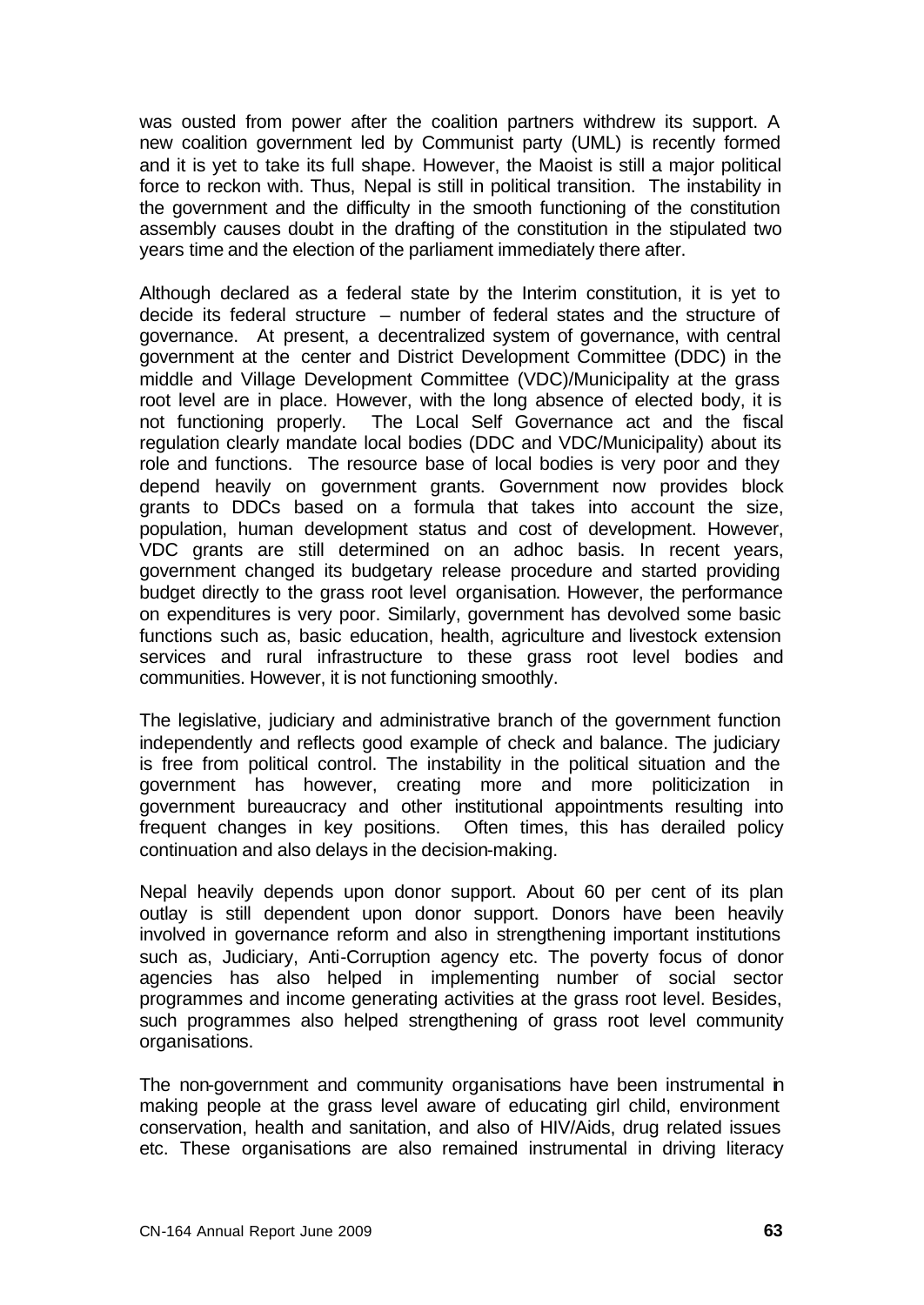campaign etc. Actually they have proved as a major development partner in Nepal. Often times, the issue however, are raised about their transparency.

The decade long Maoist insurgency (1995-2005) and the instability in the government caused mainly by the unhealthy political competition slowed down development activities and industrial production pushing the country ultimately to a low level of growth trap. Hardly there have been any changes in the economic situation so far. Agriculture sector which contributes about 40 per cent of GDP and employ more than 80 per cent of the people is still heavily dependent upon monsoon rain, industrial sector are very much affected by the load shedding and labour unrest, trade sector facing widening trade deficit with export declining and import rising and the tourism sector is still to show some sign of improvements. The income from overseas remittances supported the economy for the last couple of years by creating domestic demand and meeting the foreign currency gap of the country. However, with the depression looming large world wide, there is clear signal that the remittance inflows will decline in the days ahead compounding the problem of economic management in the country.

The short lived Maoist government although improved the revenue collection, tries to derail the policies and process of budget making and implementation. The adhocism in budget release, direct support to party affiliated agencies and programmes outside the budget, the non-compliance of Medium Term Expenditure Framework etc. are but some of the example of such distortions.

Similarly, the policy diversion initiated in the Maoist government budget feared many of the revival of a control economic situation as seen in some other communist countries. Given the policy belief of the political parties affiliated in the new coalition government, it is expected that the initiation towards a control economic regime would be turned around and once again, the liberal economic policy with less control from the government will be in place. The new government is expected to announce its policies in next couple of days.

Since its very inception in 2004, PRAD Nepal has been working very closely with central as well as local government doing policy studies on governance and improvement in service delivery at the grass root level, expenditure assignment to central government and local bodies, designing formula based grant system for DDC grants and its expenditure effectiveness, preparation of Medium Term Expenditure Framework (MTEF) for the Central government as well as for the District governments (DMTEF) and fiscal decentralization. Currently PRAD Nepal is also preparing for the government a formula based grant system for the VDCs. The recommendation of PRAD Nepal on budgetary release procedure, expenditure assignment to different level of government, formula based grant system, fiscal decentralization, MTEF and DMTEF, and the strengthening local level capacity and improvements in service delivery modality at the grass root level are but some recommendation that the central government approved and implemented in the past. The intensive discussion at the policy level and the participatory approach adopted in some studies has remained crucial for such acceptance by the government.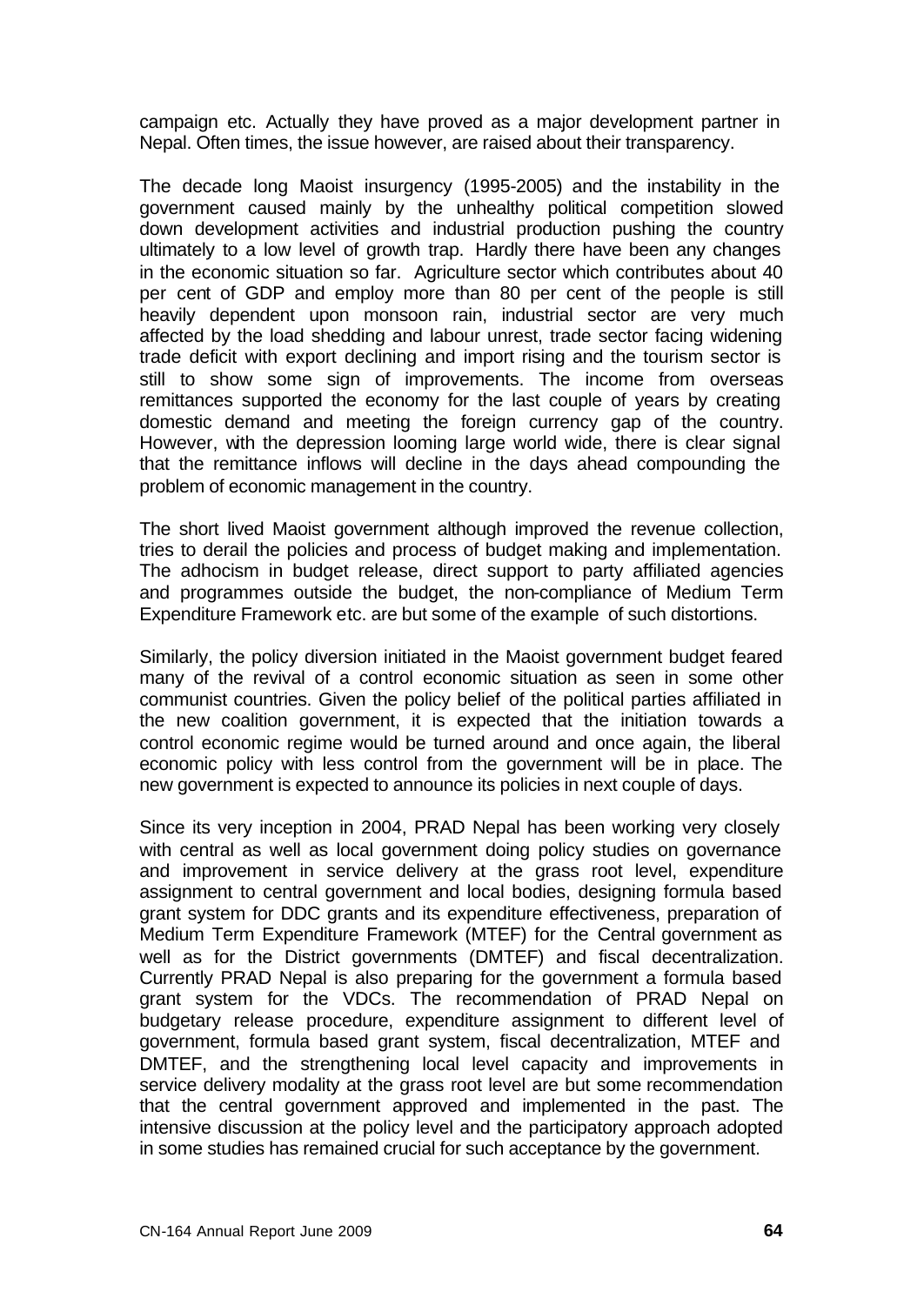PRAD Nepal's basic goal is to establish itself as a leading public institution specialized on research on policy issues relating to macroeconomic management, fiscal and budgetary policies and decentralization. The proposed study very much fits in its institutional strategy of projecting itself as a leading institution on the subject. PRAD Nepal has also successfully completed studies on public expenditure management, fiscal issues and governance for the donor agencies, such as, DANIDA, Asian Development Bank (ADB) and the World Bank (WB).

### **Unnayan Shamannay - Bangladesh**

#### **Political and Institutional Framework**

Bangladesh is governed by a multi-party parliamentary system of government. Direct elections involving all citizens over the age 18 are held every five years for the unicameral parliament known as Jatiya Sangsad. The executive power of the republic is exercised by or on the advice of the Prime Minister who commands the support of the majority members of Parliament and is appointed by the President. Other ministers, state ministers and deputy ministers are appointed by the Prime Minister. The Prime Minister nominates the cabinet members from among Parliament members and one-tenths of the total members are from outside of the Parliament. The cabinet is collectively accountable to the Parliament. The roles of head of state and head of government are separated. In the Bangladesh parliamentary systems, the head of state (the President) is generally a ceremonial position. Under Bangladesh's unique system, when an administration comes to the end of its term it hands over to an unelected interim government which has 90 days to organize elections.

The Constitution of Bangladesh was drafted in 1972 and has undergone fourteen amendments. The highest judicial body is the Supreme Court. Justices are appointed by the President. Separation of powers, judicial from executive was implemented on the 1st of November, 2007.

A legal framework for Right to Information was a long time demand from the civil society and other important actors of Bangladesh. Recently the parliament passed the much-awaited bill on Right to Information (RTI) on May 29, 2009 paving the way for people to get information from public authority as a right. By enactment of the RTI law, the present government has made an important statement in support of transparency and accountability of all public functions and authority.

The RTI law makes it compulsory for all "authorities" to provide information proactively or upon request from any citizen. "Authority" includes foreign funded non-governmental agencies besides GOB authorities. The coverage of "authority" has been extended up to upazila level. Substantive documents such as rules, regulations, laws, manuals, and information related to license, permit, grant allocation, etc have been brought under category of information, which is supposed to be disclosed proactively. In line with the demand of civil society, supremacy of the law over existing laws such as the Special Powers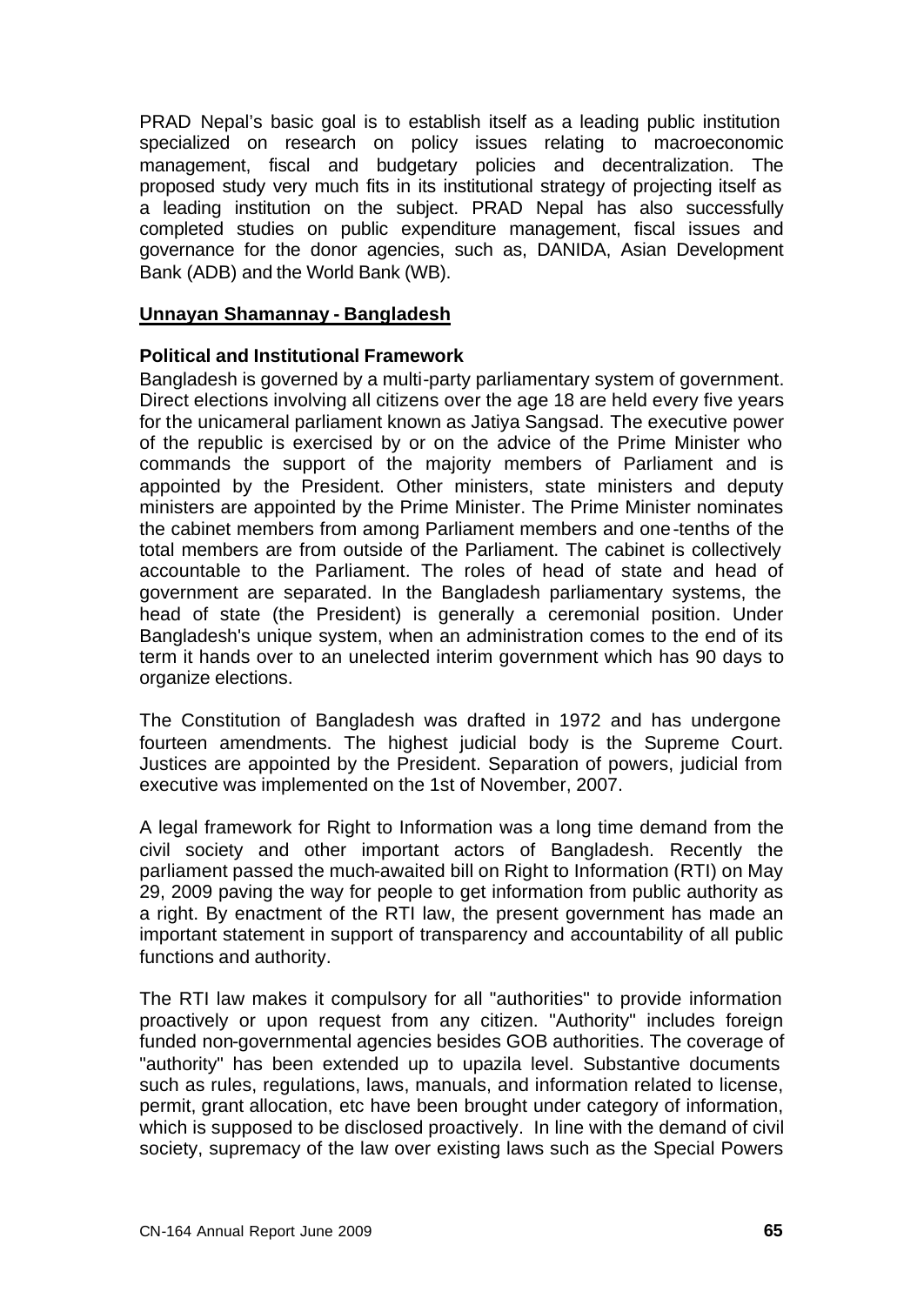Act has been ensured. The list of exemptions, however, is too long, and civil society groups remain critical of it.

Ministry of Finance is the umbrella of major economic institutions in Bangladesh. Under this ministry Bangladesh Bank, the central bank of Bangladesh formulates the monetary policy and ensures the governance of the banking sector. The National Board of Revenue (NBR) is responsible for devising the taxation policy and collecting taxes. The Ministry of Planning has a significant role in formulating fiscal policy. The Planning Commission of this ministry prepared last to Poverty Reduction Strategy Papers (PRSP) for Bangladesh. It may be mentioned that the government has declared that from 2011, five year plan will be used for policy making instead of PRSP.

#### **Key features of the main actors**

At national level, there are many actors who are active for ensuring good governance and strengthening institutions. The Anti Corruption Commission plays an important role in reducing corruption and good governance. Other non-state actors are also very acti ve regarding this issue. Most of the international agencies identified 'governance' as their priority area. Transparency International, DFID, USAID and other international agencies are working for establishing good governance and strengthening institutions in the country.

Bangladesh has a representative local government system. Local government representatives are directly elected from the citizens' votes. However, the Members of Parliament has some degree of control over the local government.

The two major parties in Bangladesh are the Bangladesh Awami League and the Bangladesh Nationalist Party. Both the parties created alliance with other parties. BNP finds its allies among Islamist parties like Jamaat-e-Islami Bangladesh and Islami Oikya Jot; and Bangladesh Jaya Party. This alliance is popularly known as Four Party Alliance. While Awami League aligns with leftist and secularist parties and this alliance is known as Grand Alliance. At present, Awami League led Grand Party alliance is running the government.

It has been mentioned that Judiciary was separated from the executive department in 2007 during the regime of the caretaker government of Bangladesh (Care taker government refers to an interim government who organizes the general election between two regimes. Due to exceptionally critical political development Bangladesh experienced more than two years long caretaker government regime from October 2006 to January 2009). However, it is still believed that the judiciary (specially the lower courts) is not fully free from the influence of government (and the ruling party).

Non-Government and Civil society organisations play an active role in Bangladesh. Bangladesh has a vibrant civil society, comprising business groups, NGOs, think tanks, electronic and print media. NGOs have played an active role in enhancing poor people's 'voice'. DFID's Country Governance Analysis says, "They (NGOs in Bangladesh) put pressure on the state to fulfill